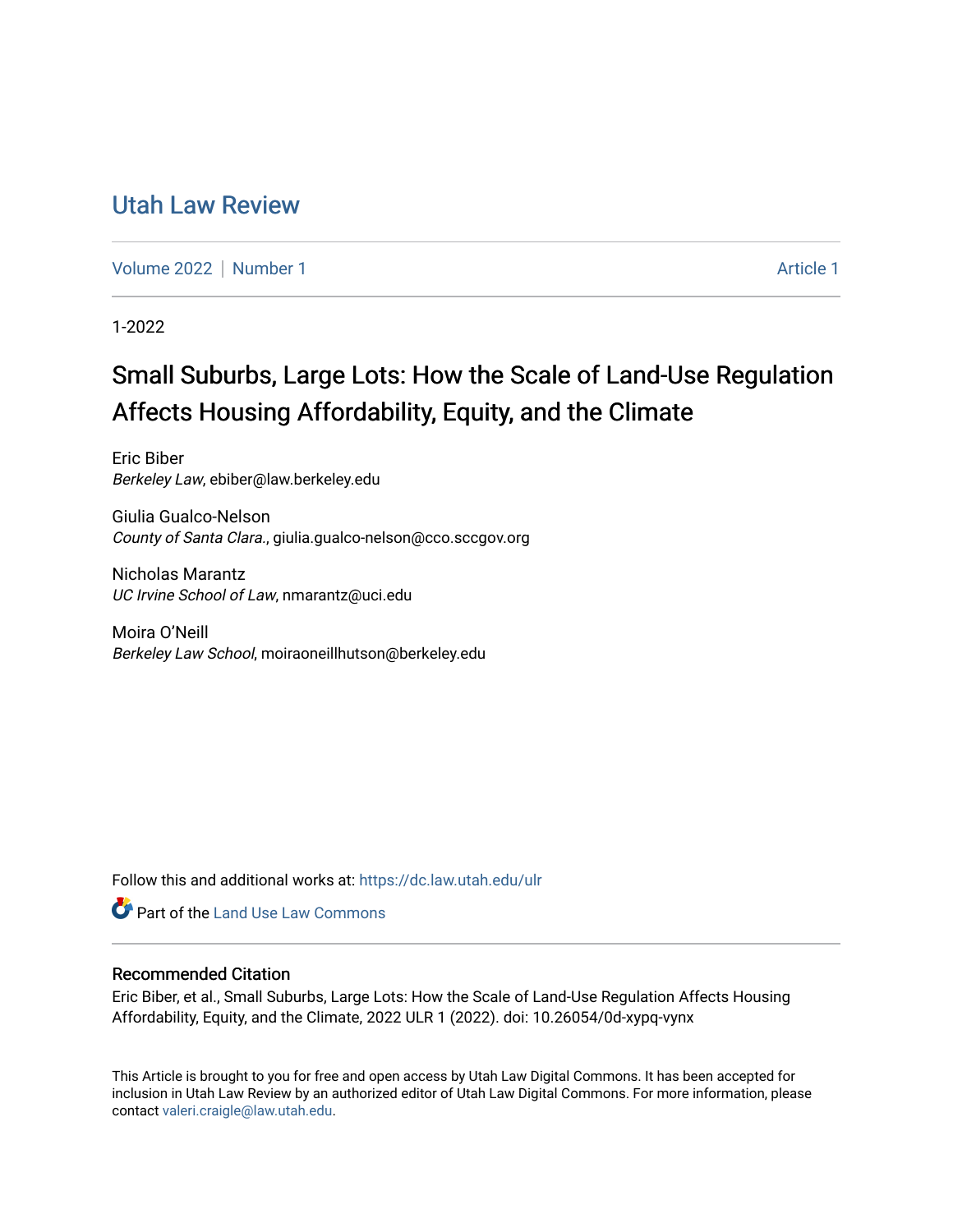# SMALL SUBURBS, LARGE LOTS: HOW THE SCALE OF LAND-USE REGULATION AFFECTS HOUSING AFFORDABILITY, EQUITY, AND THE CLIMATE

Eric Biber,\* Giulia Gualco-Nelson,\*\* Nicholas Marantz,\*\*\* and Moira O'Neill\*\*\*\*

#### *Abstract*

*Housing costs in major coastal metropolitan areas nationwide have skyrocketed, impacting people, the economy, and the environment. Landuse regulation, controlled primarily at the local level, plays a major role in determining housing production. In response to this mounting housing crisis, scholars, policymakers, and commentators are debating whether greater state involvement in local land-use decision-making is the best path forward.*

*We argue here that there are good reasons to believe that continuing on the current path—with local control of land-use regulation as it is will lead to persistent underproduction of housing. The benefits of housing production are primarily regional, including improved job markets, increased socioeconomic mobility, and reduced greenhouse gas emissions. But the costs associated with producing more housing are often local, felt at the neighborhood level. Local governments whose voters are impacted by the local negative impacts of housing and will usually have less incentive to consider those regional, and national, benefits and approve housing. Recent political science, planning, economics, and legal research shows that smaller local jurisdictions tend to produce less housing, and when political institutions decentralize control over housing to the sublocal (e.g., neighborhood) scale, less housing is approved.*

*A central theory in academic research in land-use regulation and local government law has been the idea that competition among highly fragmented local governments can produce more efficient outcomes in public services and land-use regulation, even if there may be significant inequities across local jurisdictions in outcomes. Our analysis shows that this theory no longer accurately describes how fragmented local governance affects economic efficiency. Indeed, our analysis makes clear* 

<sup>\*</sup> © 2022 Eric Biber. Professor of Law, University of California, Berkeley, School of Law. We appreciate the excellent research assistance provided by Vince Young and Alex Mesher. Thanks to Lee Ann Fennell, Chris Elmendorf, John Infranca, Christopher Serkin, Bob Ellickson, David Schleicher, and Sara Bronin for thoughtful comments.

<sup>\*\*</sup> © 2022 Giulia Gualco-Nelson. Deputy County Counsel, County of Santa Clara.

<sup>\*\*\*</sup> © 2022 Nicholas Marantz. Associate Professor, Department of Urban Planning and Public Policy, School of Social Ecology, University of California, Irvine.

<sup>\*\*\*\* © 2022</sup> Moira O'Neill. Associate Research Scientist, Institute for Urban and Regional Development and Senior Research Fellow, Center for Law, Energy and the Environment, University of California, Berkeley, School of Law.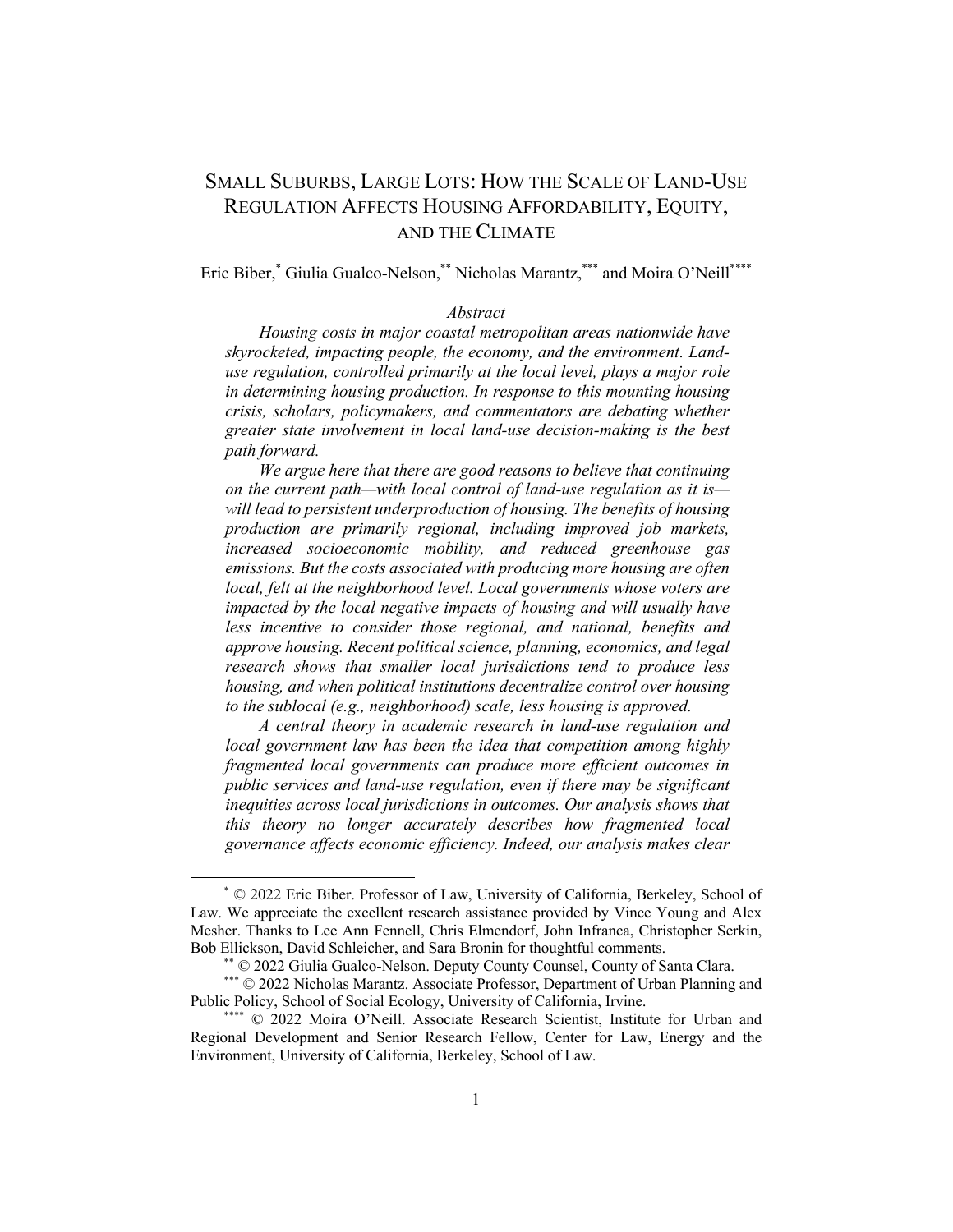#### 2 UTAH LAW REVIEW [NO. 1]

*that fragmented local governance is both inequitable and inefficient, at least in the context of land-use regulation. Our analysis also raises questions about local government law scholarship contending that increased local governmental power can effectively address the dysfunctions of metropolitan areas in the United States.*

*We present a range of policy proposals to address the problems we identify. First, greater state intervention in local land-use regulation is necessary. While a greater state role need not (and probably should not) entirely displace local control, it is essential to ensure that the larger-scale benefits of housing are appropriately considered. Second, we note that the highly fragmented local land-use regulatory system imposes challenges for housing production, in part, because variation among local regulatory practices creates barriers to entry for new housing across jurisdictions. Accordingly, we advocate for a state role to increase the standardization of local land-use regulatory tools as a key step to help advance greater housing production, even where local control is maintained.*

#### **INTRODUCTION**

For decades housing costs in major coastal metropolitan areas around the United States have skyrocketed, impacting people, the economy, and the environment. By the late 2010s, housing costs reached levels that priced out lowerand middle-income renters from their homes and excluded millions more from moving into these metropolitan areas that have been the drivers for growth and opportunity in the United States. Some residents pushed to the exurban fringe now face megacommutes. At the same time, when high housing costs exclude people disproportionately people of color—from neighborhoods with high levels of opportunity in the form of excellent schools, good job opportunities, high-quality public services, and low crime, this perpetuates entrenched racial inequities in the United States.

Preventing people from moving into high-growth, high-productivity metropolitan areas also harms regional and national economic growth. The economic costs of exclusion to the United States in these metropolitan areas may be as high as \$1.4 trillion. <sup>1</sup> Moreover, addressing the present and future threats of climate change requires reducing greenhouse gas emissions around the world, including in the United States. A large portion of American greenhouse gas emissions come from transportation, and a major component of transportation emissions in the United States comes from the use of gasoline for passenger vehicles.

<sup>1</sup> Chang-Tai Hsieh & Enrico Moretti, *How Local Housing Regulations Smother the U.S. Economy*, N.Y. TIMES (Sept. 6, 2017), https://www.nytimes.com/2017/09/06/opinion/hous ing-regulations-us-economy.html [https://perma.cc/U4G4-BWMF].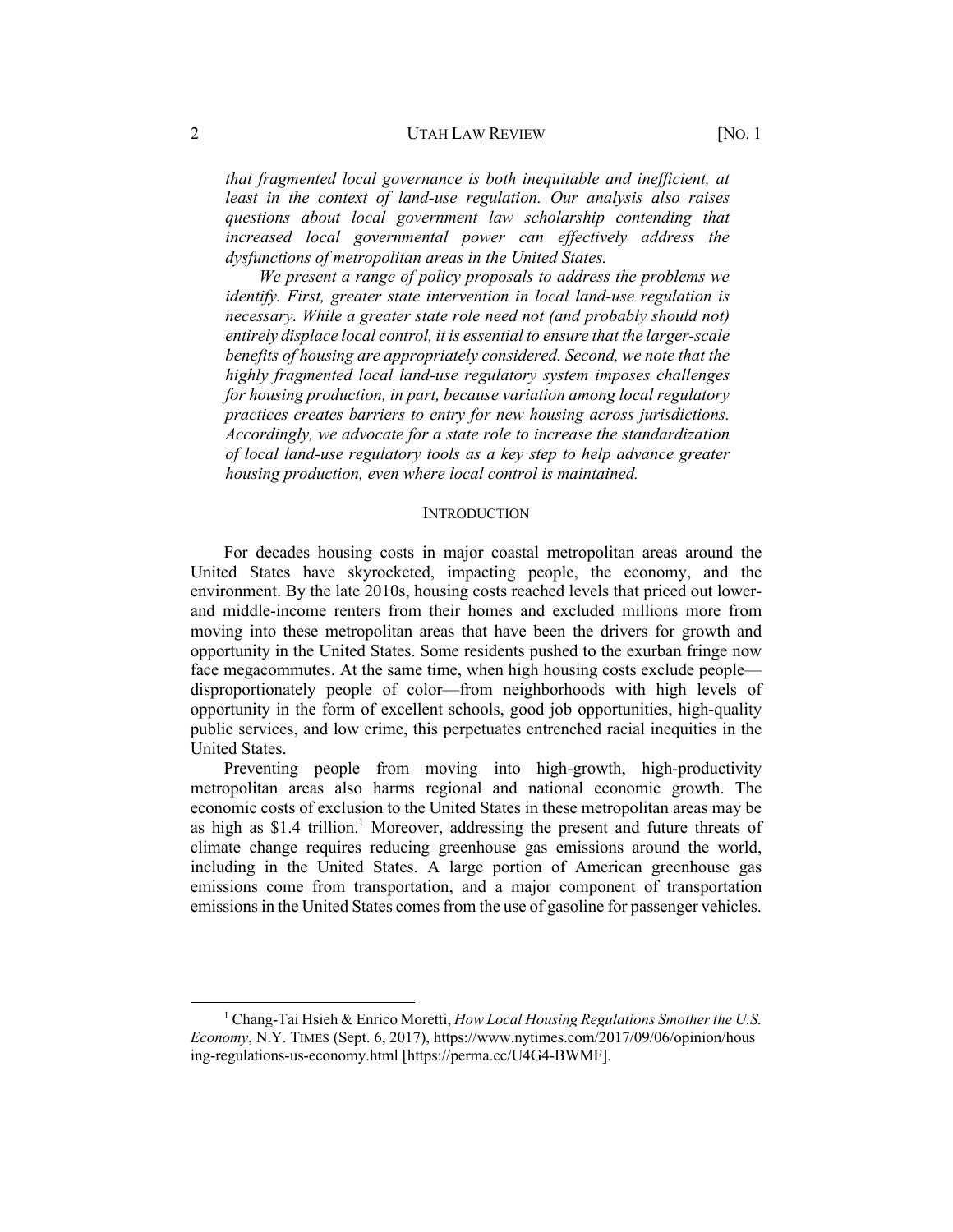At present, reducing greenhouse gas emissions depends in part on reducing transportation emissions by increasing the ability of people to walk, bike, or public transit. 2

Addressing all of these issues requires more housing in high opportunity neighborhoods within major metropolitan neighborhoods or infill development. More housing supply can reduce the cost of housing overall in a metropolitan area; locating that housing supply in high opportunity neighborhoods can support racial and class integration; lowering barriers to entry in the most economically dynamic metropolitan areas can support social mobility and national economic productivity; and producing infill housing can reduce the need for automobiles for transportation and increase other forms of transit. <sup>3</sup> In particular, scholars and policymakers have identified encouraging development in single-family and other low-density neighborhoods in older and newer suburbs around metropolitan areas as a key step to address these four issues.<sup>4</sup>

But encouraging development in these single-family and other low-density neighborhoods depends on decisions made by city councils, town halls, and county boards of supervisors around the country. Most land-use regulation in the United States is adopted and implemented by general-purpose local governments, such as towns and cities. These local governments often manage extremely small areas of land, producing a highly fragmented governance landscape for most of the major metropolitan areas in the United States. For instance, in the Bay Area, there are 110 local governments with land-use regulatory powers in a metropolitan area of 7.75

<sup>2</sup> *See, e.g.*, California Air Resources Board, *California's 2017 Climate Change Scoping Plan*, at 74–77 (Nov. 2017) (stating that reductions in vehicle miles travelled (VMT) are required to achieve state climate goals); *id*. ("While most of the [greenhouse gas emission] reductions from the transportation sector in this Scoping Plan will come from technologies and low carbon fuels, a reduction in the growth of VMT is also needed. VMT reductions are necessary to achieve the 2030 target and must be part of any strategy evaluated in this Plan.").

<sup>&</sup>lt;sup>3</sup> Identifying production as a key response to both housing costs and residential segregation does not mean that it is the only important or even necessary response. Other steps such as protection of tenants from displacement and preservation of existing affordable housing are essential as well, as has been recognized by policymakers and advocates in places such as California. *See* The Committee to House the Bay Area, *CASA Compact: A 15- Year Emergency Policy Package to Confront the Housing Crisis in the San Francisco Bay Area* (Jan. 2019), https://mtc.ca.gov/sites/default/files/CASA\_Compact.pdf [https://perma. cc/X9NC-698C].

<sup>4</sup> *See, e.g.*, Michael Manville, Paavo Monkkonen & Michael Lens, *It's Time to End Single Family Zoning*, 86 J. AM. PLAN. ASS'N 1, 108–09 (2020); Jake Wegmann, *Death to Single-Family Zoning . . . and New Life to the Missing Middle*, 86 J. AM. PLAN. ASS'N 1, 115 (2020); CONOR DOUGHERTY, GOLDEN GATES: FIGHTING FOR HOUSING IN AMERICA 117–44 (2020) (describing motivations by state legislators in California to push for denser zoning in urban areas); Laura Bliss, *Oregon's Single-Family Zoning Ban Was a 'Long Time Coming*,*'* BLOOMBERG (July 2, 2019, 7:03 AM), https://www.bloomberg.com/news/articles /2019-07-02/upzoning-rising-oregon-bans-single-family-zoning [https://perma.cc/5Q3M-U6E8] (describing legislation in Oregon requiring cities to allow dense multifamily housing).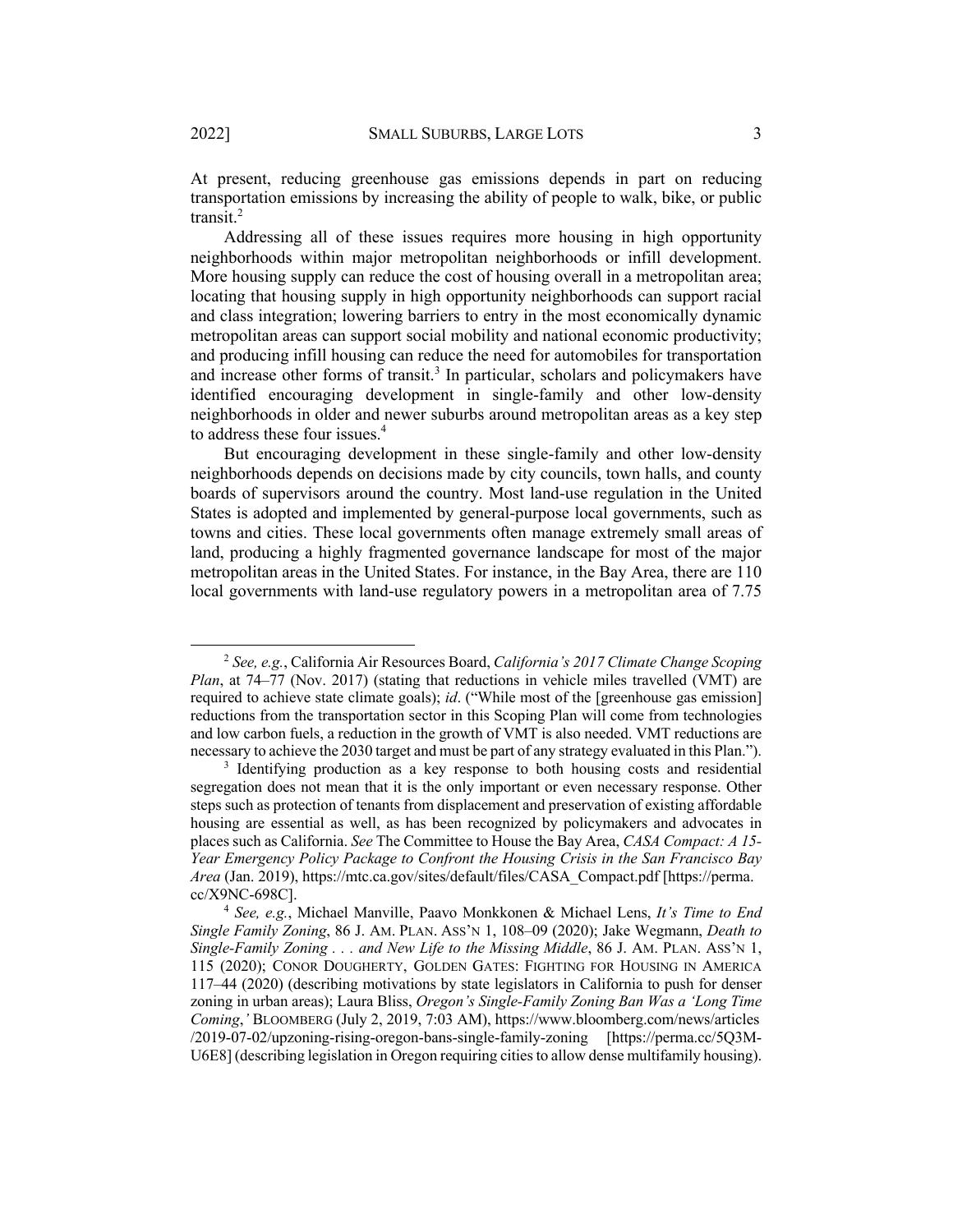million people.<sup>5</sup> As of 2010, there were 565 general-purpose local governments with land-use regulatory authority in the New York metropolitan area for 18.9 million people, despite the existence of the large consolidated five-borough New York City government, and in the Boston metropolitan area, there were 197 such governments for 4.55 million people.<sup>6</sup>

The fragmentation of local government in the United States creates the possibility that one local government's decisions about land-use regulation can have spillover effects on other local governments.<sup>7</sup> Production of housing in a particular location has broader regional and national benefits—it contributes to lower housing costs at the regional level since housing markets are regional, not just local. Those lower housing costs can, in turn, produce several benefits at the regional and national level: fostering economic growth in high productivity metropolitan areas; providing affordable housing that creates access for low-income and historically disadvantaged groups in high opportunity neighborhoods and metropolitan areas; and mitigating climate change by facilitating the development of dense infill neighborhoods that can reduce greenhouse gas emissions.

Development, in contrast, typically produces local, concentrated costs. Increased burdens on local public goods (in particular schools), increased traffic, reduced access to parking, and other impacts from denser residential development

<sup>5</sup> There are 101 incorporated cities and towns and nine counties in the Bay Area. *See* Egon Terplan, *Strengthening the Bay Area's Regional Governance*, 2 (2013), https://www.spur.org/sites/default/files/publications\_pdfs/Strengthening\_Regional\_Govern ance.pdf [https://perma.cc/XW7K-H83C].<br><sup>6</sup> The two metropolitan areas analyzed are the New York-Northern New Jersey-Long

Island, NY-NJ-PA Metro Area and the Boston-Cambridge-Quincy, MA-NH Metro Area. General purpose local governments are typically classified by the Census Bureau as places, county subdivisions, and/or counties. We classify census geographies as general purpose local governments with land-use regulatory authority based on each geography's federal information processing standards (FIPS) class code, as recorded in geographic information system shapefiles provided by the US Census Bureau and the IPUMS National Historical GIS program, combined with data from other sources as described in Nicholas J. Marantz & Paul G. Lewis, *Jurisdictional Size and Residential Development: Are Large Scale Local Governments More Receptive to Multifamily Housing?*, URB. AFFS. REV., Jan. 23, 2021, at 1, 5–7. Population statistics are from U.S. CENSUS BUREAU, 2010 CENSUS SUMMARY FILE 1 DATASET (2011), https://www.census.gov/data/datasets/2010/dec/summary-file-1.html [https://perma.cc/5NVT-P8S4].

 $<sup>7</sup>$  For prior researchers noting the possible issue of spillovers in land-use regulation, see,</sup> for example, Richard Briffault, *Localism and Regionalism*, 48 BUFF. L. REV. 1 (2000) [hereinafter Briffault, *Localism and Regionalism*]; WILLIAM A. FISCHEL, THE HOMEVOTER HYPOTHESIS: HOW HOME VALUES INFLUENCE LOCAL GOVERNMENT TAXATION, SCHOOL FINANCE, AND LAND-USE POLICIES 86–87 (2001) [hereinafter FISCHEL, THE HOMEVOTER HYPOTHESIS]; Roderick M. Hills, Jr. & David N. Schleicher, *Balancing the "Zoning Budget*,*"* 62 CASE W. RSRV. L. REV. 81, 90–94 (2011) [hereinafter Hills & Schleicher, *Balancing the "Zoning Budget"*]; Richard Briffault, *The Local Government Boundary Problem in Metropolitan Areas*, 48 STAN. L. REV. 1115, 1133–41 (1996) [hereinafter Briffault, *Boundary Problem*]. We analyze the literature in more detail in Sections III.A and B.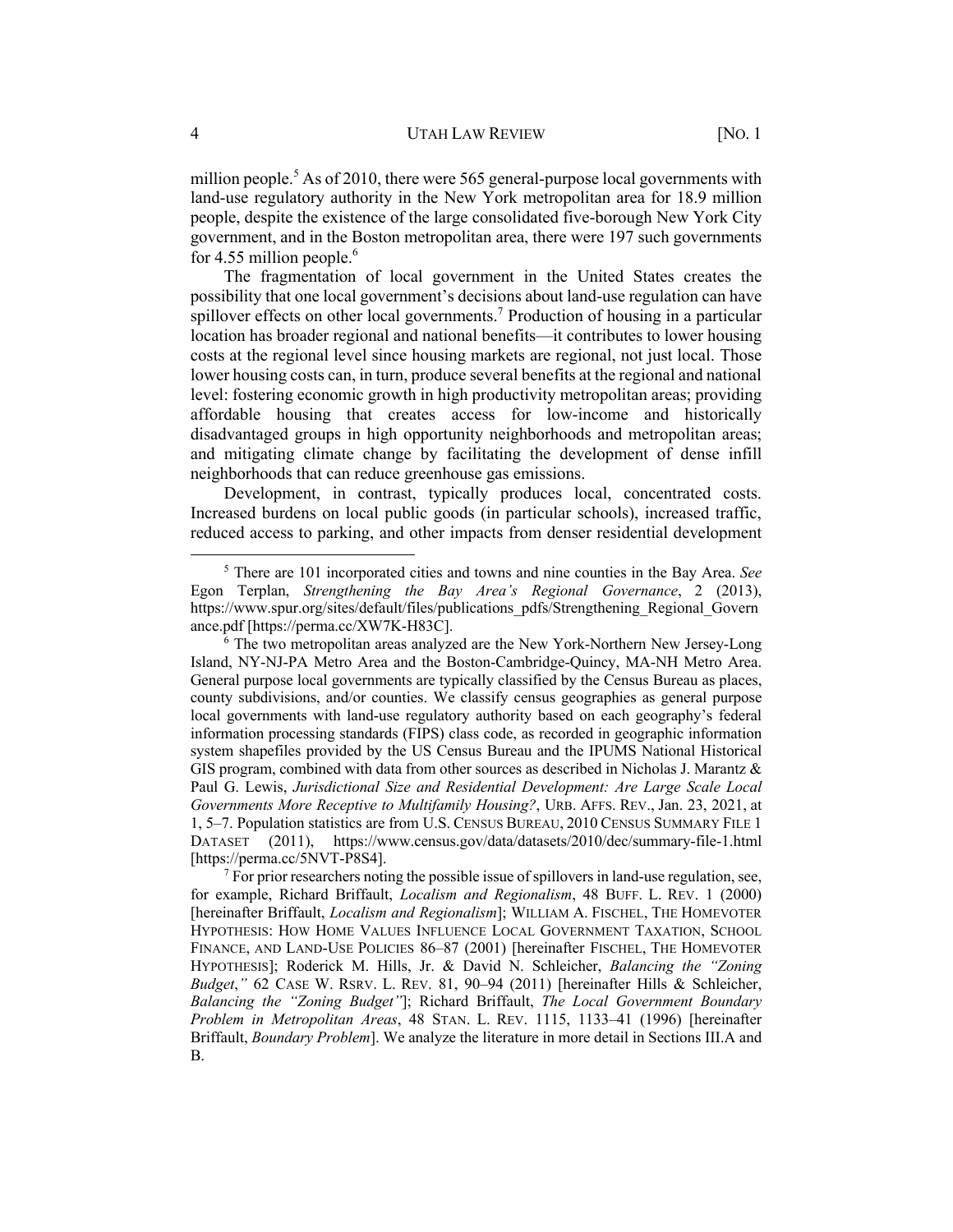will generally be realized at the neighborhood scale or the level of an individual local government. In many cases, these costs will be higher for local governments when new housing is more affordable and denser. The implication of this asymmetry in the geographic scale is that local control over land use will focus on the smaller scale, negative impacts of housing development, and underweight the larger scale, positive impacts of that development. Thus, local control over land-use regulation should underproduce housing in high-cost, highly fragmented metropolitan areas. Providing at least initial support for this assessment is the fact that local land-use regulation in many metropolitan areas is highly restrictive in terms of what residential development it allows—a major contributor to skyrocketing housing costs, residential segregation, and unsustainable sprawling development. Moreover, local governments, particularly small suburban local governments, are politically dominated by homeowners who seek to protect home values by restricting the construction of dense infill development.

Increasingly there is evidence to support this critique of local control over land use. Research in law, economics, and urban planning has found extensive evidence that housing production and restrictions on housing production in one jurisdiction impact the cost of housing in other jurisdictions at the regional level.<sup>8</sup> Research has found evidence that highly fragmented local government structures facilitate sprawling, low-density patterns of growth. This research has found evidence that smaller local governments have stricter zoning that excludes dense, lower-cost housing. It has found evidence that smaller jurisdictions produce less housing overall. And it has found that even within larger local governments, where land-use regulation decisions are devolved to smaller units of control (such as city councilmembers or neighborhood groups), less housing overall is produced.

This evidence is a powerful argument for greater state or regional roles in landuse regulation. In other words, reducing local control of land-use regulation should advance housing production that can address housing costs, residential segregation, and the climate crisis. Thus, our analysis also rebuts proponents of the primacy of local control of land-use regulation, proponents who have resisted state-level efforts to advance dense, infill housing production in states such as California.

There are important theoretical payoffs from our analysis as well. One key theoretical framework in both land-use and local government law involves the possibility that competition among highly fragmented local governments might produce more efficient local government and more efficient outcomes from land-use regulation. In particular, some economists and legal scholars have posited that such competition reduces housing costs by incentivizing local governments to advance the socially optimal amount of public services and development.<sup>9</sup> This argument,

<sup>8</sup> *See infra* Parts II and III.

<sup>9</sup> See, for example, FISCHEL, THE HOMEVOTER HYPOTHESIS, *supra* note 7, for economist theories. For legal scholar theories, see, for example, Nicole Stelle Garnett, *Planning for Density: Promises, Perils, and a Paradox*, 33 J. LAND USE & ENV'T L. 1, 11 (2017) [hereinafter Garnett, *Planning for Density*]; Nicole Stelle Garnett, *Unbundling Homeownership: Regional Reforms from the Inside Out*, 119 YALE L.J. 1905, 1906, 1908,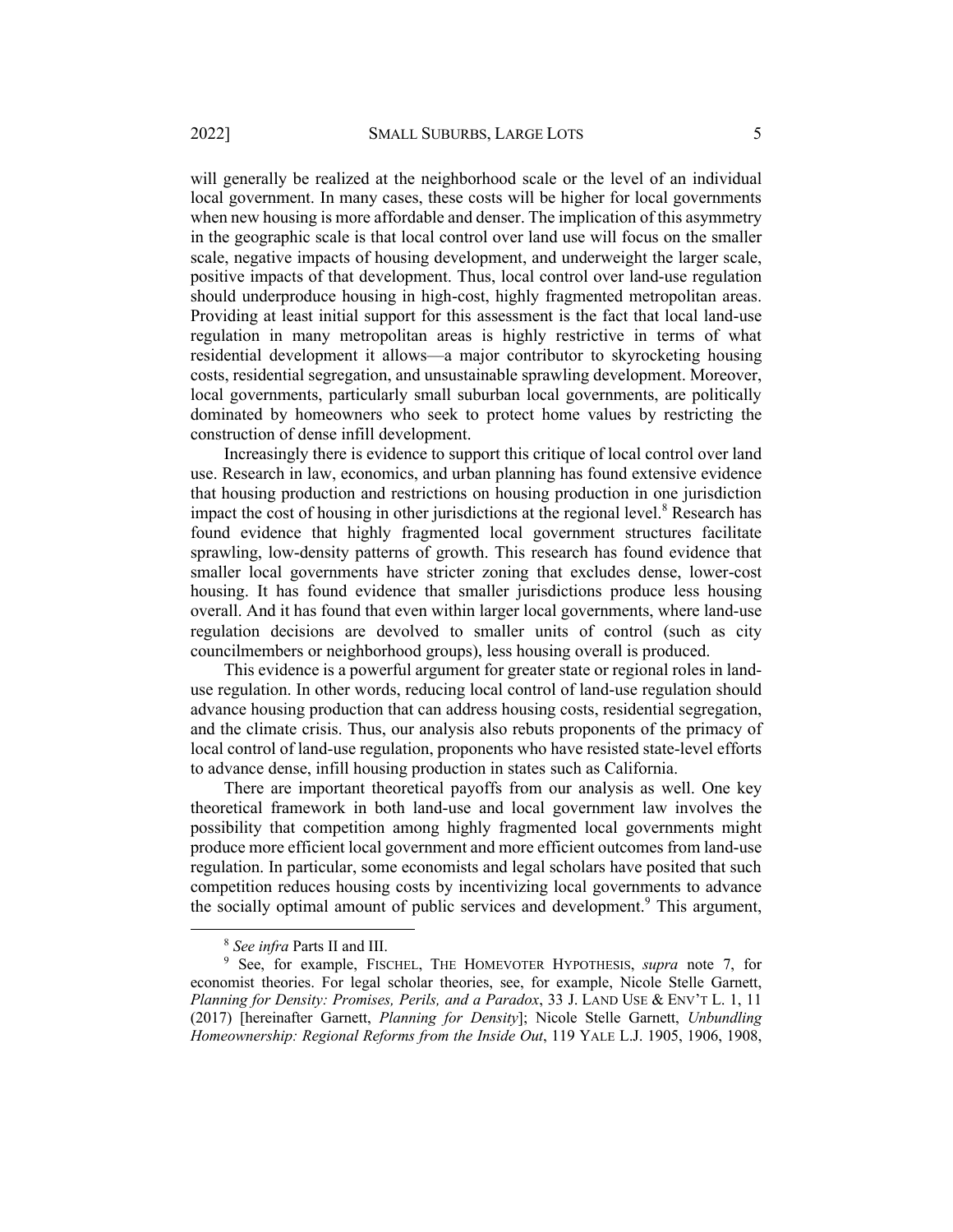which builds on an economic analysis of local government developed by economist Charles Tiebout in the mid-twentieth century,  $10^{\circ}$  is also one of the arguments used to support the status quo of local control over land in the United States.<sup>11</sup> Some academics have speculated that unified regional or state-level control of land-use regulation might, in fact, undermine housing production, since it would create a governmental entity with monopolistic control over land-use regulation that is vulnerable to capture by those who might fight housing production and seek to keep housing prices high.<sup>12</sup> More fundamentally, an influential thread of economics research asserts that strong zoning controls on the influx of new residents into a jurisdiction are an essential feature of Tiebout competition, at least so long as property taxes continue to be the dominant approach for local government finance in the United States.<sup>13</sup>

Tiebout competition has always focused on efficiency rather than equity—as even proponents would concede. The merits of this tradeoff are and have always been problematic. However, our analysis indicates it is unclear whether there is even a major efficiency gain from Tiebout competition—if small, fragmented local governments do not adequately consider the regional or national benefits of housing production, then they will not provide the efficient level of that housing. One of the most important implications of Tiebout competition has been that it could advance efficient provision of public services by local government more generally, such as schools, policing, and public utilities. However, maintaining these services comes at a cost. High-quality public schools—traditionally a beacon of suburban America require a population that can pay for those services through higher taxes and assessments. Efficient Tiebout competition in these contexts may well depend on the ability of local governments to wield land-use regulation to exclude low- and moderate-income outsiders from entering the jurisdiction, to take advantage of highquality public services. Under these circumstances, exclusionary zoning is a crucial component of putatively efficient intergovernmental competition. This has clear equity implications, as exclusionary zoning will preclude lower-income residents from moving to communities with high-quality public services. But there are efficiency implications as well. Dense housing, the kind that exclusionary zoning is most likely to preclude, has regional economic and global climate benefits. And because of the large-scale of those benefits that extend beyond the borders of many

<sup>1915 (2010) [</sup>hereinafter Garnett, *Unbundling Homeownership*] (reviewing LEE ANNE FENNELL, THE UNBOUNDED HOME: PROPERTY VALUES BEYOND PROPERTY LINES (2009)); Christopher Serkin, *Local Property Law: Adjusting the Scale of Property Protection*, 107 COLUM. L. REV. 883, 899–900 (2007) [hereinafter Serkin, *Local Property Law*]; Vicki Been, *"Exit" as a Constraint on Land Use Exactions: Rethinking the Unconstitutional Conditions Doctrine*, 91 COLUM. L. REV. 473 (1991).

<sup>10</sup> *See generally* Charles M. Tiebout, *A Pure Theory of Local Expenditures*, 64 J. POL. ECON. 416 (1956) [hereinafter Tiebout, *Local Expenditures*].

<sup>&</sup>lt;sup>11</sup> *See infra* Section II.C. (discussing arguments for local control over land-use).

<sup>12</sup> *See* Robert C. Ellickson, *Suburban Growth Controls: An Economic and Legal Analysis*, 86 YALE L.J. 3, 409, 434–35 (1977) [hereinafter Ellickson, *Suburban Growth*].

<sup>&</sup>lt;sup>13</sup> *See infra* notes 163–166, and accompanying text.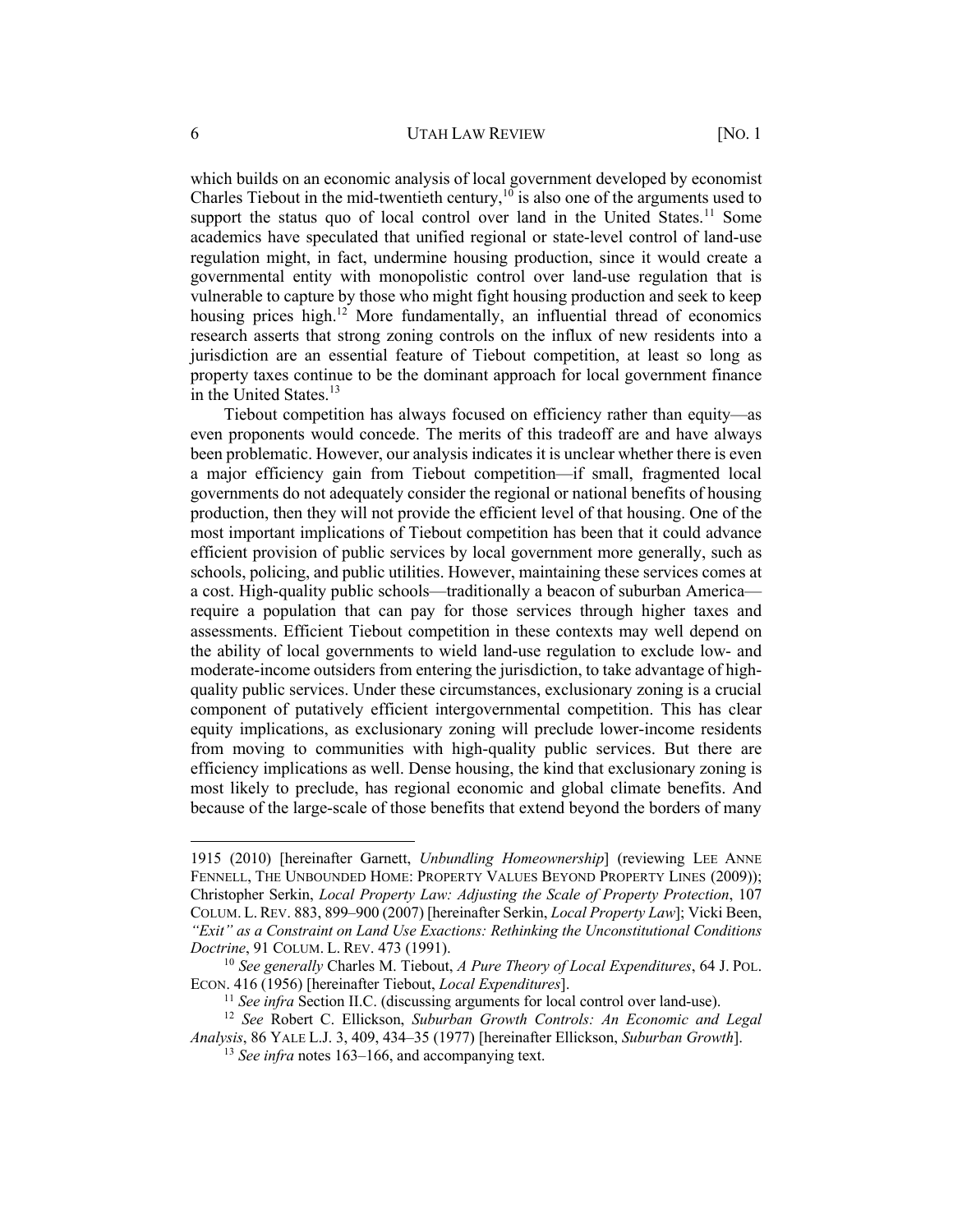local jurisdictions, local governments will not have strong incentives—and indeed may have strong disincentives—to allow dense housing.

Our analysis provides an important contribution to the scholarship on land use and local government, as well as to the urban planning and economics literatures. Scholars have previously identified the possibility that local governments might not have adequate incentives to produce housing for metropolitan regions because of the mismatch between the scale of local government and the scale of metropolitan housing markets, and that smaller jurisdictions may be particularly reluctant to adequately permit sufficient housing to meet regional needs.<sup>14</sup> Scholars have previously noted the importance of rising housing costs to regional and national economies<sup>15</sup> and the importance of infill development to address climate change.<sup>16</sup> There is ample literature debating the merits and demerits of Tiebout competition as an accurate portrayal of how local governments in the United States function and as a normatively desirable outcome, including in the context of land-use regulation.<sup>17</sup>

<sup>14</sup> *See, e.g*., DAVID RUSK, CITIES WITHOUT SUBURBS 52 (3rd ed. 2000); Sheryll D. Cashin, *Localism, Self-Interest, and the Tyranny of the Favored Quarter: Addressing the Barriers to New Regionalism*, 88 GEO. L.J. 1985, 2004–14 (2000) (outlining the bias intrinsic to local governance); Richard Briffault, *Our Localism: Part II-Localism and Legal Theory*, 90 COLUM. L. REV. 346, 426–29 (1990) [hereinafter Briffault, *Our Localism Part II*] (highlighting the issues of size with respect to local governments and boundary formation); Briffault, *Localism and Regionalism, supra* note 7, at 18–20 (arguing that "a purely localist governance structure will fail to provide some of the critical elements of the efficiency model"); WILLIAM A. FISCHEL, ZONING RULES!: THE ECONOMICS OF LAND REGULATION, 314–16 (2015) [hereinafter FISCHEL, ZONING RULES!] (addressing the regional variances in local governments); Ellickson, *Suburban Growth*, *supra* note 12, at 402–03 (discussing the various effects of antigrowth policies); John Infranca, *The New State Zoning: Land Use Preemption Amid a Housing Crisis*, 60 B.C. L. REV. 823, 830–35 (2019); Kenneth A. Stahl, *Local Home Rule in the Time of Globalization*, 2016 BYU L. REV. 177, 191–93; *see also*  ROBERT C. ELLICKSON, VICKI BEEN, RODERICK M. HILLS, JR. & CHRISTOPHER SERKIN, LAND USE CONTROLS: CASES AND MATERIALS 65–67 (5th ed. 2020) (noting this dynamic of local government underproviding housing because of the broader benefits of limited housing). Ellickson, Been, Hills, and Serkin indicate that this dynamic is "difficult to verify." *Id.* at 67. Our synthesis here provides what we believe to be the best summary of the evidence that does verify that this dynamic exists. 15 *See, e.g.*, Chang-Tai Hsieh & Enrico Moretti, *Housing Constraints and Spatial* 

*Misallocation*, 11 AM. ECON. J.: MACROECONS. 1 (2019) (examining national effects of housing constraints and spatial misallocation); David Schleicher, *The City as a Law and Economic Subject*, 2010 U. ILL. L. REV. 5, 1534 (2010) [hereinafter Schleicher, *The City as a Subject*] (noting regional effects of agglomeration gains).

<sup>&</sup>lt;sup>16</sup> *See infra* Section IV.B.<br><sup>17</sup> For classic scholarship by the advocates of the role of Tiebout competition, see VINCENT OSTROM, ROBERT BISH & ELINOR OSTROM, LOCAL GOVERNMENT IN THE UNITED STATES (1988); MARK SCHNEIDER, THE COMPETITIVE CITY: THE POLITICAL ECONOMY OF SUBURBIA (1989); Vincent Ostrom, Charles M. Tiebout & Robert Warren, *The Organization of Government in Metropolitan Areas: A Theoretical Inquiry*, 55 AM. POL. SCI. REV. 831, 832 (1961) [hereinafter Ostrom et al., *Government in Metropolitan Areas*]. For key work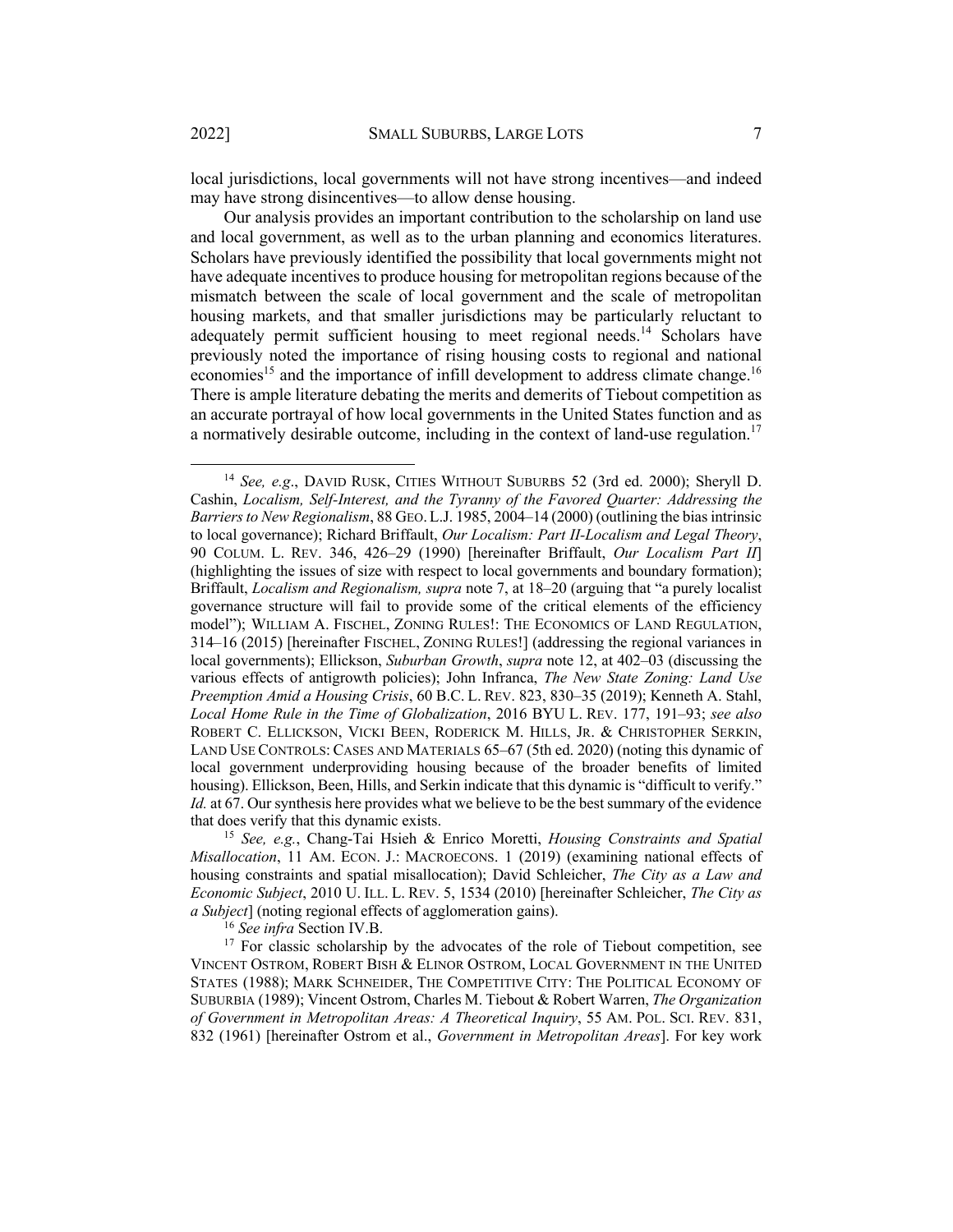Scholars such as David Schleicher have questioned whether Tiebout competition can adequately function in a world in which a few key metropolitan areas increasingly dominate economic output.<sup>18</sup> However, this piece is the first to both combine these disparate strands of the literature and summarize the results of recent economics, planning, and political science literature that provides quantitative evidence of how smaller jurisdictions disproportionately fail to produce adequate housing; and it takes this summary to provide a comprehensive critique of the use of Tiebout competition to describe or justify land-use regulation by local governments.

While legal scholarship based on Tiebout competition emphasizes the ability of local governments to make policy decisions that can facilitate choices by residents, other local government law scholars have argued that local governments in the United States are in fact hamstrung by state limits on their policymaking powers—including in the context of land-use decision-making.<sup>19</sup> Local government scholars have argued that these trends have accelerated in the past several years with the "new preemption" in which states have moved to significantly constrict local government regulatory powers.<sup>20</sup> Some of these scholars have called for both expanding local government powers and for more robust protections of local government autonomy. <sup>21</sup> Limiting local land-use regulatory powers might threaten

critiquing Tiebout competition, frequently on equity grounds, see GERALD E. FRUG, CITY MAKING:BUILDING COMMUNITIES WITHOUT BUILDING WALLS (1999); PETER DREIER,JOHN MOLLENKOPF & TODD SWANSTROM, PLACE MATTERS: METROPOLITICS FOR THE TWENTY-FIRST CENTURY (2001); MYRON ORFIELD, METROPOLITICS: A REGIONAL AGENDA FOR COMMUNITY AND STABILITY (1997); NEAL R. PEIRCE, CITISTATES: HOW URBAN AMERICA CAN PROSPER IN A COMPETITIVE WORLD (1993); RUSK, *supra* note 14; Briffault, *Our Localism Part II*, *supra* note 14, at 415–35 (refuting the localist theory of governance). We expand on this theoretical discussion in Sections II.C and III.A, *infra*.

<sup>18</sup> *See* Daniel B. Rodriguez & David Schleicher, *The Location Market*, 19 GEO. MASON L. REV. 3 (2012); Schleicher, *The City as a Subject*, *supra* note 15, at 1535–45.

<sup>19</sup> *See* David J. Barron, *Reclaiming Home Rule*, 116 HARV. L. REV. 2255 (2005) [hereinafter Barron, *Reclaiming Home Rule*]; GERALD E. FRUG & DAVID J. BARRON, CITY BOUND: HOW STATES STIFLE URBAN INNOVATION (2008); *see also* RICHARD SCHRAGGER, CITY POWER: URBAN GOVERNANCE IN A GLOBAL AGE 60–86 (2016) [hereinafter SCHRAGGER, CITY POWER] (explaining that cities are subordinated to the free market and that "competitive decentralization is intended to *limit* cities" instead of empowering them).

<sup>20</sup> *See* Richard Briffault, *The Challenge of the New Preemption*, 70 STAN. L.REV. 1995, 1995 (2018) [hereinafter Briffault, *New Preemption*]; Nestor M. Davidson, *The Dilemma of Localism in an Era of Polarization*, 128 YALE L.J. 954, 954 (2019); Paul A. Diller, *The Political Process of Preemption*, 54 UNIV. RICH. L. REV. 343, 343 (2020); Erin Adele Scharff, *Hyper Preemption: A Reordering of the State-Local Relationship?*, 106 GEO. L.J. 1469, 1469 (2018); Richard C. Schragger, *The Attack on American Cities*, 96 TEX. L. REV. 1163, 1163 (2018) [hereinafter Schragger, *Attack*].

<sup>21</sup> *See* Briffault, *New Preemption*, *supra* note 20, at 2017–25; Barron, *Reclaiming Home Rule*, *supra* note 19, at 2364–79; FRUG & BARRON, *supra* note 19, at 211–12 (introducing proposals in context of land-use regulation); *see also* NAT'L LEAGUE OF CITIES, PRINCIPLES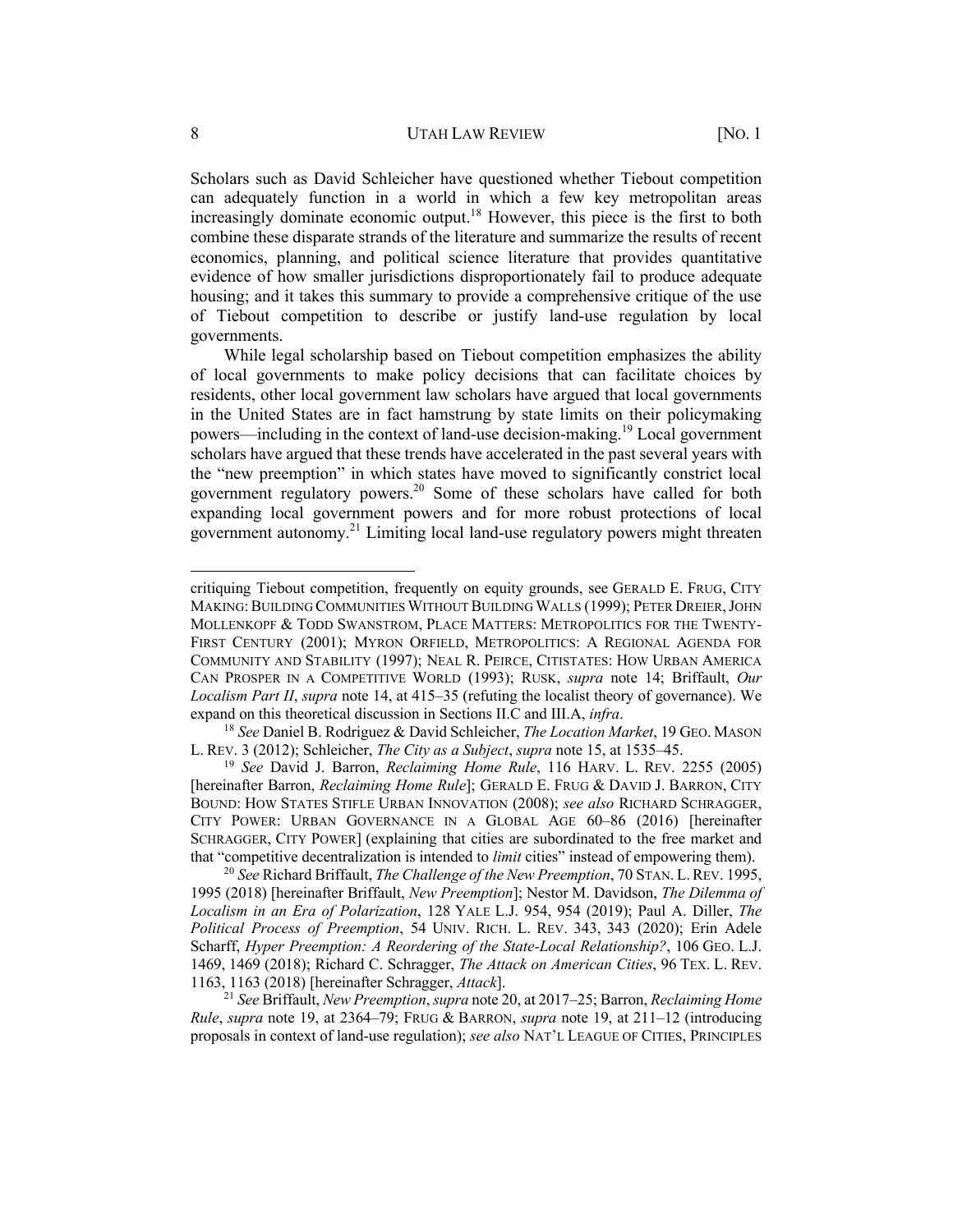other important local regulatory powers without the intended payoff if "there is no reason to believe that a state's land use regime . . . will not come to reflect similar political pathologies" as at the local level. $^{22}$ 

Our analysis provides one response to the skepticism that reducing even some local control over land use would provide better outcomes. We identify a specific mechanism, limited to land-use regulation, that predicts local governments will usually under-provide housing relative to larger scales of regulation, such as at the regional or state level, because of the positive spillovers of housing.<sup>23</sup> Our analysis is limited to land use and therefore does not threaten other areas of local regulation, nor does it provide support for the blanket or punitive forms of state intervention described in the "new preemption" literature. Our analysis does provide a theoretical grounding for an expectation that at least some states will, on average, provide regulation that is more effective in producing needed housing.

Our analysis also makes a theoretical contribution to property law more broadly. A key effect of local control over land-use regulation is that the regulatory process is extremely complicated and highly variable from place to place. It is timeand resource-intensive for a landowner or developer to identify what the processes for development are and how to navigate them to fruition. This adds costs to development and increases barriers to entry for developers who seek to produce residential housing in a city where they have not worked in the past. The complexity and diversity of land-use regulatory forms across local jurisdictions also facilitate evasion by local governments of state-level efforts to advance housing production, as local governments adopt new forms of regulation to evade state-level restrictions and mandates. Property scholars have emphasized how the creation of standardized forms can facilitate the transfer and use of property, but their work has focused on property (i.e., private law) rather than land-use regulation (i.e., public law).<sup>24</sup> Standardization of land-use regulatory tools and terms—limiting local governments to a specified menu of regulatory options in developing their zoning systems—could have analogous benefits. By enabling land-use regulation that is predictable and comprehensible to landowners and the public, reducing development costs and barriers to entry, and limiting the ability of local governments to evade housing production mandates, standardization could play a crucial role in facilitating the

OF HOME RULE FOR THE 21ST CENTURY 26 (2020) (group of leading local government scholars calling for a "substantial state interest" that is "narrowly tailored" for any state preemption of local power); *id.* at 26, 35, 53 (calling for presumption of local power).

<sup>22</sup> Richard C. Schragger, *The Perils of Land Use Deregulation*, U. PA. L. REV. (forthcoming 2021) (manuscript at 3) (on file with author) [hereinafter Schragger, *Perils*]. *See also id.* at 22 ("But few have sought to explain why, if local governments are unwilling to jettison their exclusionary tendencies, state elected officials would do it for them.") (citation omitted).

<sup>&</sup>lt;sup>23</sup> Local government scholars regularly note that spillovers across local government boundaries can justify state-level intervention. *See, e.g.*, Briffault, *New Preemption*, *supra*  note 20, at 2021; NAT'L LEAGUE OF CITIES, *supra* note 21, at 18, 26.

<sup>24</sup> *See* Thomas W. Merrill & Henry E. Smith, *Optimal Standardization in the Law of Property: The* Numerus Clausus *Principle*, 110 YALE L. J. 1, 3 (2000).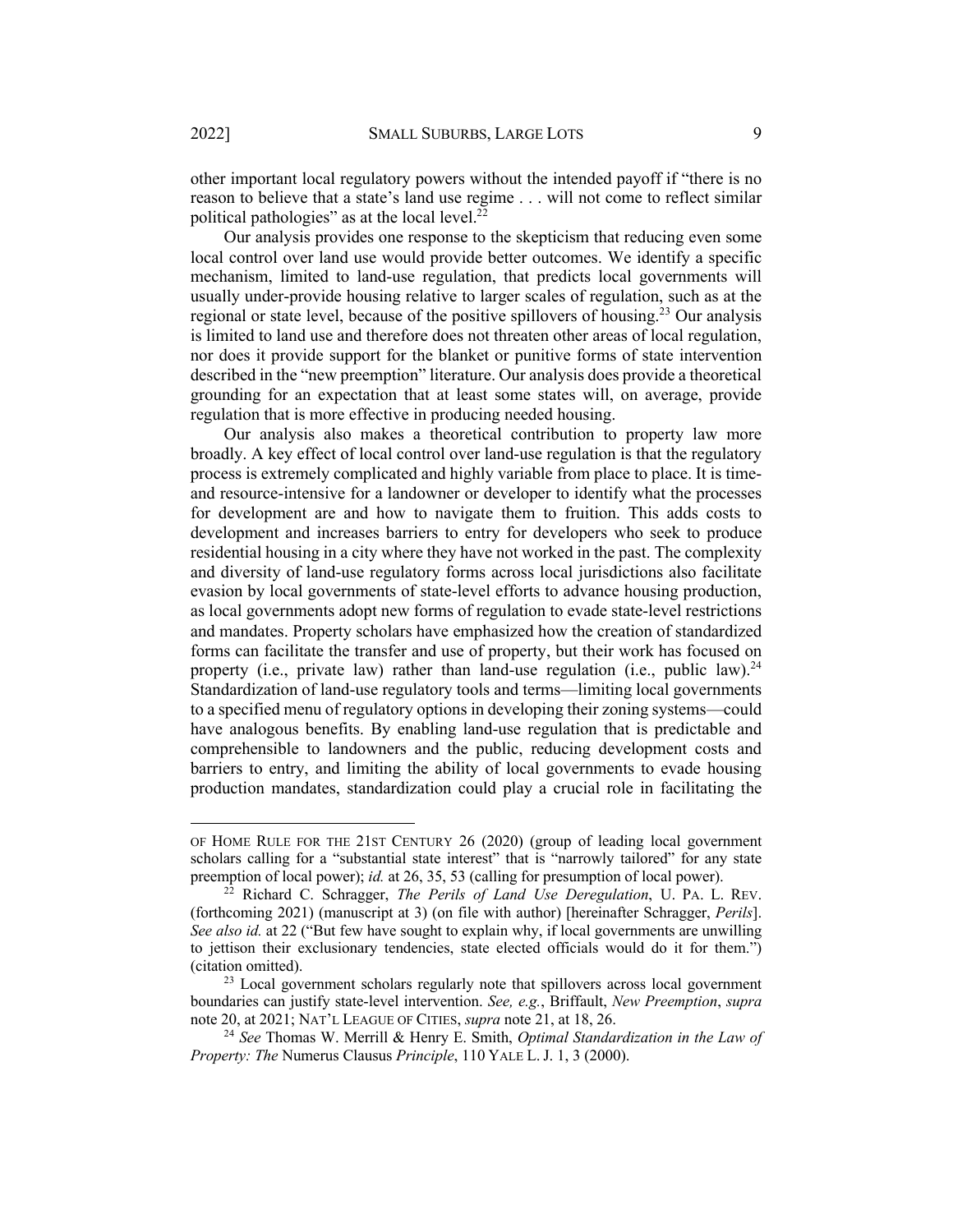production of residential housing.<sup>25</sup> It also could have important benefits by making the land-use regulatory system easier for the public to understand—allowing them to hold developers and policymakers accountable for how well or inadequately that system operates.

We do not underestimate the political challenges our proposals for change may face. But we emphasize the urgency of addressing these issues: millions of Americans who have lost their homes or are excluded from areas of economic opportunity; the lasting harms from historical and present residential segregation; and the looming climate crisis.

We begin our analysis in Part I with an overview of how the land-use regulatory process in America operates in the context of fragmented local government structures; we also provide a history of how land use and local government have functioned to structure the rise of the suburbs in the United States, including residential segregation; and we describe current policy debates over local control of land use.

In Part II, we describe the theory and evidence for regional spillovers for housing development by local governments. We explain how the negative impacts of housing development are likely to be smaller in geographic scale than the positive impacts of that development and how this would likely lead small local governments to underproduce housing. We summarize recent research that supports the idea that housing production in one jurisdiction has spillover effects on other jurisdictions and that smaller local governments produce less housing than larger local governments.

In Part III, we summarize the larger scale (national or global) spillovers from housing production. Economists have argued that increasing access to highproductivity metropolitan areas will likely produce significant economic benefits at a national level. Increasing this kind of access to high-opportunity neighborhoods would address historical and present-day racial and other socioeconomic inequities in access to public goods and education. And we note the global climate benefits from facilitating dense infill development that depends less on automobile transportation.

In Part IV, we explore the implications of our analysis. We discuss the basics of Tiebout theory and the relevance of our analysis for that theory. In particular, we note that spillovers raise serious questions about the efficiency benefits of Tiebout competition among local governments, at least in the housing context. Those questions about the efficiency of competition might apply more broadly to a wider range of public service provision by local governments, at least to the extent that efficiency depends on the exclusion of potential future residents, as indicated by some of the theoretical economics literature. We also discuss the implications of our work for local government scholars who have argued for greater powers for local

<sup>25</sup> *See generally* Roderick M. Hills, Jr. & David Schleicher, *Planning an Affordable City*, 101 IOWA L. REV. 91, 91–92 (2015) [hereinafter Hills & Schleicher, *Affordable City*] (arguing that land-use and property scholars should analyze land-use law similar to the way they analyze common law property rules, which are less relevant today, and calling for greater standardization and certainty in land-use law because that will help accomplish goals of transferability and development of property).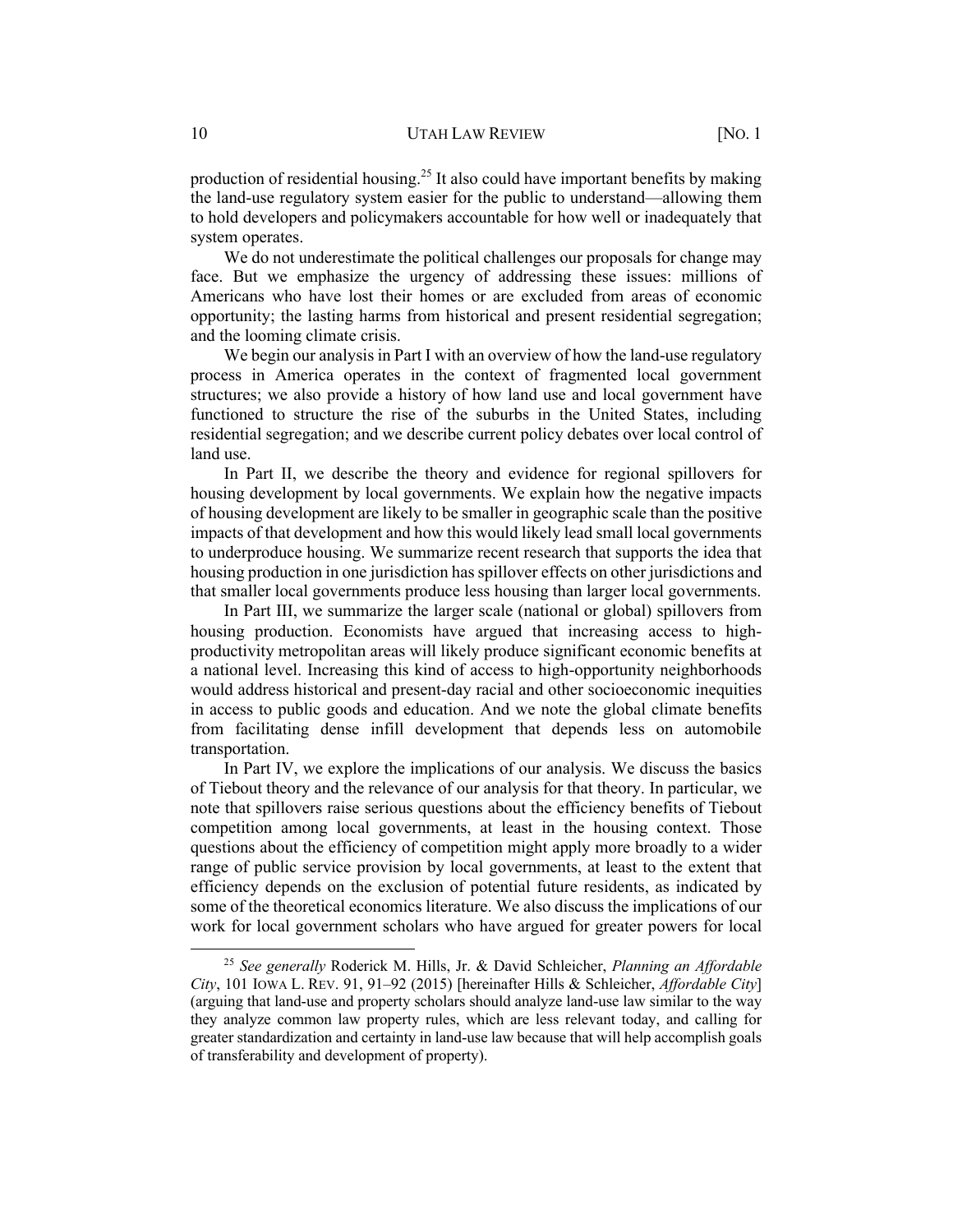governments to control land use and other policy areas, noting that our story complicates such calls. We then explore important policy implications. Our analysis supports greater state or regional involvement in land-use regulation, as opposed to the local control paradigm that has been dominant in the United States for the last century. It also identifies standardization of land-use regulation as a key reform that could advance housing production.

#### I. THE DEBATE OVER LOCAL GOVERNMENT FRAGMENTATION AND ITS IMPACT ON LAND-USE REGULATION

#### *A. Primer on Land-Use Law and Local Government*

The basic framework of land-use regulation in the United States is zoning—a local government puts land into zones that determine the uses and densities that can be developed—sometimes called "base zoning."<sup>26</sup> For instance, a zone might restrict development to residential uses (excluding commercial and industrial uses) and prohibit any structures that are over two stories in height or that have more than five units of housing in them. As zoning has developed, the restrictions on densities, in particular, have become more complicated and more varied.<sup>27</sup> A development project that can occur as a permitted use within the zone is often called a "by right" project because, in theory, it should require no additional approvals. The base zoning is set by the local government's legislative body (e.g., a city council or county board of supervisors) and can be altered by that legislative body in a process known as rezoning. Crucially, because rezoning is a legislative process, it is one that gives great discretion to the local government in decision-making.

Some uses may be permitted in some zones through special review processes that require public hearings and specific findings. Most common is the "conditional use permit" (or an equivalent permit with a different name), in which the local jurisdiction must provide specific approval for that use to occur in that zone. For instance, some residential zones may allow commercial uses as a conditional use with the local government requiring findings on various criteria to determine whether a particular use is appropriate in a particular place. Another special review process available to allow otherwise prohibited projects under the base zoning is a variance. Variances in many jurisdictions provide only for exemptions from limited provisions of the zoning regulations, such as setback requirements, so they are not usually available to allow a use that would otherwise be prohibited.<sup>28</sup> Like

<sup>26</sup> Moira O'Neill, Giulia Gualco-Nelson & Eric Biber, *Sustainable Communities or the Next Urban Renewal?*, 47 ECOLOGY L.Q. 1061, 1087 (2020).

 $27$  Variations include setback requirements (limits on development near property lines), floor-to-area ratio requirements (limits on the ratio of habitable space in buildings to the total area of the lot containing the building), and open space requirements (requiring a certain amount of outdoor space for each unit in a building).

<sup>&</sup>lt;sup>28</sup> For example, California prohibits many cities from issuing variances from use regulations. However, some states, such as New York, allow use variances. *See* Otto v. Steinhilber, 24 N.E.2d 851, 853 (N.Y 1939).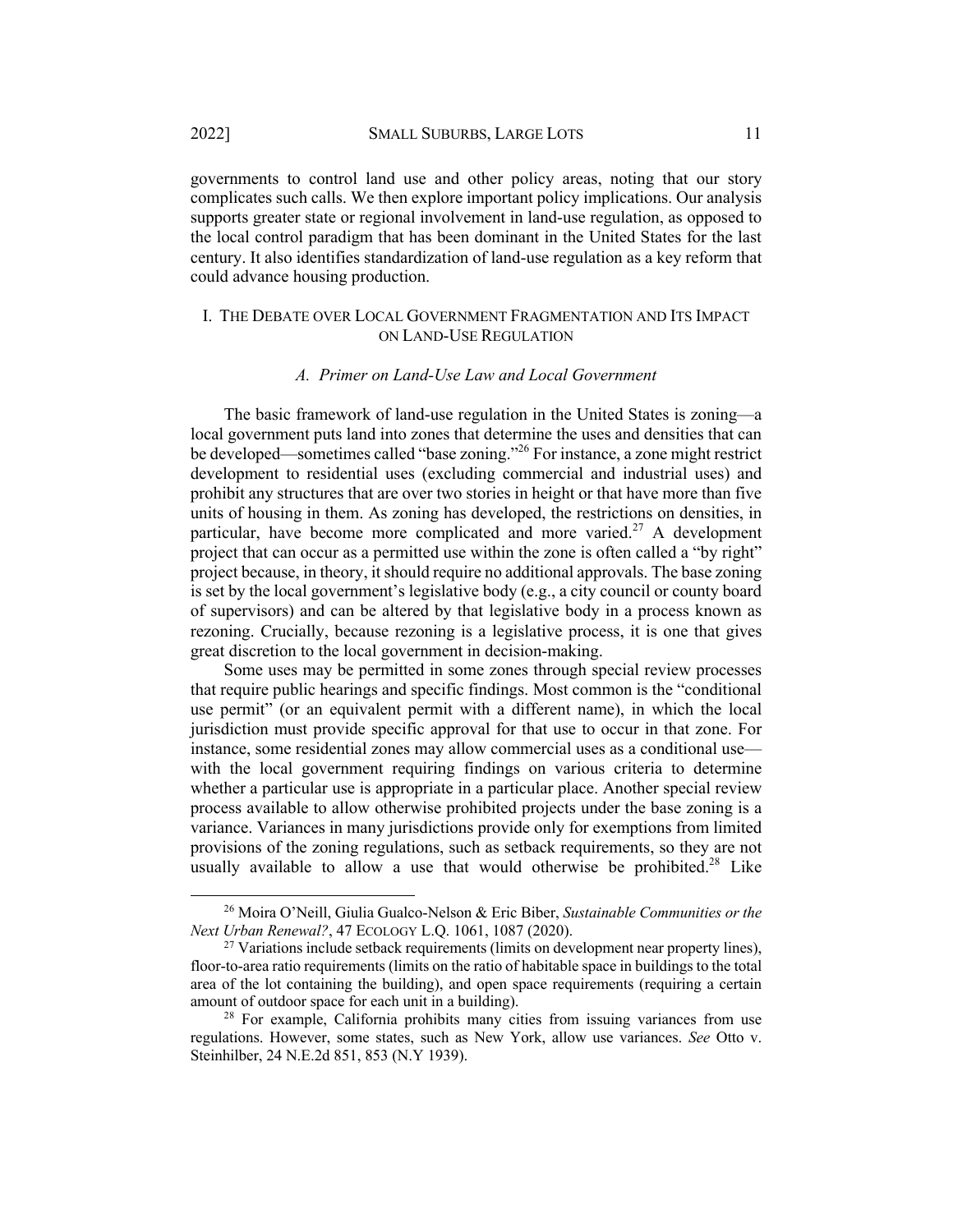conditional use permits, variances generally involve specific findings that must be made by the local government. Crucially, both conditional use permits and variances generally require an exercise of judgment by local governments as to whether a project should be permitted.

Local governments may overlay base zoning with additional review procedures that might require hearings and/or additional findings. For instance, many local governments have adopted design or architectural review, in which a review board must approve the design of a project before it can be approved. Design review standards are often quite general (e.g., requiring findings as to compatibility of the design with neighboring buildings) and can even apply to projects that might otherwise be "by right" under the base zoning.<sup>29</sup>

Cumulatively, discretionary review requirements can ensure that almost all projects must go through some sort of process in which the local decision-makers have the power to reject any development they want.<sup>30</sup> The legislative decisionmaking process for rezoning and flexible zoning techniques can allow a legislature to prohibit development for almost any reason; $31$  conditional use permits and variances usually have general enough standards that allow for the rejection of a project based on vague reasons such as neighborhood compatibility;<sup>32</sup> and design review also usually has generally framed standards that allow local governments to reject almost any project.<sup>33</sup>

The power to "say no" gives the local government leverage in negotiations with developers or landowners, as well as power to respond to pressures from constituents.<sup>34</sup> Leverage over developers may be important for local governments

<sup>29</sup> BRIAN BLAESSER, DISCRETIONARY LAND USE CONTROLS: AVOIDING INVITATIONS TO ABUSE OF DISCRETION xvii (15th ed. 2012) (noting that design codes increasingly involve subjective standards); *id.* at 13 ("Architectural design review ordinances provide some of the worst examples of vague statements of purpose and overbroad standards that invite abuse. Such ordinances frequently lack sufficiently clear standards and vest too much subjective decision making in the architectural review board officials.").

<sup>&</sup>lt;sup>30</sup> CLIFFORD L. WEAVER & RICHARD F. BABCOCK, CITY ZONING: THE ONCE AND FUTURE FRONTIER 258 (1979) ("The growth of discretion in suburban zoning was . . . attributable to the need to respond to complex proposals and situations and to the desire to preserve the right to say no.").

<sup>31</sup> BLAESSER, *supra* note 29, at 254–56, 262 (describing how floating zone and rezoning procedures give discretion and leverage to local government).

<sup>&</sup>lt;sup>32</sup> *See id.* at xvi (noting that many of the discretionary provisions involve "community" character" components that are highly subjective); *id.* at 249 ("Municipal attorneys frequently advise their municipal clients to keep standards and conditions for certain types of land use approvals deliberately vague. In this way, the municipality can extract a larger number of amenities during the negotiation process in exchange for the approval.").

<sup>33</sup> *Id.* at 440–47.

<sup>34</sup> Ira Michael Heyman, *Innovative Land Regulation and Comprehensive Planning*, *in* 13 SANTA CLARA L. REV. 183, 183 (1972); RICHARD F. BABCOCK, THE ZONING GAME: MUNICIPAL PRACTICES AND POLICIES 53–54 (1966) (noting the importance of delay and uncertainty that stem from discretionary decision-making in raising costs for developers and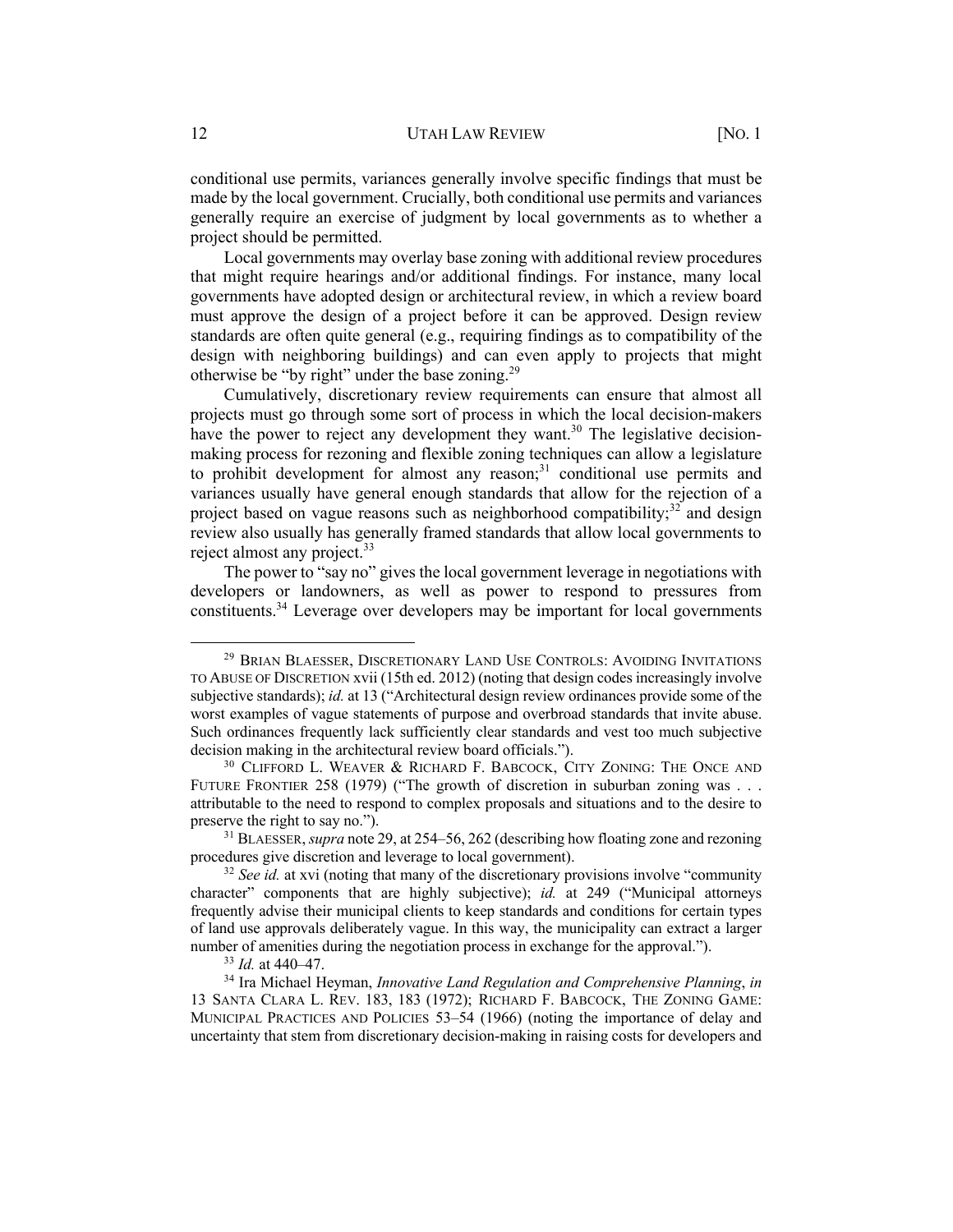concerned about the fiscal impacts of developments<sup>35</sup> Constituents may seek to have control over the nature and form of development in their neighborhoods, and a veto power for local government gives them that power.<sup>36</sup>

Discretionary review has other important implications for our purposes. It generally (though not always) is associated with a higher likelihood of a public hearing for the approval of a project. Hearings are a key entry point into the regulatory process for neighbors and other stakeholders, and therefore can facilitate delay and obstruction to development projects.<sup>37</sup> In contrast, "by right" review should not have a public hearing since it simply requires basic determinations of whether a project meets clearly delineated standards. Discretionary review at the local level can be the key trigger determining whether state-level environmental review requirements apply, which themselves will often trigger public hearing requirements.

<sup>35</sup> *See infra* Section II.B.

<sup>36</sup> *See* Eric H. Steele, *Participation and Rules—The Functions of Zoning*, 1986 AM. B. FOUND. RES. J. 709, 723–25 (1986) (finding that neighborhood opposition and significance of change in neighborhood character are major determinants of outcomes in discretionary zoning decisions).

giving local government leverage over them); BLAESSER, *supra* note 29, at 7–9 (describing how local governments convert as of right "permitted" uses to conditional uses in order to gain leverage over developers); DOUGLAS R. PORTER, PATRICK L. PHILLIPS & TERRY J. LASSAR, FLEXIBLE ZONING: HOW IT WORKS 77–78 (1988) (noting that flexibility allows for extracting public benefits); Ellickson, *Suburban Growth*, *supra* note 12, at 427–28 (arguing local governments use discretionary approval processes that are waivers for unrealistically strict zoning standards to get "maximum leverage in the subsequent bargaining" with developers); FRED E. CASE & JEFFREY GALE, ENVIRONMENTAL IMPACT REVIEW AND HOUSING: PROCESS LESSONS FROM THE CALIFORNIA EXPERIENCE 90 (1982) (identifying "extras" developers give up in LA to get discretionary approvals, such as setbacks, fence construction, landscaping, installation of infrastructure, easement provision); C.J. Gabbe, *How Do Developers Respond to Land Use Regulations? An Analysis of New Housing in Los Angeles*, 28 HOUS. POL'Y DEBATE 3, 423 (2017) ("[W]hereas decision-makers employ discretion at different points in the process, proven pathways to approval are highly valued by developers, who are often willing to provide public benefits in exchange for allowances and/or increased certainty with development approvals."); Arthur T. Denzau & Barry R. Weingast, Foreword, *The Political Economy of Land Use Regulation*, 23 J. URB. & CONTEMP. L. 385, 402–404 (1982) (arguing that the discretionary decisions in land-use law create ample opportunity for political leaders to extract resources from landowners and developers that are hard for reviewing courts or outsiders to detect).

See KATHERINE LEVINE EINSTEIN, DAVID M. GLICK & MAXWELL PALMER, NEIGHBORHOOD DEFENDERS: PARTICIPATORY POLITICS AND AMERICA'S HOUSING CRISIS 25, 42–43, 79 (2020) [hereinafter EINSTEIN ET AL., NEIGHBORHOOD DEFENDERS]; *id* at 80 ("[R]egulations derive their power in part by offering unrepresentative members of the public an opportunity to delay or stop the construction of new housing."). Participants in land-use hearings are often wealthier and whiter than the broader community, and disproportionately opposed to new housing projects. *Id*. at 101–06 (summarizing results from study of participants in land-use hearings in cities in metropolitan Boston).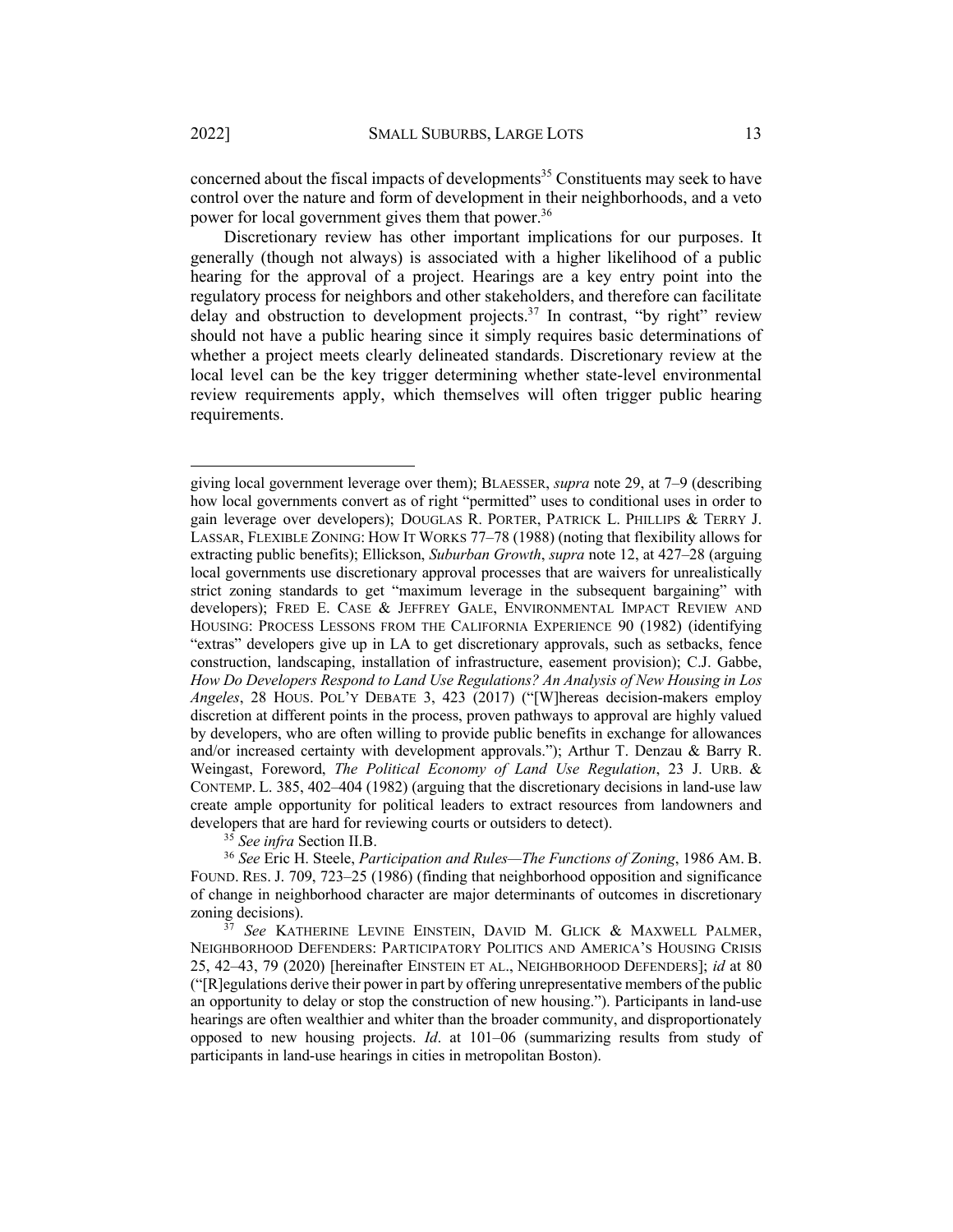#### 14 UTAH LAW REVIEW [NO. 1]

# *B. The Co-Evolution of Land-Use Law and Local Government*

As the above summary indicates, zoning has grown more complicated over time, with increasing layers of review imposed by local governments. The original concept, as developed in the 1920s, was a base zoning system supplemented by variances and conditional use permits. Design or architectural review was long considered with deep suspicion by state courts and only became widely available in the United States starting in the 1960s and 1970s. State-level environmental review statutes are also primarily a product of the  $1960s$  and  $1970s$ .<sup>38</sup>

Throughout this history, one key principle has remained consistent for the vast majority of local land-use systems: zoning has traditionally prioritized the protection of single-family homes above all other uses.<sup>39</sup> The key Supreme Court decision upholding the constitutionality of zoning emphasized the importance of protecting single-family homes from the intrusion of multifamily housing and commercial and industrial uses; $40$  and the most widespread zoning category in many American cities allows—and has allowed for decades—the development of only single-family houses.

Because land use is regulated at the local government level, the structure and formation of local governments have affected the implementation of land-use regulation in the United States. There has been a long history of creating small, suburban local governments in the United States, though, before the twentieth century, many of these would ultimately get absorbed into an expanding central city. After 1900, a variety of institutional and technological innovations began to facilitate the creation of small, suburban cities that could maintain their independence vis-à-vis large central cities. $41$  The result was fragmentation of local governance in many major metropolitan areas around the United States.

<sup>&</sup>lt;sup>38</sup> FRED BOSSELMAN & DAVID CALLIES, COUNCIL ON ENV'T L QUALITY, THE QUIET REVOLUTION IN LAND USE CONTROL (1971) (identifying a trend in the 1960s of the rise of state involvement in land-use decisions).

<sup>39</sup> *See, e.g.*, BABCOCK, *supra* note 34, at 6 (stating that the "central goal" of zoning is "insulation of the single-family district"); Steele, *supra* note 36, at 717 (arguing that in a municipality "[s]ingle-family land use is the norm—the touchstone against which other uses are implicitly measured").

<sup>40</sup> *See* Euclid v. Ambler Realty Co., 272 U.S. 365 (1926); *see also* Briffault, *Our Localism Part II, supra* note 14, at 370 (noting judicial deference to local ordinances that "lumped together apartments and other multifamily dwellings with industrial or commercial uses and excluded them from the locality as threats to the local residential character.").

<sup>&</sup>lt;sup>41</sup> Changes in state law facilitated easier incorporation of cities and made involuntary annexation of smaller cities by larger ones harder. *See* KENNETH T. JACKSON, CRABGRASS FRONTIER: THE SUBURBANIZATION OF THE UNITED STATES 140–48 (1985); PAUL KANTOR, THE DEPENDENT CITY REVISITED: THE POLITICAL ECONOMY OF URBAN DEVELOPMENT AND SOCIAL POLICY 163–65 (1995) (stating that after state law allowed easy incorporation in twentieth century suburbs "almost universally sought municipal incorporation in order to control the development of their communities"). In addition, the rise of "contract cities," in which new cities could contract with counties to provide services that had large economies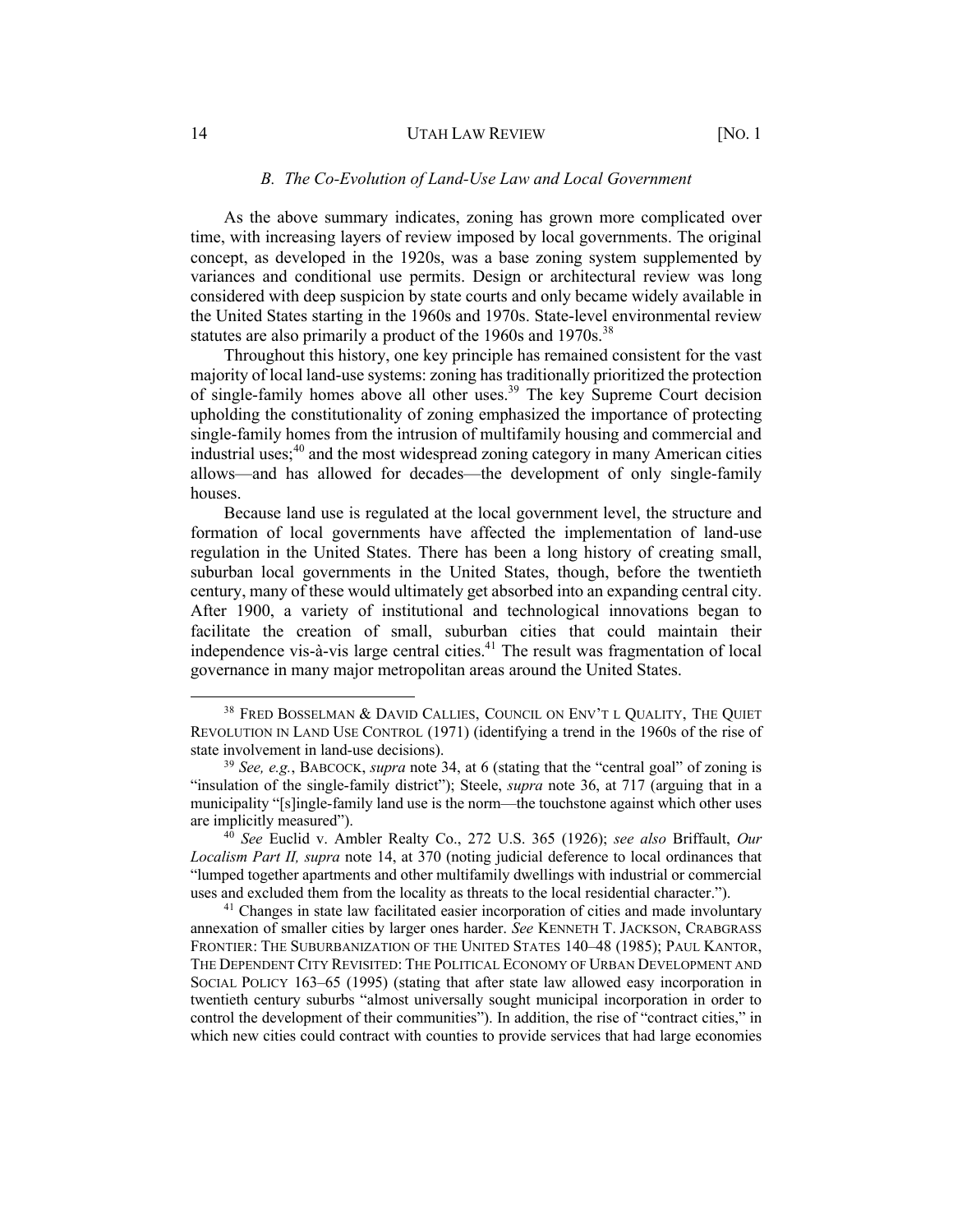A prime driver for the creation of many of these small suburban cities was a desire to take control over land-use regulation by preventing annexation into a larger central city.<sup>42</sup> These small suburban cities in turn were often zoned for low residential densities, with some zoning the entirety of their city for single-family housing.<sup>43</sup>

Several factors operating together drove both the move towards single-family zoning and fragmented local government. First, there is ample evidence that race and class have been two of the primary drivers for the rise of fragmented local governments with land-use regulatory control—and the use of that regulatory control to facilitate "white flight" after World War II.<sup>44</sup> Land-use regulation here

<sup>43</sup> *See* MILLER, *supra* note 41, at 86–97, 118–20; Richard Briffault, *Our Localism: Part I—The Structure of Local Government Law*, 90 COLUM. L. REV. 1, 41 (1990) [hereinafter Briffault, *Our Localism: Part I*] ("By 1970, more than 99% of the vacant and developable land in northeastern New Jersey was zoned to exclude multifamily housing."); *see also* Stephen Menendian, Samir Gambhir & Arthur Gailes, *Racial Segregation in the San Francisco Bay Area, Part 5*, UNIV. CAL. BERKELEY OTHERING & BELONGING INST. (Aug. 11, 2020), https://belonging.berkeley.edu/racial-segregation-san-francisco-bay-area-part-5 [https://perma.cc/7CHX-T8TR] (finding that of all land zoned for residential uses in the Bay Area, 82% is zoned for single-family housing).

<sup>44</sup> *See, e.g.*, DOWNS, *supra* note 42, at 20 ("Thus many middle-income and upperincome households establish independent jurisdictions to pass local zoning, building code, subdivision, and other regulations that raise the cost of housing high enough to exclude low-

of scale, and special districts, in which cities could band together to provide capital-intensive services such as water and sewer services, facilitated the creation and maintenance of small, fragmented local governments. *See* GARY J. MILLER, CITIES BY CONTRACT: THE POLITICS OF MUNICIPAL INCORPORATION 21 (1981); JON C. TEAFORD, CITY AND SUBURB: THE POLITICAL FRAGMENTATION OF METROPOLITAN AMERICA, 1850-1970, at 173, 185 (1979); NANCY BURNS, THE FORMATION OF AMERICAN LOCAL GOVERNMENT: PRIVATE VALUES IN PUBLIC INSTITUTIONS 9–10, 19, 25–27 (1994); Briffault, *Our Localism: Part II*, *supra* note 14, at 376–79 (describing three ways in which "[n]ew state laws reduced [the] fiscal disincentivize to suburban incorporation"). 42 *See, e.g.*, ANTHONY DOWNS, NEW VISIONS FOR METROPOLITAN AMERICA 19–21

<sup>(1994);</sup> Richard Schragger, *Consuming Government*, 101 MICH. L. REV. 1824, 1847–49 (2003) [hereinafter Schragger, *Consuming Government*] ("The suburbanite often perceives her borders as an entitlement, and her right to defend them through zoning as the core of selfrule."); MICHAEL N. DANIELSON, THE POLITICS OF EXCLUSION 28 (1976); JON C. TEAFORD, POST-SUBURBIA: GOVERNMENT AND POLITICS IN THE EDGE CITIES 16–18 (1997) [hereinafter TEAFORD, POST-SUBURBIA] (noting examples from Illinois, Michigan, Missouri, and New York in the 1920s and 1930s); *id*. at 188–204 (examples in 1980s from St. Louis County and Orange County, California); *id*. at 65–67, 99–100 (giving examples of "defensive" incorporation in Michigan and Missouri in the 1950s to allow suburban neighborhoods to control land use); FISCHEL, THE HOMEVOTER HYPOTHESIS, *supra* note 7, at 3 ("The history of local government formation demonstrates that zoning is an essential ingredient of municipal formation and function."); Briffault, *Our Localism: Part II*, *supra* note 14, at 367 ("Suburban '[r]esidents perceived incorporation as a means of neighborhood protection[]' and many incorporated in order to zone.") (citation omitted).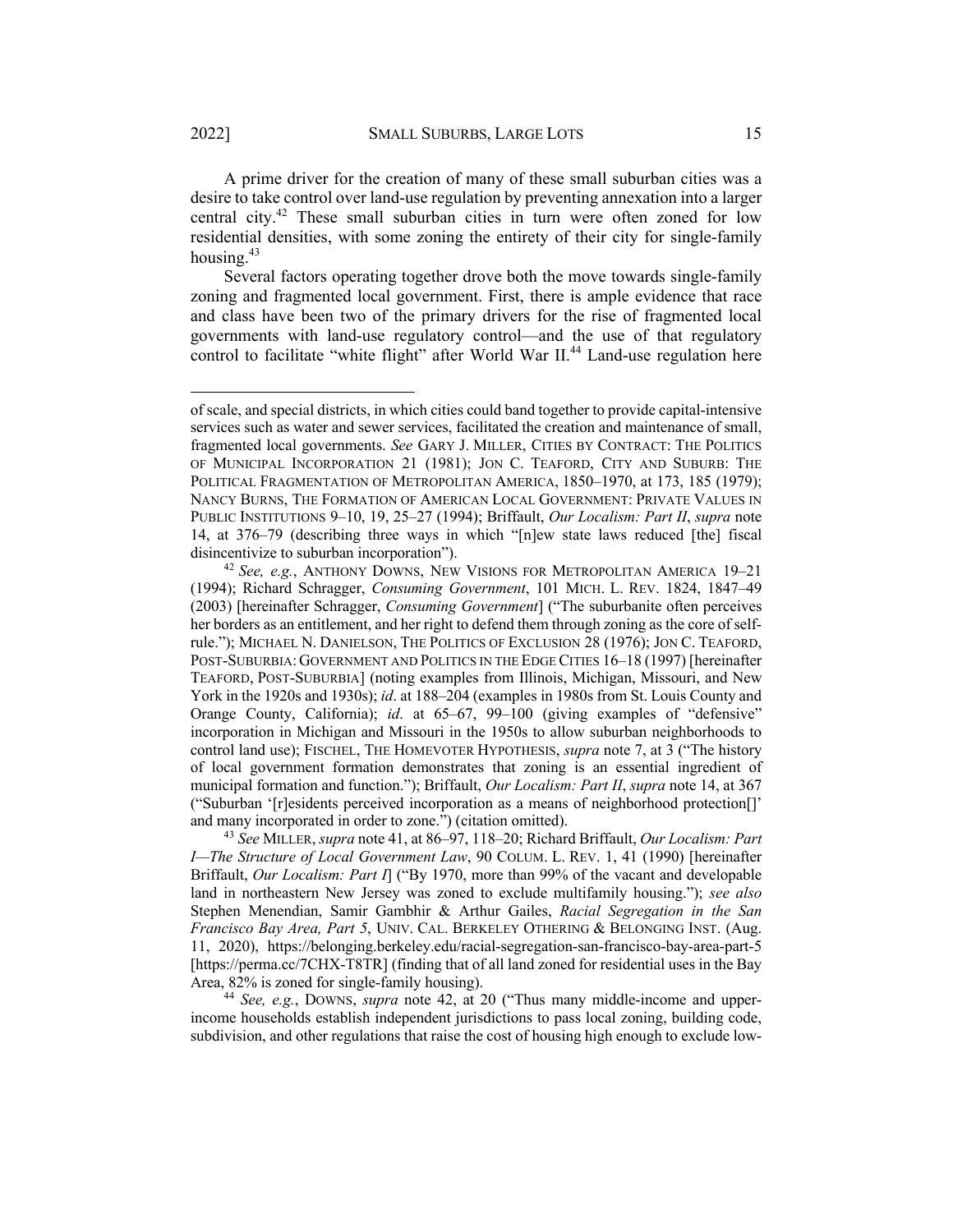built on the history of redlining, urban renewal, racial covenants, and discriminatory housing finance to create and maintain racially and class segregated housing.<sup>45</sup> Although single-family base zoning has received most of the attention in

Studies have also found that more fragmented metropolitan areas have higher economic and racial segregation, RUSK, *supra* note 14, at 41, 46, 83–92; Eric J. Branfman, Benjamin I. Cohen & David M. Trubek, *Measuring the Invisible Wall: Land Use Controls and the Residential Patterns of the Poor*, 82 YALE L.J. 483 (1973). Additionally, studies have found high levels of racial and economic segregation in suburbs. J. ERIC OLIVER, DEMOCRACY IN SUBURBIA 5, 12–13, 99–103 (2001); TROUNSTINE, *supra* note 44, at 217–22.

<sup>45</sup> *See generally* TROUNSTINE, *supra* note 44, at 131 ("Generally speaking, segregation levels remain higher than they would have without urban renewal policies where slums were cleared and public housing was built."); RICHARD R.W. BROOKS & CAROL M. ROSE, SAVING THE NEIGHBORHOOD: RACIALLY RESTRICTIVE COVENANTS, LAW, AND SOCIAL NORMS 2 (2013) (exploring the "ways that racially restrictive covenants expressed social norms, and the ways that those social norms have related to legal norms, together facilitating patterns of residential racial segregation . . . ."). Formation of small suburban cities with exclusionary zoning also allowed residents to exclude poor residents and residents of color even after racial covenants were no longer legally enforceable and federal fair housing laws prohibited explicit discrimination. TROUNSTINE, *supra* note 44, at 61–62.

income people."); DENNIS R. JUDD & TODD SWANSTROM, CITY POLITICS: PRIVATE POWER AND PUBLIC POLICY 309 (2d ed. 1998) (noting example of St. Louis suburb seceding to block integrated public housing); FRUG, *supra* note 17, at 134 (arguing that local government powers and formation facilitate segregation); BURNS, *supra* note 41, at 20–21, 41–42, 54– 57, 83–90 (finding that desire to advance racial exclusion drove city formation in the 1950s); Barbara Sherman Rolleston, *Determinants of Restrictive Suburban Zoning: An Empirical Analysis*, 21 J. URB. ECON. 1 (1987) (finding that increased proportion of minorities in neighboring jurisdictions correlates with more restrictive zoning); JACKSON, *supra* note 41 (arguing suburban zoning "provided a way for suburban areas to become secure enclaves for the well-to-do"); Rolf Pendall, *Local Land Use Regulation and the Chain of Exclusion*, 66 J. AM. PLAN. ASS'N 2, 125 (2000) ("Zoning . . . was invented in part to keep minorities away from non-Hispanic Whites. . . . [L]arge-lot zoning and other land use controls with the potential to exclude racial minorities remained available to municipalities throughout the United States, often as a very thin cover for racial bias.") (citations omitted); Richard Thompson Ford, *The Boundaries of Race: Political Geography in Legal Analysis*, 107 HARV. L. REV. 8, 1860–78 (1994) (describing how the creation and boundary setting of suburban cities in the United States facilitated and entrenched racial segregation); MILLER, *supra* note 41, at 172–203 (arguing that easy incorporation facilitates class and race segregation); Juliet Ann Musso, *The Political Economy of City Formation in California: Limits to Tiebout Sorting*, 82 SOC. SCI. Q. 1, 145 (2001) (finding that wealthier communities are more likely to form cities); JESSICA TROUNSTINE, SEGREGATION BY DESIGN: LOCAL POLITICS AND INEQUALITY IN AMERICAN CITIES 19, 127–29 (2017) (finding that cities that were earliest in adopting zoning early in the 20th century were more likely to be racially segregated later in the 20th century); Laure J. Bates & Rexford E. Santerre, *The Determinants of Restrictive Residential Zoning: Some Empirical Findings*, 34 J. REG'L SCI. 2, 261 (1994) (finding that zoning is more restrictive when a city is near a central city with high proportion of poor residents). *But see* J.M. Pogodzinski & Tim R. Sass, *The Theory and Estimation of Endogenous Zoning,* 24 REG'L SCI. & URB. ECON. 601, 620 (1994) (finding no correlation between racial makeup in nearby communities and zoning).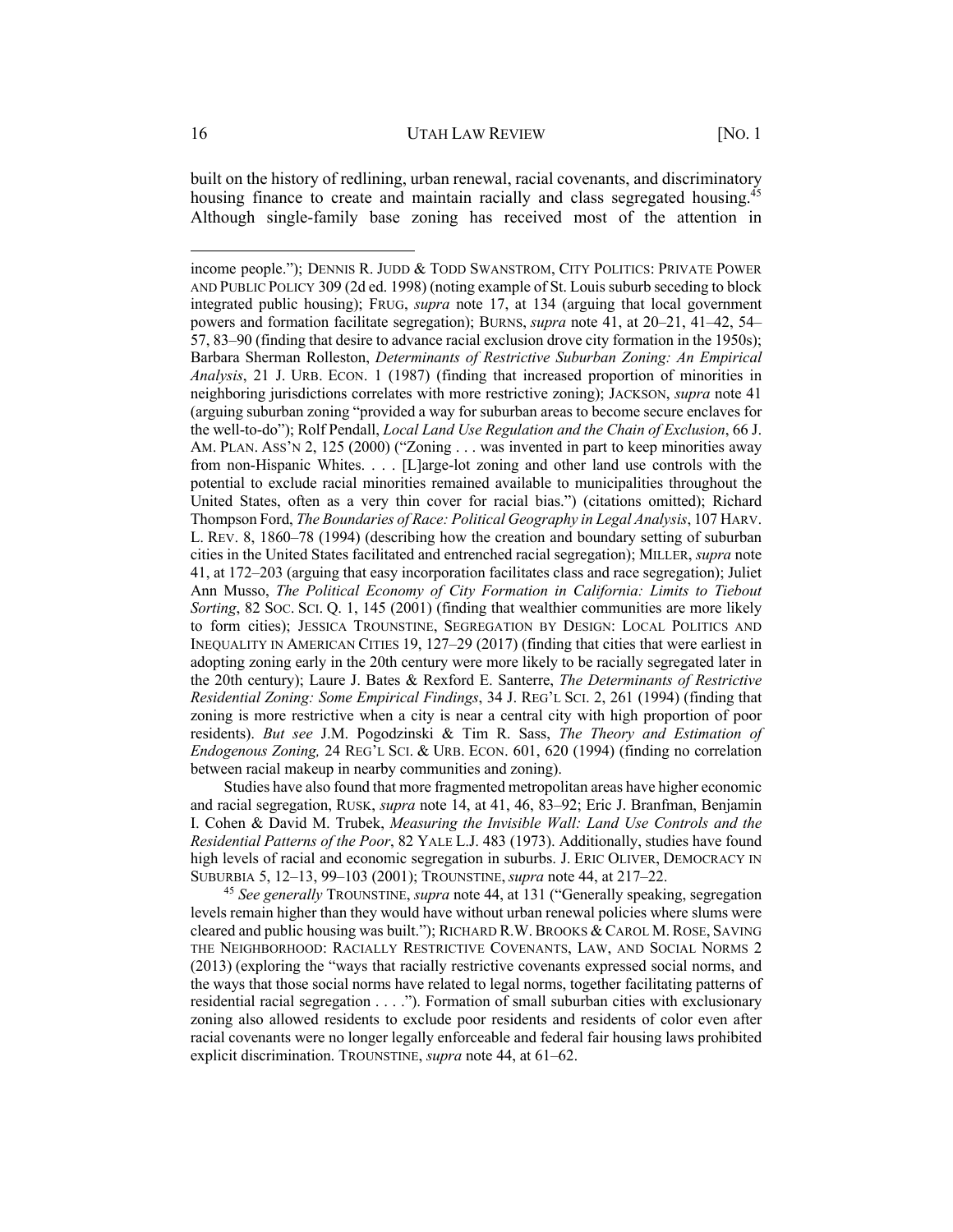discriminatory housing policies, discretionary land-use decision-making can be even more pernicious by creating space for racially discriminatory application of the law in a way that is difficult to identify.<sup>46</sup>

Next, residents and local governments often seek to deter development that may have negative fiscal impacts and to attract development that will enhance municipal coffers.<sup> $47$ </sup> Local governments provide a range of important and expensive public services in the United States, including education and policing. Many states authorize local governments to fund these services via property and sales taxes, which in turn are largely determined by land-use decisions within local boundaries. Commercial properties such as shopping malls, for instance, can provide large amounts of sales tax revenues. Commercial and industrial properties often have high property tax valuations. And commercial and industrial properties do not use expensive local public services such as schools. On the flip side, cheap housing does not have a high property tax valuation but may bring large numbers of residents who in turn demand schools, parks, and police.<sup>48</sup> The result is a fiscal pressure on local governments when they make land-use decisions—what is called the fiscalization of land use.<sup>49</sup> This is one of the key drivers for the centrality of discretionary review in local land use, in that the ability for local decision-makers to say no to projects gives them leverage to negotiate for payments by developers to offset the costs of development projects.

Relatedly, residents may be concerned about congestion of local services traffic, schools, parks. For instance, in California, school financing is now highly centralized with local school district revenues largely determined by the number of student-days, such that there should not be a major pressure to minimize school expenditures. Yet residents may still be concerned that, for instance, the physical

<sup>46</sup> TROUNSTINE, *supra* note 44, at 122 ("[W]hite homeowners and land-oriented businesses controlled city governments and planning commissions and opposed residential integration along either race or class lines."); James C. Clingermayer, *Heresthetics and Happenstance: Intentional and Unintentional Exclusionary Impacts of the Zoning Decisionmaking Process*, 41 URB. STUD. 2, 377 (2004) (noting that there are a wide range of pretextual reasons that can support the exclusionary impacts of zoning).

<sup>47</sup> *See* TEAFORD, POST-SUBURBIA, *supra* note 42, at 60; MILLER, *supra* note 41, at 37– 40, 62 (arguing that creation of small cities in Los Angeles was a reaction against perceived redistribution of resources to poorer communities or to larger jurisdictions, facilitating low tax rates); PETER CALTHORPE & WILLIAM FULTON, THE REGIONAL CITY 85–86 (2001) (noting the importance of fiscal zoning); FISCHEL, THE HOMEVOTER HYPOTHESIS,*supra* note 7, at 65–66 (noting the use of land-use regulation to ensure that development is a net benefit fiscally for local government).

<sup>48</sup> DOWNS, *supra* note 42, at 23.

<sup>&</sup>lt;sup>49</sup> For evidence of fiscal motivations in zoning, see, for example, Bates & Santerre, *supra* note 44, at 260 (finding evidence of fiscal zoning in study of Connecticut cities); Pogodzinski & Sass, *supra* note 44, at 626 (concluding "that zoning is consistent with fiscal, externality and exclusionary motives."). *But see* Bengte Evenson & William C. Wheaton, *Local Variation in Land Use Regulations*, BROOKINGS-WHARTON PAPERS URB. AFFS. 221, 249 (2003) (finding no evidence of fiscal zoning in a study of zoning ordinances in Massachusetts cities).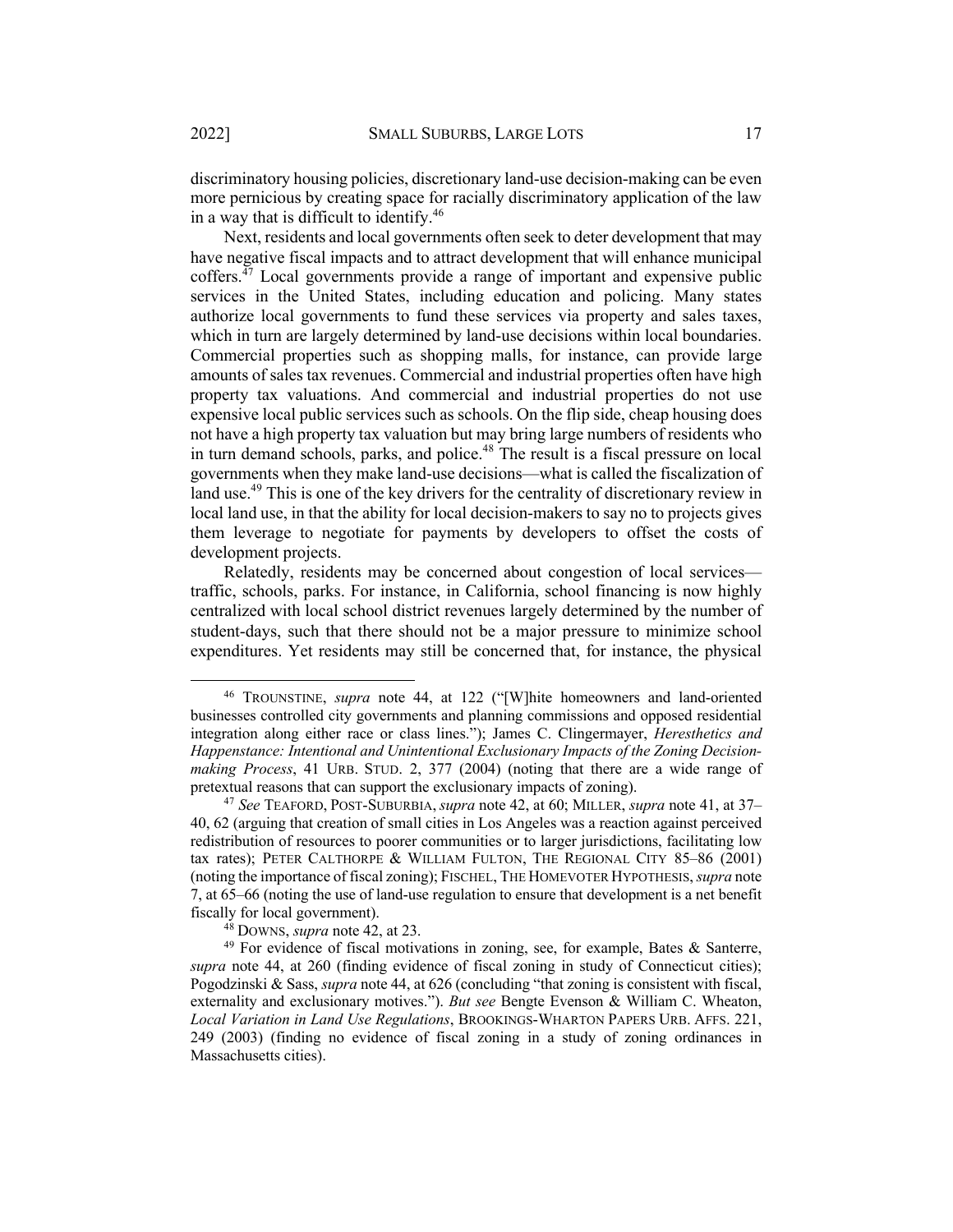infrastructure of schools may be overwhelmed by new residents, at least in the short term before additional state funding can kick in. And parks and open space may be space-constrained, particularly in built-up cities, such that additional funding would not resolve the problem.

Together, these factors have led to suburban land-use regulation that doesn't just protect single-family zoning, but also makes it difficult to construct anything but low-density, expensive single-family housing—what is often called exclusionary zoning.<sup>50</sup> One tool to accomplish this goal in many suburban jurisdictions was the use of large-lot zoning, requiring a large minimum size for a lot to allow construction of a residence—sometimes up to one or more acres.<sup>51</sup> Although it is not the only zoning tool that can raise the cost of housing, large-lot zoning generally does make single-family houses significantly more expensive by requiring a house purchaser to also purchase a substantial amount of undevelopable land with the house. It also restricts supply in high-demand, job-rich areas by limiting the amount of housing a given amount of land can produce. These two factors combine to raise housing costs, effectively exclude lower-income homebuyers or renters, and restrict the total size of the population that can live in the jurisdiction, avoiding pressure on public services.<sup>52</sup>

<sup>50</sup> *See, e.g.*, JUDD & SWANSTROM, *supra* note 44, at 308; Briffault, *Our Localism Part I*, *supra* note 43, at 21–22; Lee Anne Fennell, *Homes Rules*, 112 YALE L.J. 617, 624–25 (2002) [hereinafter Fennell, *Home Rules*] (reviewing WILLIAM A. FISCHEL, THE HOMEVOTER HYPOTHESIS: HOW HOME VALUES INFLUENCE LOCAL GOVERNMENT TAXATION, SCHOOL FINANCE, AND LAND-USE POLICIES (2001)); William A. Fischel, *The Evolution of Zoning Since the 1980s: The Persistence of Localism*, *in* PROPERTY IN LAND AND OTHER RESOURCES 259, 264–65 (Daniel H. Cole & Elinor Ostrom eds., 2012) [hereinafter Fischel, *Evolution of Zoning*] (noting that exclusionary zoning prevents the construction of low-income housing because it would harm the tax base by not generating enough property taxes to "cover the additional public service expenditures"); Ford, *supra*  note 44, at 1855–56 ("Localities with the power to regulate land uses might limit the construction of multi-family housing and moderately priced detached units to certain areas of town, or might even exclude such development altogether," in part to protect the municipal tax base, if not for explicitly racial reasons).

<sup>51</sup> *See* S. Burlington Cnty. NAACP v. Twp. Of Mount Laurel, 336 A.2d 713, 719 (N.J. 1975); Robert C. Ellickson, Zoning and the Cost of Housing: Evidence from Silicon Valley, Greater New Haven, and Greater Austin 21–23 (2019) (unpublished manuscript) (on file with the Utah Law Review), https://papers.ssrn.com/sol3/papers.cfm?abstract\_id=3472145 [https://perma.cc/X5FF-7S27] [hereinafter Ellickson, Zoning and the Cost of Housing].

<sup>52</sup> Pendall, *supra* note 44, at 135 (finding that low-density residential zoning and permit caps reduces rental and multifamily housing and contributes to racial segregation, while other growth control tools have no statistically significant impacts); Jonathan Rothwell & Douglas S. Massey, *The Effect of Density Zoning on Racial Segregation in U.S. Urban Areas*, 44 URB. AFF.REV. 779, 801–02 (2009) (finding that low-density zoning is correlated with racial segregation); Jonathan T. Rothwell & Douglas S. Massey, *Density Zoning and Class Segregation in U.S. Metropolitan Areas*, 91 SOC. SCI. Q. 1123, 1140–41 (2010) (finding that low-density zoning is correlated with class segregation); Michael C. Lens & Paavo Monkkonen, *Do Strict Land Use Regulations Make Metropolitan Areas More Segregated by*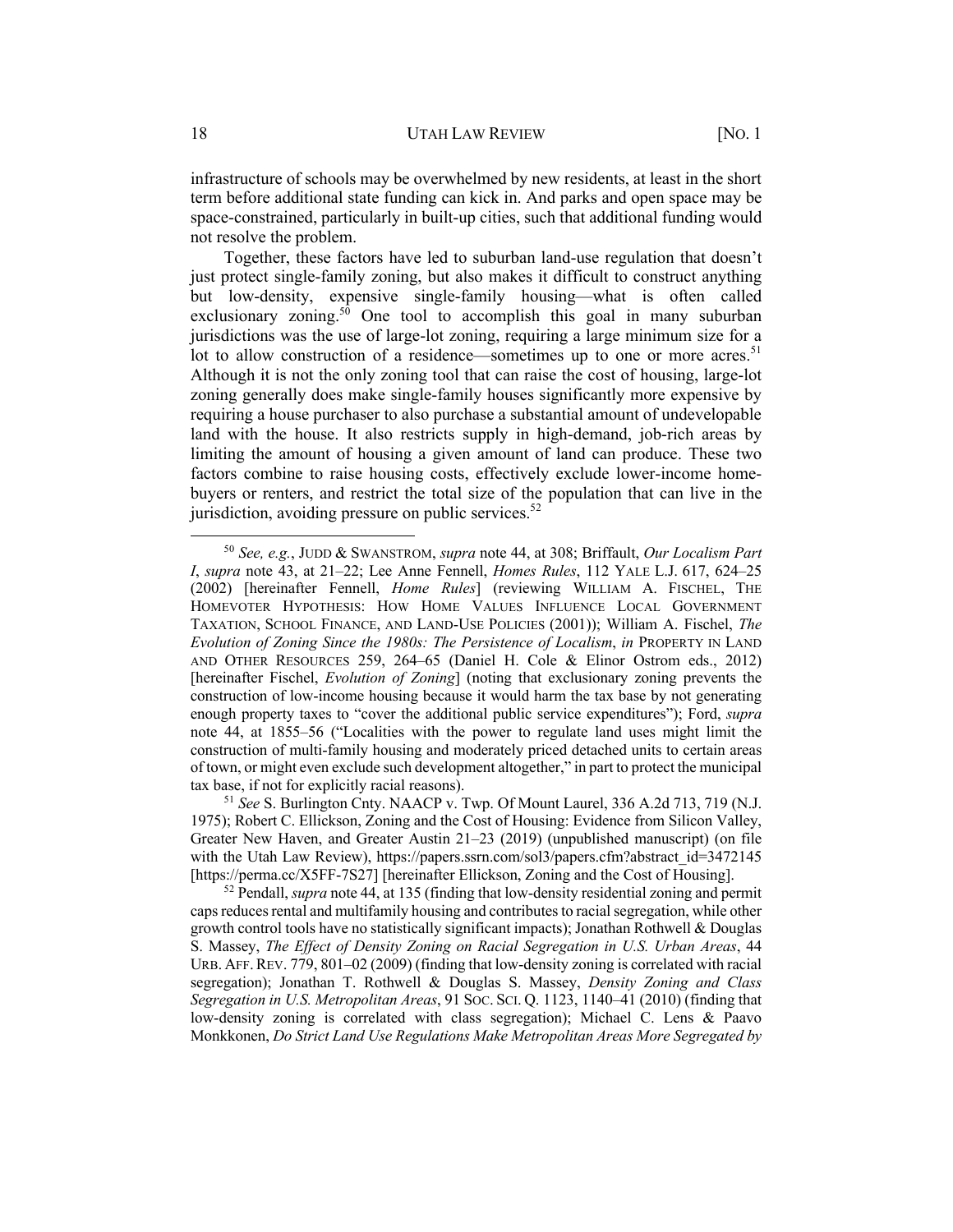The rise of exclusionary zoning prompted efforts by courts and state governments in some states to constrain it. Most notable were a series of decisions by the New Jersey Supreme Court that found a state constitutional obligation on the part of local governments to provide for their fair share of affordable housing in a metropolitan area.<sup>53</sup> California took an administrative approach, enacting laws in the 1980s that require local governments to plan for a certain share of regional needs for affordable housing. 54

The record thoroughly substantiates the findings of the trial court that over the years Mount Laurel [the defendant town] 'has acted affirmatively to control development and to attract a selective type of growth' and that 'through its zoning ordinances has exhibited economic discrimination in that the poor have been deprived of adequate housing and the opportunity to secure the construction of subsidized housing, and has used federal, state, county and local finances and resources solely for the betterment of middle and upper-income persons.'

There cannot be the slightest doubt that the reason for this course of conduct has been to keep down local taxes on *Property* . . . and that the policy was carried out without regard for non-fiscal considerations with respect to *People*, either within or without its boundaries. . . .

This policy of land use regulation for a fiscal end derives from New Jersey's tax structure, which has imposed on local real estate most of the cost of municipal and county government and of the primary and secondary education of the municipality's children. The latter expense is much the largest, so, basically, the fewer the school children, the lower the tax rate. Sizable industrial and commercial ratables are eagerly sought and homes and the lots on which they are situate [sic] are required to be large enough, through minimum lot sizes and minimum floor areas, to have substantial value in order to produce greater tax revenues to meet school costs. Large families who cannot afford to buy large houses and must live in cheaper rental accommodations are definitely not wanted, so we find drastic bedroom restrictions for, or complete prohibition of, multifamily or other feasible housing for those of lesser income.

This pattern of land use regulation has been adopted for the same purpose in developing municipality after developing municipality. Almost every one acts solely in its own selfish and parochial interest and in effect builds a wall around itself to keep out those people or entities not adding favorably to the tax base . . .

*S. Burlington Cnty. NAACP*, 336 A.2d at 722–23 (citations omitted).

<sup>54</sup> *See* PAUL G. LEWIS, CALIFORNIA'S HOUSING ELEMENT LAW: THE ISSUE OF LOCAL NONCOMPLIANCE 11–34 (2003).

*Income?*, 82 J. AM. PLAN. ASS'N 6, 12 (2016) (finding that residential density regulations lead to segregation of affluent residents from the broader community). 53 *See S. Burlington Cnty. NAACP*, 336 A.2d 713; S. Burlington Cnty. NAACP v. Twp.

of Mount Laurel, 456 A.2d 390 (N.J. 1983). The original Mount Laurel opinion has a thorough discussion of the motivations and mechanisms of exclusionary zoning, focusing on fiscal demands: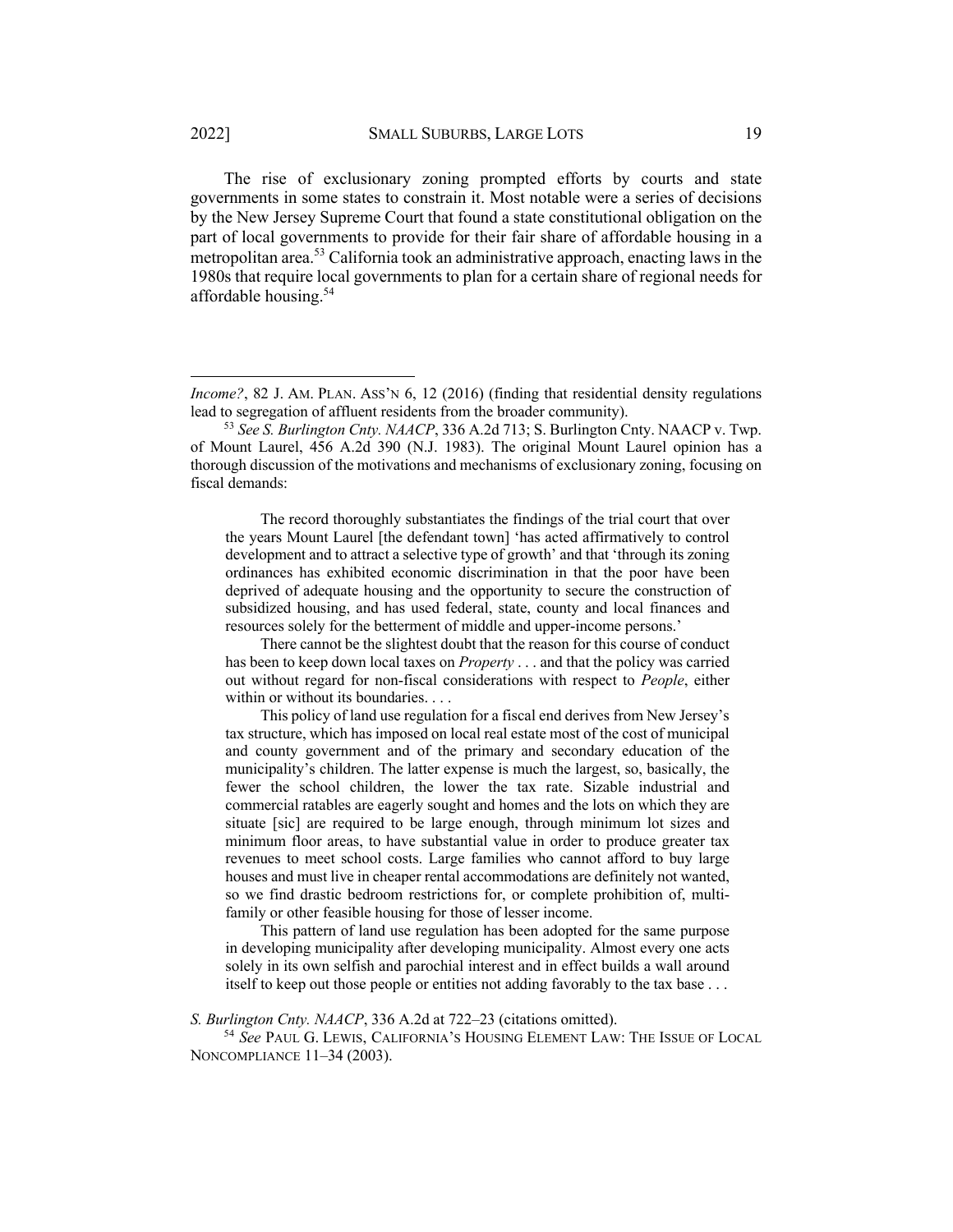#### 20 **UTAH LAW REVIEW [NO. 1**

Another response to exclusionary zoning has been numerous scholarly calls for greater regional governance.<sup>55</sup> To the extent that fiscal pressures are a key driver of exclusionary zoning, the argument was that regional governance—including redistribution of revenues across the metropolitan region—might ameliorate some of the pressures on local governments to focus on land uses yielding high tax valuations. <sup>56</sup> Redistribution of revenue through regional governance also could incentivize local governments to provide more housing for lower-income residents, which can help support regional economic growth.<sup>57</sup> However, few proposals for regionalization actually were implemented in the United States in the latter half of the twentieth century, and fewer of those addressed land-use regulation.<sup>58</sup>

Through the twentieth century, the dynamic of land-use law and local government formation was associated with white flight—with higher socioeconomic status groups moving to the urban fringe to new suburban and exurban developments, combined with concentrated poverty in urban cores. However,

<sup>55</sup> *See, e.g.*, CALTHORPE & FULTON, *supra* note 47, at 61–62 (discussing the intricacies of the proposed regional city); RUSK, *supra* note 14, at 3–4; ANDRES DUANY, ELIZABETH PLATER-ZYBERK & JEFF SPECK, SUBURBAN NATION: THE RISE OF SPRAWL AND THE DECLINE OF THE AMERICAN DREAM 139 (2000); William W. Buzbee, *Urban Sprawl, Federalism, and the Problem of Institutional Complexity*, 68 FORDHAM L. REV. 57, 94–98 (1999); Gerald E. Frug, *City Services*, 73 N.Y.U. L. REV. 23, 43 (1998). 56 *See* Georgette C. Poindexter, *Collective Individualism: Deconstructing the Legal* 

*City*, 145 U. PENN. L. REV. 607, 655–56 (1997) [hereinafter Poindexter, *Collective Individualism*]. *See generally* Georgette C. Poindexter, *Towards a Legal Framework for Regional Redistribution of Poverty-Related Expenses*, 47 WASH. UNIV. J. URB. & CONTEMP.<br>L. 3 (1995) (arguing for the suburbs to pay for expenses related to poverty in the city).

 $57$  Cashin, *supra* note 14, at 1985, 1991–96, 2004 (detailing the problems intrinsic to local governance such as bias and a "systematic practice of exclusion" and arguing for more

centralized American governance). 58 Examples of consolidation in postwar American include Nashville, Jacksonville, and Indianapolis. TEAFORD, POST-SUBURBIA, *supra* note 42, at 109. There has been tremendous resistance in suburban counties to consolidation measures to create regional governments from the 1920s to the present. *Id.* at 34–36, 40–41 (resistance of Nassau County, New York, to consolidation measures, and limited regionalization measure that does pass in 1936 preserves local land-use powers); *id*. at 114–16, 133–34, 194–95 (voter rejections of consolidation proposals in St. Louis County in 1960s, 1970s, and 1980s); *id*. at 168–70 (resistance to metropolitan consolidation proposals in Cleveland and Pittsburgh in 1920s and 1930s); *id*. at 176 (noting widespread defeat of consolidation proposals in 1950s except for Miami). Many of the successful regionalization efforts excluded land-use regulation from the scope of the regional government. *See id*. at 76 (noting consolidated St. Louis county government in 1950s only took on land-use powers by contract with incorporated cities); *id.*  at 78 (expanded county power in Suffolk County, Long Island did not include zoning); *id.* at 81–82 (planning commission created for Oakland County, Michigan coordinates among local governments, but has very limited land-use powers). Portland, Oregon is a rare example of successful regionalization that involved land-use regulation. *See* Carl Abbott & Margery Post Abbott, *A History of Oregon Metro*, METRO (May 1991), https://www.oregonmetro.gov /sites/default/files/2014/05/18/abbott-a\_history\_of\_metro\_may\_1991.pdf [https://perma.cc/ RZ8E-278M].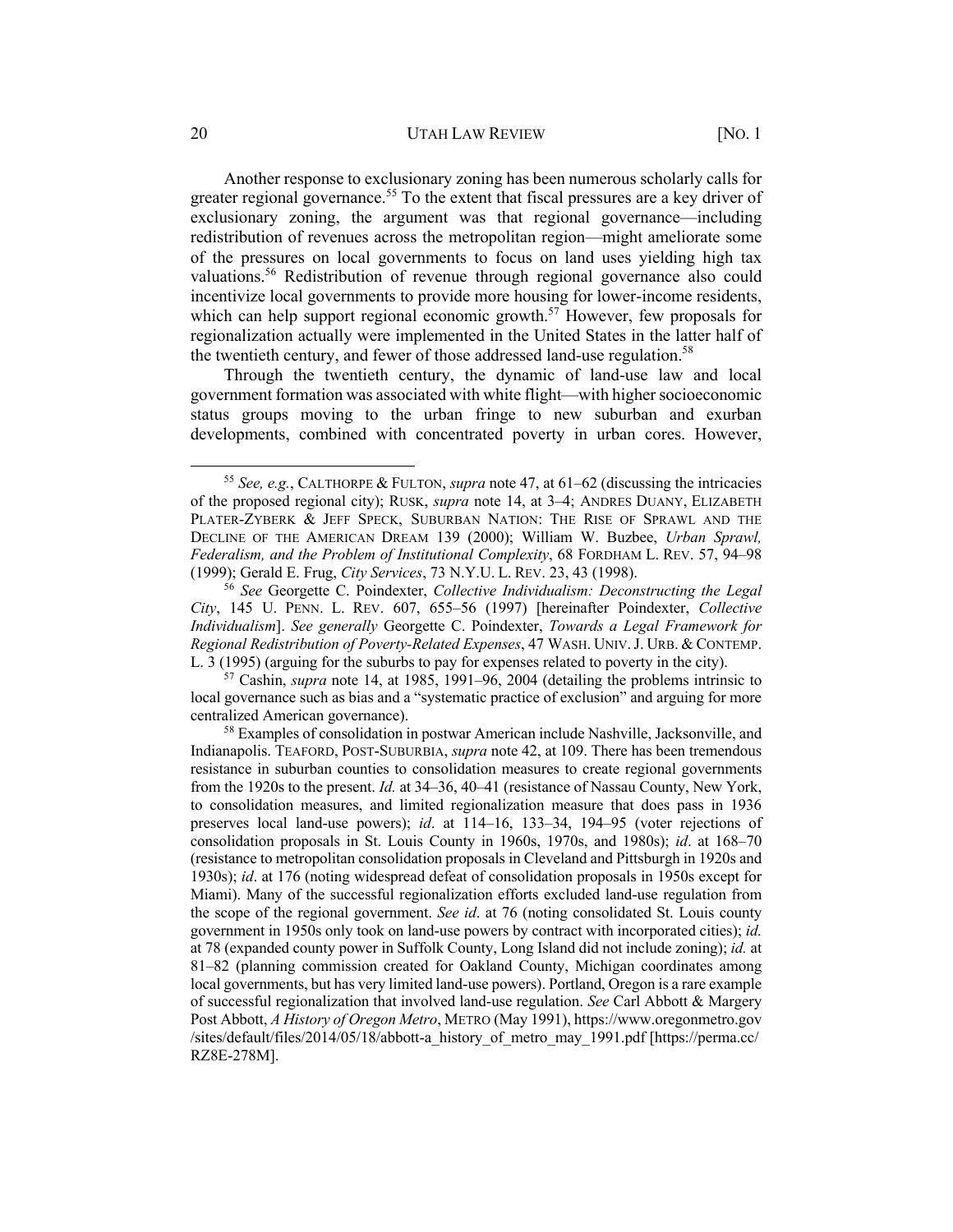around the turn of the twenty-first century, this dynamic began to switch, with the "return to the city."59 Higher-income residents began to compete for housing in core urban areas, drawn by urban amenities and prioritizing relatively short commutes over the comforts of suburban lifestyles. The return to the city has also been associated with evidence that exclusionary zoning is occurring even within some large cities, as gentrified, wealthier, whiter neighborhoods constrain development.

# *C. The Fight over Local Control of Land use*

The housing crisis in major metropolitan areas has produced a variety of proposals for stronger state intervention to relax local zoning regulations and  $\frac{1}{2}$  increase housing production.<sup>60</sup> For instance, in California, the state legislature has debated and (in some cases) enacted legislation that requires local governments to streamline approval processes for certain kinds of affordable housing projects, $^{61}$  to approve "by right" accessory dwelling units,  $62$  and to upzone areas accessible to transit in order to facilitate denser housing.<sup>63</sup> These proposed and enacted reforms have in turn prompted a heated opposition in the name of "local control" over landuse, arguing that land-use is the kind of question best addressed by local governments responsive to local conditions.64

<sup>59</sup> Lena Edlund, Cecilia Machado & Maria Micaela Sviatschi, *Gentrification and the Rising Returns to Skill* 8 (Nat'l Bureau of Econ. Research., Working Paper No. 21729, 2019).

<sup>60</sup> *See, e.g.*, H.B. 2001, 80th Leg., 2019 Reg. Sess. (Or. 2019); S.B. 6536, 66th Leg., 2020 Reg. Sess. (Wash. 2020); H.B. 152, 2020 Sess. (Va. 2020); H.B. 1406, 2020 Sess. (Md. 2020). For scholars arguing for state intervention, compare Anika Singh Lemar, *The Role of States in Liberalizing Land Use Regulations*, 97 N.C. L. REV. 293 (2017), and Daniel R. Mandelker, *The Role of the Local Comprehensive Plan in Land Use Regulation*, 74 MICH. L. REV. 899, 966, 973 (1976), with FISCHEL, THE HOMEVOTER HYPOTHESIS, *supra* note 7, at 205 (arguing that race-to-the-bottom arguments should not support preemption of local landuse regulation, because local governments usually have incentives to avoid spillovers and maximize benefits of development for residents).

<sup>61</sup> *See* S.B. 35, 2017–2018 Reg. Sess. (Cal. 2017) (codified at CAL. GOV'T CODE § 65913.4).

 $62$  A.B. 68, 2019–2020 Reg. Sess. (Cal. 2019) (noting accessory dwelling units are additional units developed on a property in addition to an existing primary dwelling unit. Examples include conversions of garages into small apartments, "in law" units converted from bedrooms within a main building, and the construction of small outbuildings in lots that can serve as additional units).

<sup>63</sup> Laura Bliss, *The Last Days of SB50, California's Doomed Upzoning Bill*, BLOOMBERG (Jan. 30, 2020, 1:37 PM), https://www.citylab.com/equity/2020/01/californiasb50-vote-affordable-housing-zoning-law-transit/605767/ [https://perma.cc/RQ73-MEED].

<sup>64</sup> *See, e.g.*, Marisa Kendall, *Inside Livable California's Fight for Single-family Neighborhoods,* MERCURY NEWS (Jan. 26, 2020, 6:00 AM) https://www.mercurynews.com/ 2020/01/26/inside-livable-californias-fight-for-single-family-neighborhoods/ [https://perma .cc/BSD3-QMBY]. *See also* DOUGHERTY, *supra* note 4, at 188–95); Infranca, *supra* note 14, at 852–54; *Our 2020 Principles for Housing Legislation*, LIVABLE CAL.,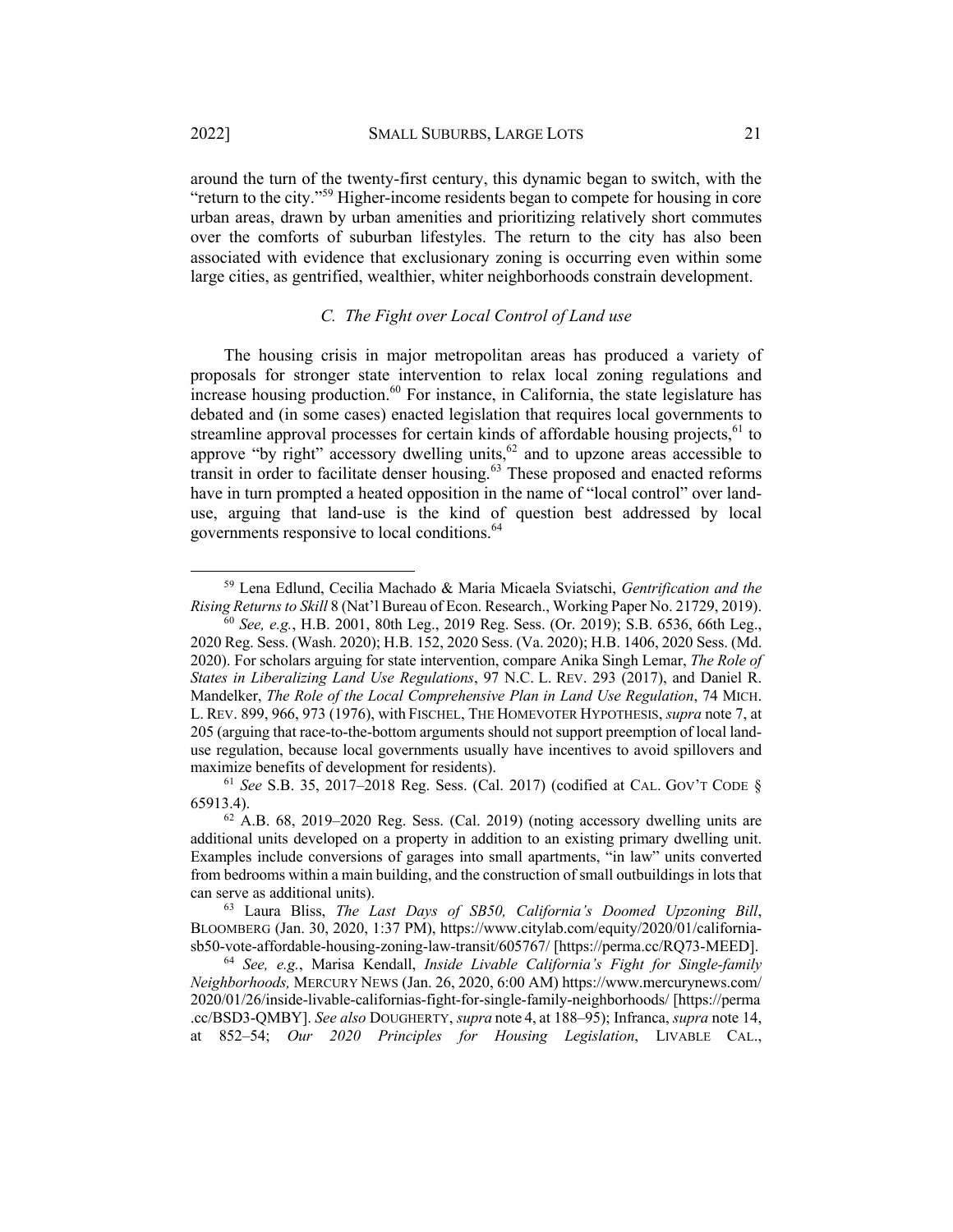#### 22 UTAH LAW REVIEW [NO. 1]

At the federal level, the debate has centered around federal fair housing rules promulgated by the Obama Administration that would condition some federal grants to local governments on taking steps to assess and redress exclusionary zoning.<sup>65</sup> In 2020, the Trump Administration moved to repeal most of the Obama Administration's rules, and in the course of doing so, stated they were protecting America's suburbs from radical leftists seeking to force dense development on suburban communities. <sup>66</sup> Commentators critical of the Obama-era rule and supportive of the Trump Administration repeal repeated this rhetoric, accusing the

https://www.livablecalifornia.org/portfolio-items/livable-californias-2020-principles-forhousing-legislation/?portfolioCats=60 [https://perma.cc/XV72-H3ZC] (last visited July 11, 2021) ("State legislation that respects the self-determination of local governments to control their destinies, allowing them to expand housing opportunities in ways unique to their jurisdictions."); *In 2019 We Opposed SB 50, SB 330, SB 592, AB 68 & AB 1487*, LIVABLE CAL., https://www.livablecalifornia.org/portfolio-items/in-2019-we-opposed-sb-50-sb-330 sb-592-ab-68-ab-1487/?portfolioCats=60 [https://perma.cc/87GJ-PKTC] (last visited July 26, 2021) ("We oppose the growing list of top-down Sacramento bills by Wiener and his largely Bay Area-based followers in the state legislature, who seek to cripple local planning and land-use authority and hand this power to private developers.").

<sup>65</sup> *See* Affirmatively Furthering Fair Housing Assessment Tool: Announcement of Final Approved Document, 80 Fed. Reg. 81840 (Dec. 31, 2015) (referring to rules as "affirmatively furthering fair housing" or AFFH rules). *See also* Brian J. Connolly, *Promise Unfulfilled? Zoning, Disparate Impact, and Affirmatively Furthering Fair Housing*, 48 URB. LAW. 4, 831 (2016) ("Thus, a clear implication of the AFFH Rule is that jurisdictions predominated by single-family homes and lacking in housing diversity will be expected to zone additional lands for multi-family uses and other forms of inclusionary housing.").

<sup>66</sup> *See* Donald J. Trump & Ben Carson, Opinion, *We'll Protect America's Suburbs*, WALL ST.J. (Aug. 16, 2020, 4:02 PM) https://www.wsj.com/articles/well-protect-americassuburbs-11597608133, [https://perma.cc/KXB8-UFNL] ("[W]e stopped the last administration's radical social-engineering project that would have transformed the suburbs from the top down. We reversed an Obama-Biden regulation that would have empowered the Department of Housing and Urban Development to abolish single-family zoning, compel the construction of high-density 'stack and pack' apartment buildings in residential neighborhoods, and forcibly transform neighborhoods across America so they look and feel the way far-left ideologues and technocratic bureaucrats think they should."); Preserving Community and Neighborhood Choice, 85 Fed. Reg. 47899 (Aug. 7, 2020) (to be codified at 24 CFR Parts 5, 91, 92, 570, 574, 576, 903). *See also* Ben Carson, Opinion, *Obama's Housing Rules Try to Accomplish What Busing Could Not*, WASH. TIMES, (July 23, 2015) https://www.washingtontimes.com/news/2015/jul/23/ben-carson-obamas-housing-rules-try -to-accomplish-/ [https://perma.cc/JCH3-FTYK] ("[T]he rule would fundamentally change the nature of some communities from primarily single-family to largely apartment-based areas by encouraging municipalities to strike down housing ordinances that have no overtly (or even intended) discriminatory purpose—including race-neutral zoning restrictions on lot sizes and limits on multi-unit dwellings, all in the name of promoting diversity.").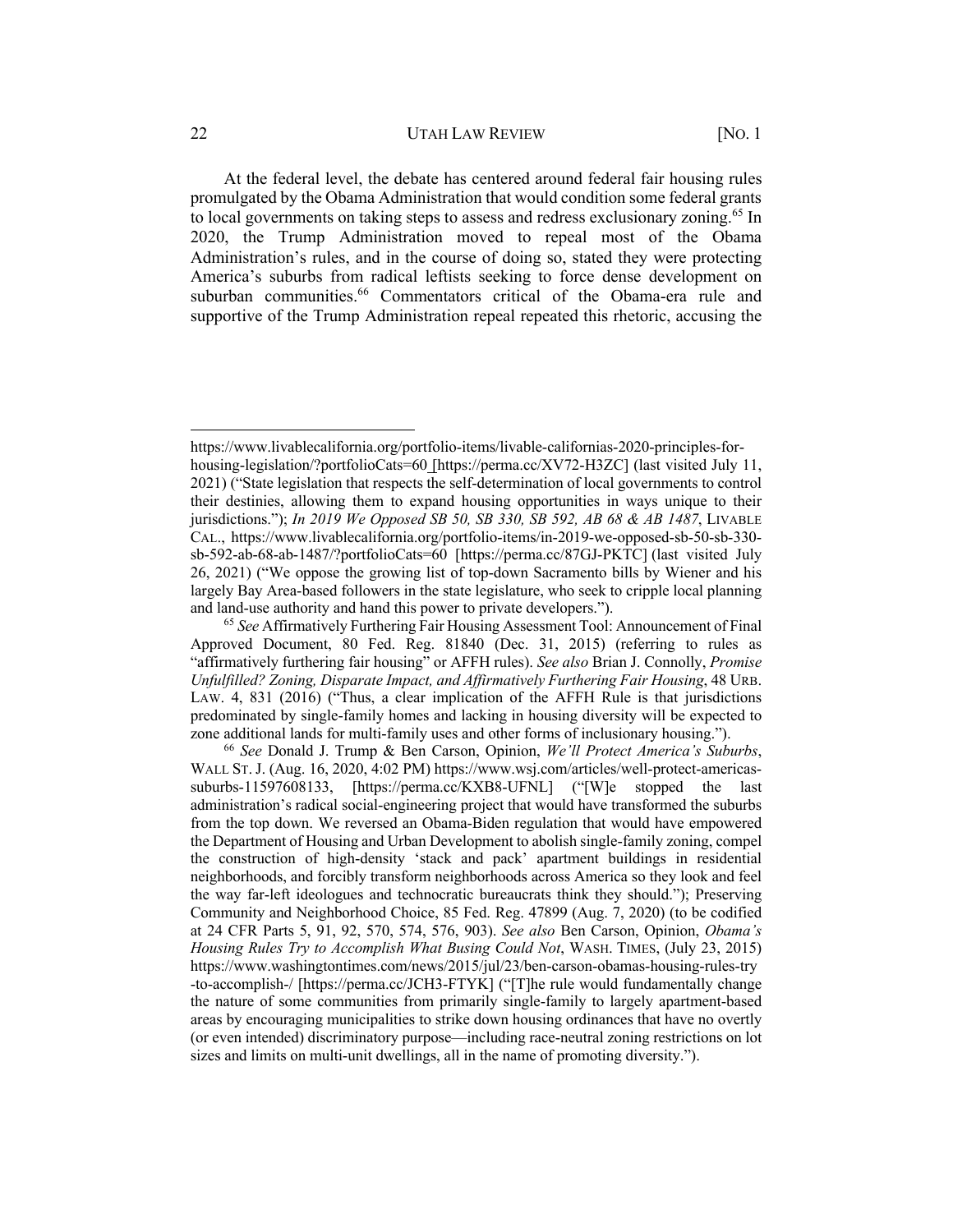Obama Administration and supporters of regional governance of wanting to "abolish the suburbs" and erase local jurisdictional lines. $67$ 

Arguments for local control have been based on a range of theories. Most frequently made are claims that local decision-making is better *a priori* for a range of policy issues than decision-making at higher levels of government. In the context of local land-use regulation, these claims are often founded on a belief that local communities should have a greater say in land-use decisions because they are more likely to feel the negative impacts of those decisions,<sup>68</sup> because they have a better sense of local conditions,<sup>69</sup> or because communities or neighborhoods that have historically been disempowered should have more control over land use as a matter of equity and historical justice.<sup>70</sup>

<sup>68</sup> *See* Alejandro Esteban Camacho, *Mustering the Missing Voices: A Collaborative Model for Fostering Equality, Community Involvement and Adaptive Planning in Land Use – Installment Two*, 24 STAN. ENV'T L. J. 269, 272 (2005) ("[A]n open and participatory decisionmaking process serves both as a check on privileged dealmaking and as a necessary conduit for important information about the relevant subjective and often competing interests of individuals affected by a particular land use decision.").

<sup>69</sup> *See Our Town: Restoring Localism*, CTR. OPPORTUNITY URBANISM, 19 (2016), https://urbanreforminstitute.org/wp-content/uploads/2016/10/Restoring-Localism 9-10-16. pdf [https://perma.cc/MLP9-KU4S] (criticizing state and regional intervention in land-use decision-making in California on the grounds that "[l]ocal governments have historically played a critical role in seeing to it that communities are built in ways that reflect local preferences"); *cf.* Carol Rose, *Planning and Dealing: Piecemeal Land Controls as a Problem of Local Legitimacy*, 71 CAL. L. REV. 837, 894–99 (1983) (discussing the intricacies of local government); Camacho, *supra* note 68.

 $70$  Anti-gentrification advocates, particularly in southern California, were also key opponents of SB 50 and similar legislation, and they relied on arguments about local control being essential to redress historical racial discrimination and prevent further gentrification.

<sup>67</sup> Stanley Kurtz, *Biden and Dems Are Set to Abolish the Suburbs*, NAT'L REV., (June 30, 2020, 9:42 AM) https://www.nationalreview.com/corner/biden-and-dems-are-set-toabolish-the-suburbs/ [https://perma.cc/M8R5-T9TJ] (arguing that implementation of Obama-era AFFH will "abolish the suburbs" and lead to "de facto annexation" of suburbs by cities and creation of regional governance); Stanley Kurtz, *Attention America's Suburbs: You Have Just Been Annexed*, NAT'L REV., (July 20, 2015, 2:01 PM) https://www.nationalreview.com/corner/attention-americas-suburbs-you-have-just-beenannexed-stanley-kurtz/ [https://perma.cc/9269-XWUT] ("Just by issuing AFFH, the Obama administration has effectively annexed America's suburbs to its cities. The old American practice of local self-rule is gone. We've switched over to a federally controlled regionalist system."); Stanley Kurtz, *Burn Down the Suburbs?*, NAT'L REV. (August 1, 2012, 8:00 AM) https://www.nationalreview.com/2012/08/burn-down-suburbs-stanley-kurtz/ [https://perma .cc/LD7H-KW9W] (claiming that the ultimate goal of proponents of regional government is to "quite literally to abolish the suburbs"); *see also* Robert P. Astorino, *Washington's 'Fair Housing' Assault on Local Zoning*, WALL ST. J. (Sept. 5, 2013, 7:01 PM) https://www.wsj. com/articles/SB10001424127887323623304579056721426092030 [https://perma.cc/JBA5- E8C5] ("The agency wants the power to dismantle local zoning so communities have what it considers the right mix of economic, racial and ethnic diversity.").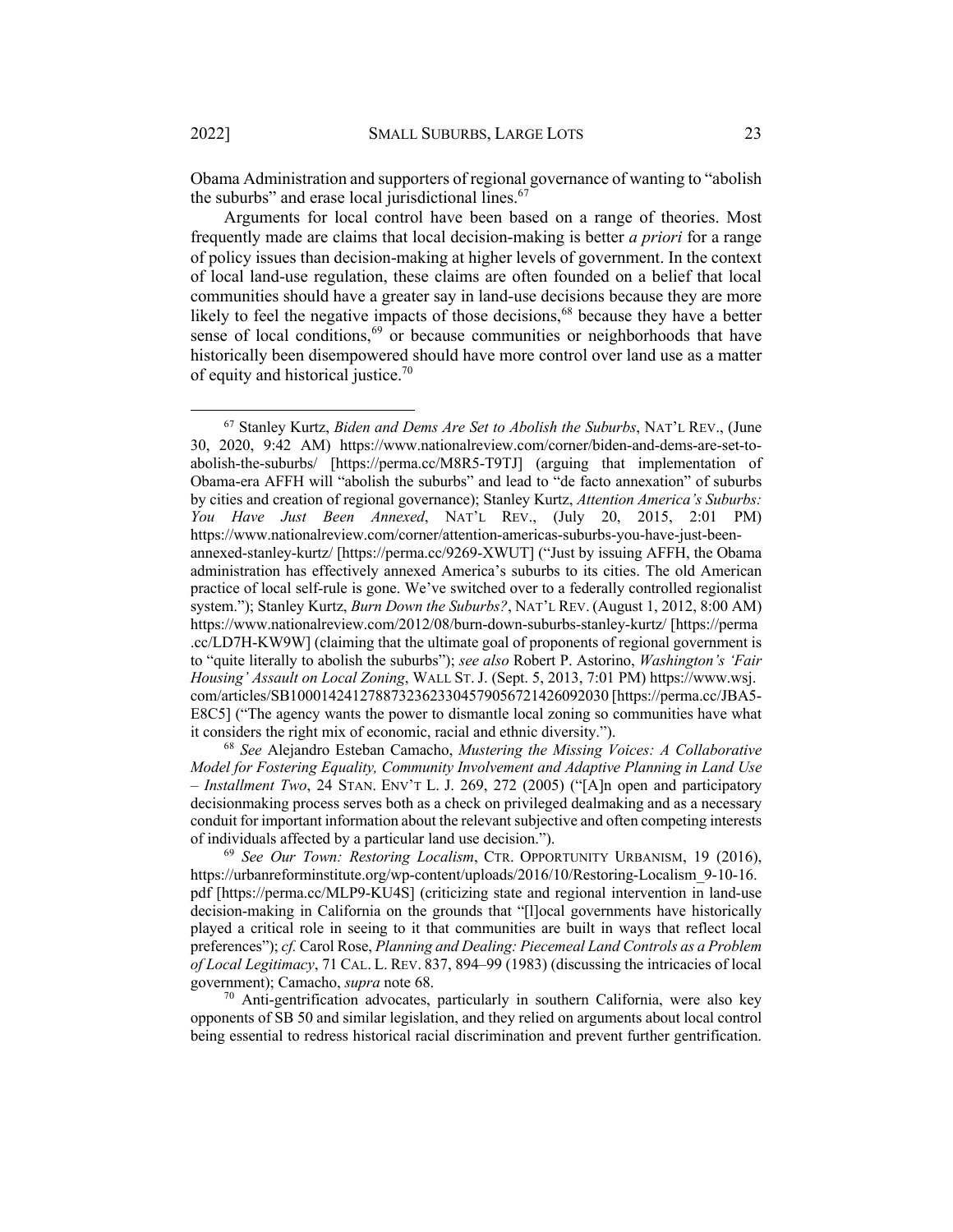#### 24 **UTAH LAW REVIEW [NO. 1**

Another set of arguments for local control are based on the benefits of competition across jurisdictions to produce efficient decisions for land-use regulation. Conservative critiques of the Obama fair housing regulations explicitly drew on interjurisdictional competition and citations to Tiebout competition literature to justify devolution of power to the local level and even splitting up existing large urban jurisdictions like New York City.<sup>71</sup> More broadly, legal and other scholars who are skeptical of regional governance and/or supportive of sprawling suburban development have also drawn on the concept of interjurisdictional competition and Tieboutian literature to justify decentralized local governance structures.72

Criticism of regional governance in the context of land-use regulation does not come from just the right. In California, some of the opposition to regionalization has been from the left, on the grounds that regional governance subverts local preferences and participation to advance the interests of real estate developers. *See* Zelda Bronstein, *The False Promise of Regional Governance*, 48HILLS (May 12, 2015), https://48hills.org/2015/05/the-falsepromise-of-regional-governance/ [https://perma.cc/2XV3-AS8S]; Zelda Bronstein, *The Attack on Local Zoning Control*, 48HILLS (Dec. 8, 2015), https://48hills.org/2015/12/9080/ [https://perma.cc/XNZ8-DPMM].

<sup>72</sup> *See* Howard Husock &Wendell Cox, *The Enduring Virtues of American Government Localism, in* AM. ENTER. INST., LOCALISM IN AMERICA: WHY WE SHOULD TACKLE OUR BIG CHALLENGES AT THE LOCAL LEVEL 14, 18–20 (Joel Kotkin & Ryan Streeter eds., 2018) https://www.aei.org/wp-content/uploads/2018/02/Cox.Husock.2.pdf?x91208 [https://perma .cc/ZUM8-K3AG] (arguing against regional or state control of land-use regulation, relying in part on Tiebout competition); Howard Husock, *Suburban Government and the Virtues of Local Control, in* INFINITE SUBURBIA 660, 664–66 (Alan Berger, Joel Kotkin & Celina Balderas Guzmán eds., 2017) (citing Tiebout as part of an argument in favor of local control over land-use regulation). For scholars specifically criticizing regional governance on Tieboutian grounds, see, for example, Robert L. Bish, *Local Government Amalgamations: Discredited Nineteenth-Century Ideals Alive in the Twenty-First*, 150 C.D. HOWE INST. COMMENTARY 1, 20 (2001) (citing Tiebout competition as argument for devolution of power to local government and arguing that fragmented governance can support rapid economic

*See* DOUGHERTY, *supra* note 4, at 188–195 (describing this opposition and its alliances with suburban opponents of the legislation).

<sup>71</sup> *See* STANLEY KURTZ, SPREADING THE WEALTH: HOW OBAMA IS ROBBING THE SUBURBS TO PAY FOR THE CITIES 126 (2012); *id.* at 7, 40, 119, 128 (criticizing Obama Administration policies as infringing on local zoning powers, and characterizing them as part of a plan to undermine suburbs). For additional conservative commentators making these points based on Tieboutian theory, see Stephen Hayward, *Legends of the Sprawl*, HOOVER INST. POL'Y REV. (Sept. 1, 1998), https://www.hoover.org/research/legends-sprawl [https://perma.cc/SF7V-A59V] (relying on Tieboutian theory to argue against regional governance, as part of a broader critique of anti-sprawl proposals such as smart growth zoning); Howard Husock, *Let's Break Up the Big Cities*, CITY J. (1998) https://www.cityjournal.org/html/let%E2%80%99s-break-big-cities-11899.html [https://perma.cc/UUN4- 6D5V] (relying on Tiebout theory to argue against regional governance and in favor of devolving powers to neighborhoods, including zoning).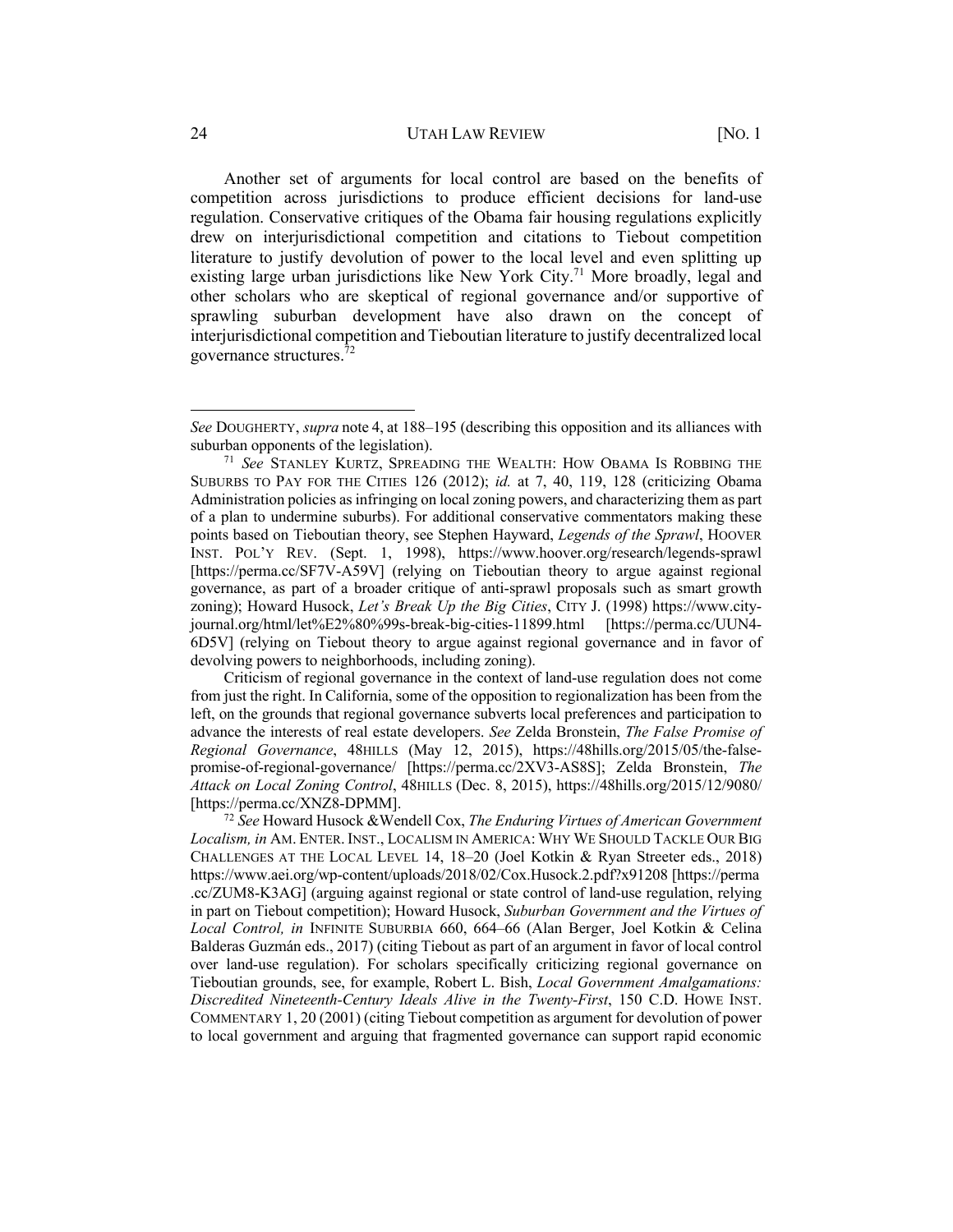Whatever their theoretical basis, these arguments for local control have potentially large and real legal consequences for land-use regulation. Arguments for "local control" have been the basis for constitutional challenges to state interventions in California. California has a state constitutional "home rule" provision providing for enhanced autonomy for certain kinds of cities ("charter cities").<sup>73</sup> Opponents of state intervention have argued that this provision precludes extensive state intervention in land-use control.<sup>74</sup> There have also been proposals for a state constitutional amendment committing land-use decisions to local, rather than state, control.<sup>75</sup> And "local control" is also part of the resistance to federal efforts to encourage denser and more inclusive zoning by local governments, as seen in the debates over the Obama Administration's fair housing regulations.<sup>76</sup>

#### II. REGIONAL-LEVEL SPILLOVERS OF LAND-USE DEVELOPMENT

A key weakness of any devolution of governmental power to smaller-scale jurisdictions is the possibility that the impacts of that small-scale jurisdiction's decisions might spillover beyond its borders, such that a jurisdiction will not have an incentive to consider all of the impacts of its decision.<sup>77</sup> Positive spillovers will

development); Salim Furth, *Expanding Housing Opportunity in an Environment of Exclusionary Regulation*, GEO. MASON UNIV. (April 2, 2019), https://www.mercatus.org/sys tem/files/furth - testimony - housing affordability testimony for house committee on financial services - v1.pdf [https://perma.cc/54FX-FX6N] (testifying before the House Committee on Financial Services and citing Tieboutian theory as a driver of efficiency in government and identifying the "rise of regional governments" as a cause of higher housing costs). *See infra* Section V.A for a discussion on how Tiebout competition might produce efficient interjurisdictional competition for land-use regulation.

<sup>&</sup>lt;sup>73</sup> CAL. CONST. art. XI, § 5(a).<br><sup>74</sup> Bryan Wenter, *Judicial NIMBYism? Overreaching San Mateo Trial Court Decision Takes on Legislature and Governor, Declaring Nearly 40-Year Old Housing Production Law Inapplicable to Charter Cities*, MILLER STAR REGALIA: LAND USE DEVS. (Nov. 15, 2019), https://www.landusedevelopments.com/2019/11/judicial-nimbyism-overreaching-san-mat eo-trial-court-decision-takes-on-legislature-and-governor-declaring-nearly-40-year-oldhousing-production-law-inapplicable-to-charter-cities/ [https://perma.cc/38WV-W8RH]; Alexei Koseff, *California Tries to Save Law It Calls Crucial Tool in Housing Crisis*, S.F. CHRON. (Jan. 14, 2020, 5:36 PM), https://www.sfchronicle.com/politics/article/Californiaintervenes-to-try-to-force-San-Mateo-14972675.php [https://perma.cc/X83X-XTRV].

<sup>75</sup> *Sen. Wiener's SB 50 Prompts Filing of Constitutional Amendment*, PLAN. REP. (May 20, 2019), https://www.planningreport.com/2019/05/20/sen-wieners-sb-50-prompts-filingconstitutional-amendment%0A [https://perma.cc/MEH5-RZX2]; *see also* Kendall, *supra* note 64.

<sup>76</sup> *See supra* notes 65–68 and accompanying text.

<sup>77</sup> *See, e.g.*, Briffault, *Localism and Regionalism, supra* note 7, at 20–21 (noting that spillovers undermine the argument for local control and governance); Richard L. Revesz, *Rehabilitating Interstate Competition: Rethinking the "Race-to-the-Bottom" Rationale for Federal Environmental Regulation*, 67 N.Y.U. L. REV. 1210, 1222–23 (1992).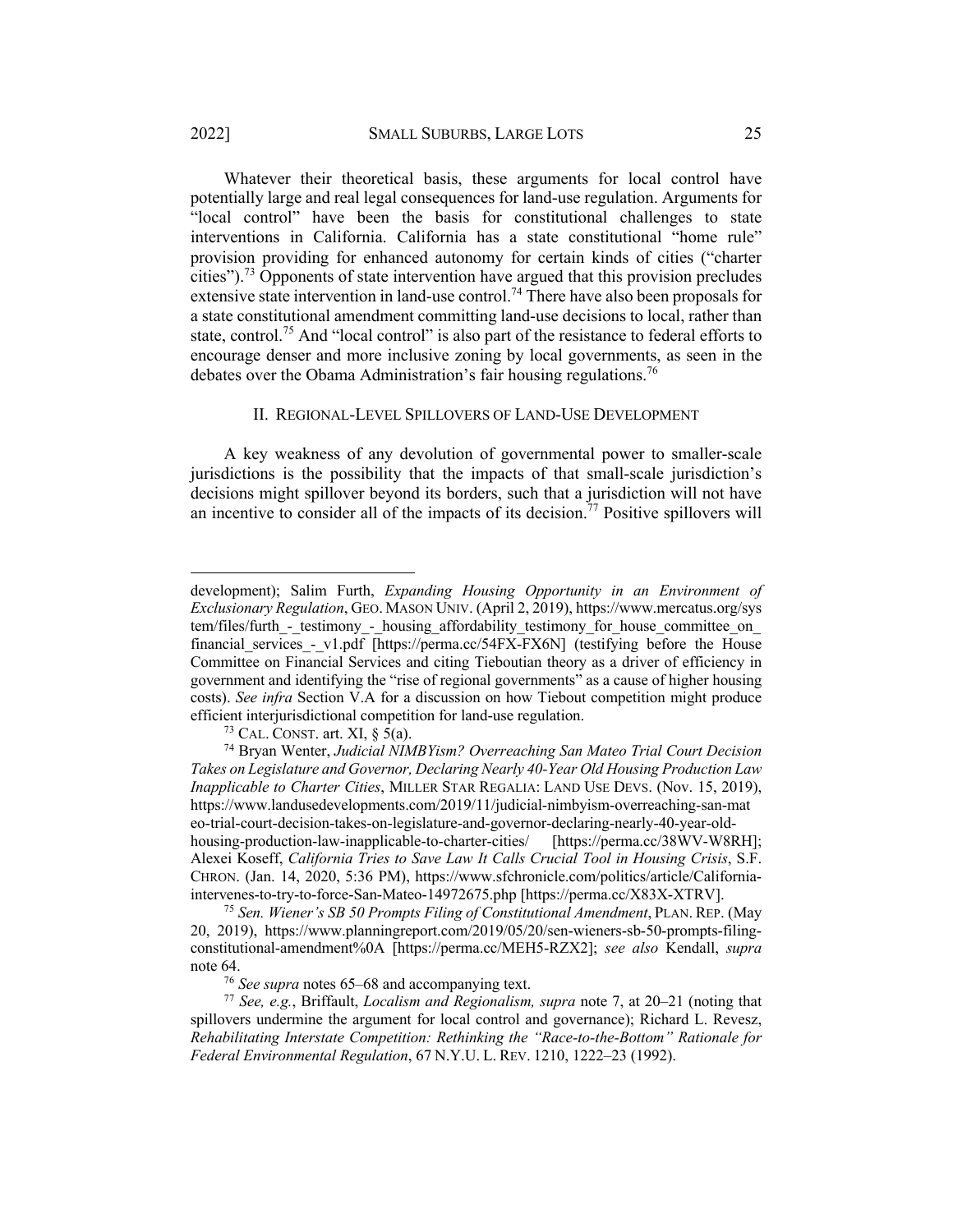lead a jurisdiction to undertake less of the action that causes the spillover than would be socially optimal; negative spillovers will cause the opposite result.

For our purposes, we will focus on two major categories of spillovers from local land-use decisions: regional and national/global. In this Part, we will discuss regional spillovers—specifically, the impact of local land-use decisions on regional housing and job markets. In the next Part, we will discuss larger scale spillovers national, even global—where local land-use decisions affect national economic growth, the ability of society to address climate change, and the ability of society to provide for upward mobility more broadly.

#### *A. The Theoretical Problem for Local Control in Land-Use Regulation*

Regional spillovers center on how land-use decisions regarding housing could have an impact on regional housing markets.78 Those impacts on regional housing markets might also have regional economic impacts.<sup>79</sup> Those regional housing and economic impacts will go far beyond the borders of the jurisdiction that makes the land-use decision.<sup>80</sup> That jurisdiction will therefore have less of a reason to consider those benefits. $81$ 

It is true that small jurisdictions may not individually matter much for regional housing markets. But in a metropolitan area with highly fragmented local governments, if there are a lot of small jurisdictions, their decisions in the aggregate

<sup>78</sup> Pillsung Byun & Adrian X. Esparza, *A Revisionist Model of Suburbanization and Sprawl: The Role of Political Fragmentation, Growth Control, and Spillovers*, 24 J. PLAN. EDUC. & RSCH. 252 (2005) (theorizing that there are substantial spillover effects creating "imperfect competition" that prevents the achievement of efficient outcomes); *see also*  William H. Hoyt, *Imperfect Competition Between Communities, Politics, and Capitalization, in* THE TIEBOUT MODEL AT FIFTY 127, 129–30 (William A. Fischel ed., 2006). However, this research has not drawn on the housing crisis as evidence of the extreme nature of those spillovers and has at times argued that spillovers might lead to higher levels of regulation or taxation by larger cities. *See id*. at 131–32.

<sup>79</sup> *See generally* FISCHEL, THE HOMEVOTER HYPOTHESIS, *supra* note 7, at 86–87, 257– 58 (2001) ("Scarcity of rental housing seems to have less worthy spillover effects. . . . [N]ational and regional unemployment issues may warrant a more active rental market than any individual community might want."); Hills & Schleicher, *Balancing the "Zoning Budget*,*" supra* note 7, at 90–94; Briffault, *Boundary Problem*, *supra* note 7, at 1133–41; Stephen Malpezzi, *Housing Prices, Externalities, and Regulation in U.S. Metropolitan Areas*, 7 J. HOUS. RSCH. 2 (1996); Paul K. Stockman, *Anti-Snob Zoning in Massachusetts: Assessing One Attempt at Opening the Suburbs to Affordable Housing*, 78 VA. L. REV. 535, 544 (1992); Briffault, *Localism and Regionalism*, *supra* note 7.

<sup>80</sup> EINSTEIN ET AL., NEIGHBORHOOD DEFENDERS, *supra* note 37, at 169 ("[H]ousing shortages are usually *regional* problems.").

<sup>81</sup> *See* DOWNS, *supra* note 42, at 27; FISCHEL, THE HOMEVOTER HYPOTHESIS, *supra* note 7, at 167–68, 170–71; Schragger, *Consuming Government*, *supra* note 42, at 1831 ("[I]t is probable that the full costs and benefits of the local [land-use] decision are not borne solely by the residents of the jurisdiction.").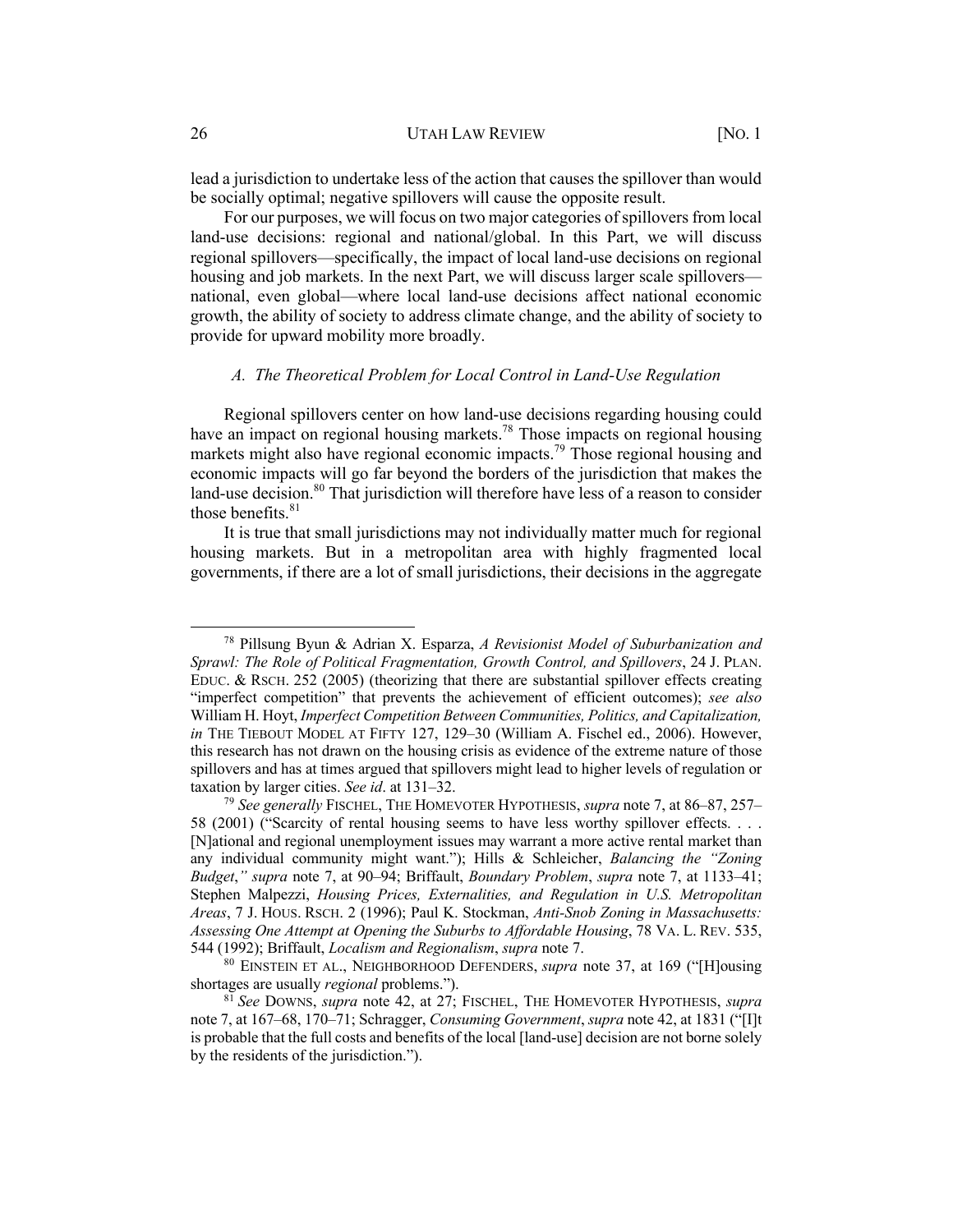may have a major impact. Thus, if small jurisdictions have little interest in advancing housing development, collectively, those individual decisions will matter.

The benefits of permissive local land-use decisions are therefore likely to spill over beyond a city's borders in the form of cheaper housing,  $82$  but the harms may remain localized. Many of the relevant adverse impacts of development are plausibly small scale: increased traffic; the noise and disruption of construction; loss of light and air for neighboring properties; increased demand for local services like schools and police, and so forth. If the costs are smaller in geographic scale than the benefits, then smaller jurisdictions will feel less of the benefits and more of the costs.

Those costs will fall in significant part on homeowners in the jurisdiction to the extent that they affect home values. Homeowners have high stakes in home values for many Americans, the most important source of wealth is home value.<sup>83</sup> Homeowners are often among the most politically active at the local government  $level.<sup>84</sup>$ 

Homeowners might respond to threats to property values and protect against these threats through political participation, especially in responding to potential development.<sup>85</sup> In what he has called the "homevoter hypothesis," economist Bill

 $82$  To be precise, we expect employers, renters, and future residents in the metropolitan area would benefit from cheaper housing. In contrast, cheaper housing might harm incumbent homeowners across the metropolitan area. However, even incumbent homeowners might gain from the other metropolitan-level benefits of cheaper housing, such as increased regional economic growth and other products of agglomeration economics.

<sup>83</sup> *Wealth, Asset Ownership, & Debt of Households Detailed Tables: 2016,* U.S. CENSUS BUREAU (Sept. 19, 2019), https://www.census.gov/data/tables/2016/demo/wealth/ wealth-asset-ownership.html [https://perma.cc/43CP-AYU8] (indicating the median value of assets for U.S. households with various demographic characteristics and by type of asset owned). FISCHEL, THE HOMEVOTER HYPOTHESIS, *supra* note 7, at 1 ("[H]ome values are the largest part of most people's assets, and public events like taxes and spending affect the value of that asset.").

<sup>84</sup> Andrew B. Hall & Jesse Yoder, *Does Homeownership Influence Political Behavior? Evidence from Administrative Data,* J. POL. (forthcoming 2021) (on file with authors) (finding that homeowners vote more); Joseph T. Ornstein, Election Timing and the Politics of Urban Growth (Aug. 14, 2019) (unpublished manuscript), https://joeornstein.github.io/ ElectionTiming.html [https://perma.cc/S7Z2-PW7H ] (finding that homeowners are disproportionately more likely to vote in off-cycle local elections); *see also* J. Eric Oliver & Shang E. Ha, *Vote Choice in Suburban Elections*, 101 AM. POL. SCI. REV. 3 (2007) (finding that homeowners are more knowledgeable and active voters). *But see* BRIAN J. MCCABE, NO PLACE LIKE HOME: WEALTH, COMMUNITY, AND THE POLITICS OF HOMEOWNERSHIP 80–90 (2016) (analyzing whether homeowners have higher political and civic participation rates than renters, finding that while homeowners do have higher rates than non-homeowners for many such forms of participation, even higher are those who are resident in a place for more than five years, whether owning or renting).

<sup>85</sup> FISCHEL, THE HOMEVOTER HYPOTHESIS, *supra* note 7, at 8–10 (stating that risk aversion by homeowners as to impacts on property values drives much opposition to housing development); *see also* Lee Anne Fennell & Julie A. Roin, *Controlling Residential Stakes*, 77 U. CHI. L. REV. 143, 151 (2010); Albert Saiz, *The Geographic Determinants of Housing*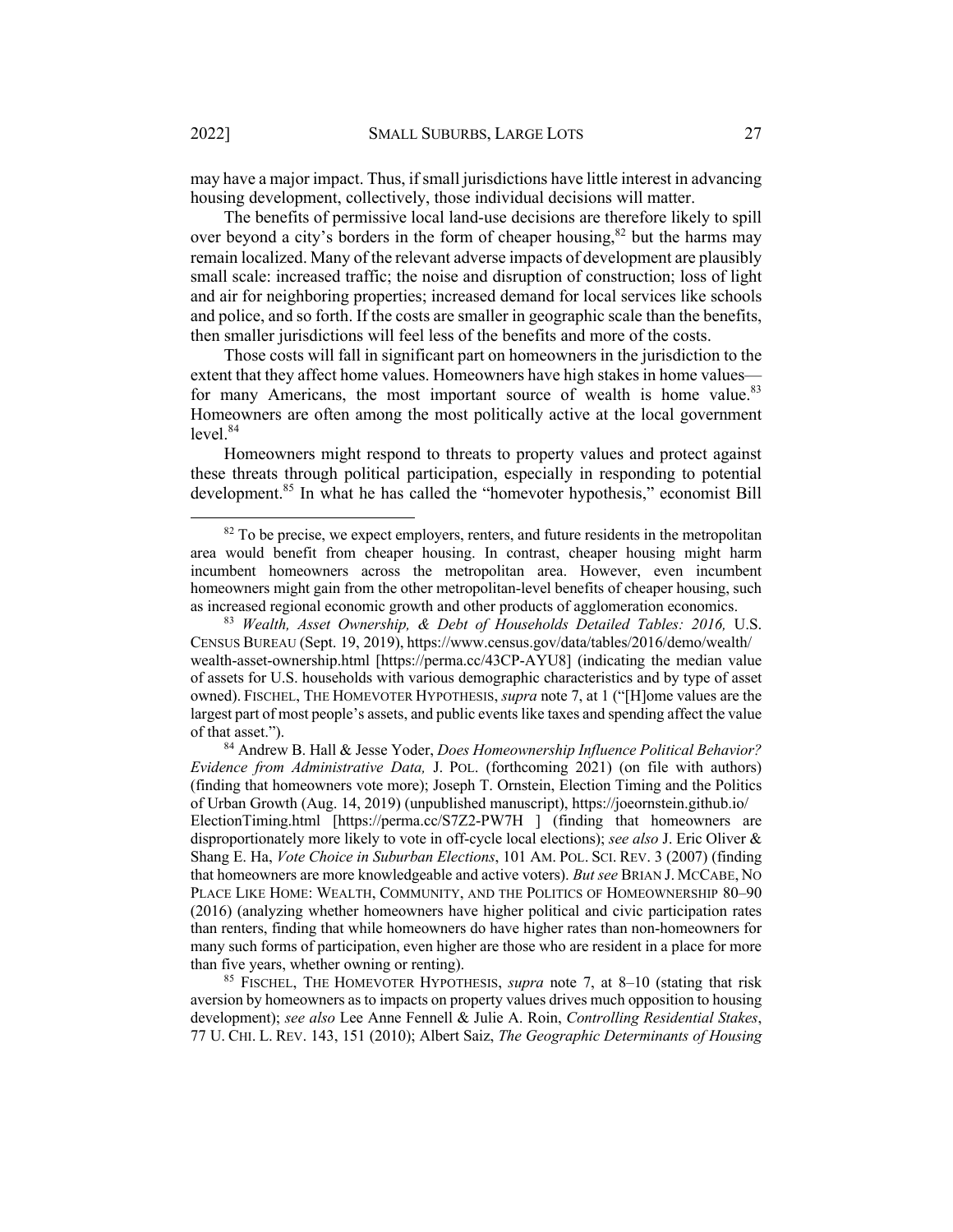Fischel has articulated the argument that homeowners who are concerned about home values will prioritize the protection of those home values in their voting decisions.<sup>86</sup> According to this theory, homeowners are a powerful force for responding to negative effects from development, particularly in small suburban jurisdictions where they are often the dominant actors in local politics and will oppose much development. $87$  There is some evidence in support of the claim that homeowners are the primary political driver of resistance to development,<sup>88</sup> though

*Supply*, 125 Q. J. ECON. 1253, 1254 (2010); C.J. Gabbe, *Why Are Regulations Changed? A Parcel Analysis of Upzoning in Los Angeles*, 38 J. PLAN. EDUC.&RSCH. 3 (2018) (discussing a study, based on collection of zoning changes in Los Angeles, finding that neighbors, especially homeowners, are the primary determinants of whether property is up zoned).<br><sup>86</sup> For a summary of Fischel's argument, see FISCHEL, THE HOMEVOTER HYPOTHESIS,

*supra* note 7, at 4 ("The homevoter hypothesis holds that homeowners, who are the most numerous and politically influential group within most localities, are guided by their concern for the value of their homes to make political decisions that are more efficient than those that would be made at a higher level of government. Homeowners are acutely aware that local amenities, public services, and taxes affect ('are capitalized in') the value of the largest single asset they own. As a result, they pay much closer attention to such policies at the local level than they would at the state or national level.").

<sup>87</sup> *Id.* at 229 (stating that homevoters seek low-density housing, which contributes to sprawl and reduces affordability); *id.* at 87–88 (arguing that homeowners dominate small cities); *see also* Ellickson, *Suburban Growth*, *supra* note 12, at 405–06 ("Predevelopment interests are far out-numbered and can hope to achieve political influence only if the home owner majority is splintered on land-use issues."); Kenneth A. Stahl, *Reliance in Land Use Law*, 2013 BYU L. REV. 949, 998 (2014); McCABE, *supra* note 84, at 98–101.<br><sup>88</sup> For studies that support the role that homeowners play in obstructing development,

see Ornstein, *supra* note 84 (finding that homeowners are disproportionately more likely to vote in off-cycle local elections, that ballot measures permitting more housing are more likely to fail in off-cycle elections, and that cities with off-cycle elections approve fewer building permits); François Ortalo-Magné & Andrea Prat, *On the Political Economy of Urban Growth: Homeownership Versus Affordability*, 6 AM. ECON. J.: MICROECON. 154 (2014) (developing model that predicts homeowners will vote against growth); Jeffrey A. Dubin, D. Roderick Kiewiet & Charles Noussair, *Voting on Growth Control Measures: Preferences and Strategies*, 4 ECON. & POL. 191 (1992) (discussing study of zoning voting in San Diego, finding that homeowners support growth controls); Alan Gin & Jonathan Sandy, *Evaluating the Demand for Residential Growth Controls*, 3 J. HOUS. ECON. 109 (1994) (explaining that study of voting results for growth control initiative in San Diego County finds that increased homeownership correlated with increased support for growth controls); Mark Purcell, *The Decline of the Political Consensus for Urban Growth: Evidence from Los Angeles*, 22 J. URB. AFFS. 85 (2000) (noting homeowners pose a major resistance to growth in Los Angeles); Christopher Hawkins, *Competing Interests and the Political Market for Smart Growth Policy*, 51 URB. STUD. 2503 (2014) (concluding that owneroccupied housing is inversely correlated with mixed-use and by right multifamily zoning, based on survey of planning officials in Massachusetts and a state smart growth scorecard); *see also* Joseph Gyourko & Raven Molloy, *Regulation and Housing Supply*, *in* 5B HANDBOOK OF REGIONAL AND URBAN ECONOMICS 1289, 1293 (Giles Duranton, J. Vernon Henderson & William Strange eds., 2015) (noting the "role of homeowners as the primary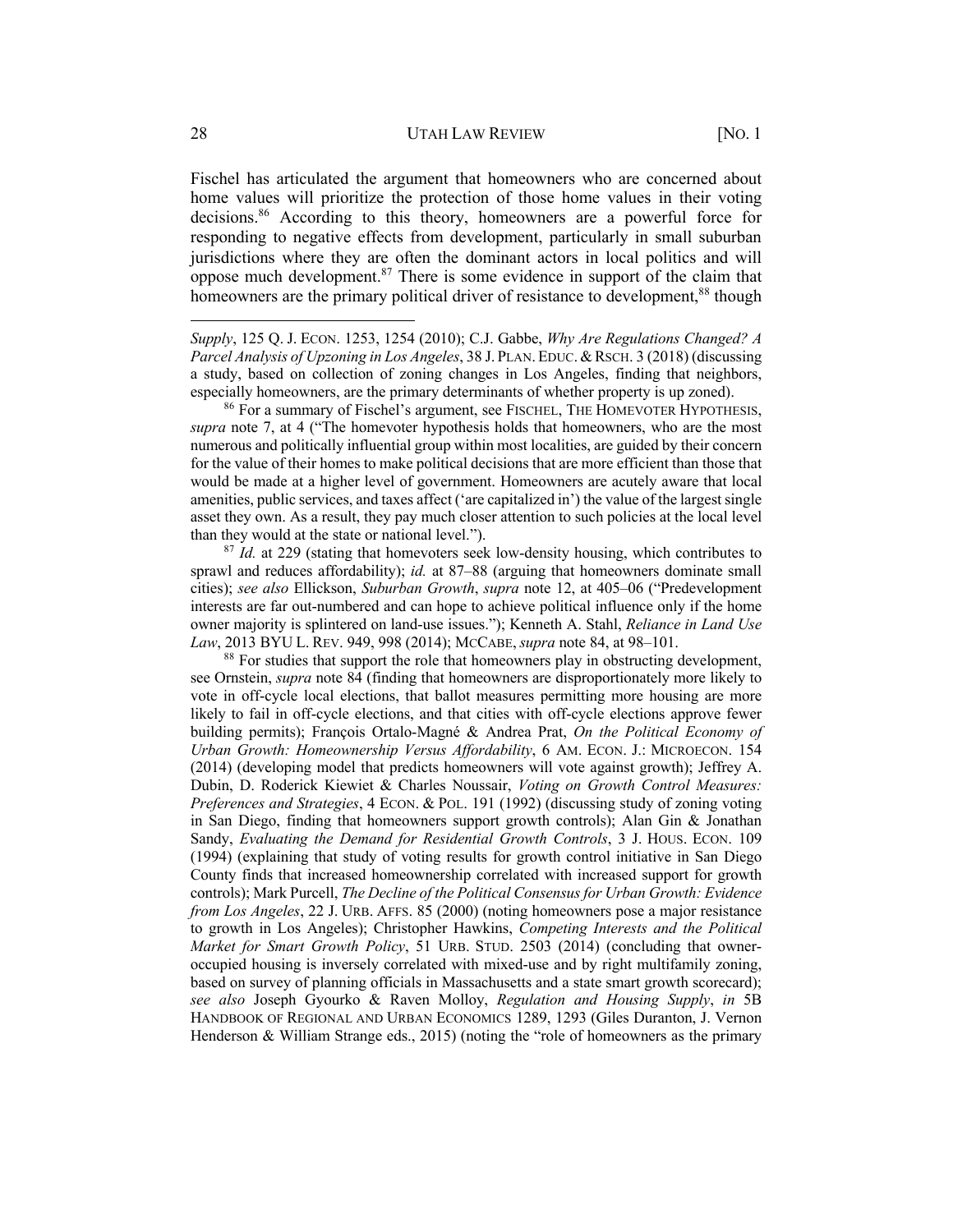the most recent survey of the relevant empirical literature found "little empirical evidence that areas with more homeowners adopt stricter housing supply regulations," but also noted that the existing empirical literature has significant weaknesses.<sup>89</sup> Because our argument is more general—smaller jurisdictions have less incentive to support development—it does not depend on a relationship between homeownership and resistance to development, though the mechanisms would be similar. For instance, renters in a smaller city may also object to the localized negative impacts of development and undervalue the larger regional benefits of housing production.<sup>90</sup>

These dynamics might be even more significant to the extent that agglomeration of economic activity has major benefits, such that adding housing in key metropolitan areas is crucial to addressing costs.<sup>91</sup> If a particular metropolitan area is increasingly important for economic activity because of agglomeration effects, then that will drive economic growth in that metro area, and concomitantly, housing demand. Production of housing in that metropolitan area will therefore have disproportionately significant national effects.<sup>92</sup> For instance, San Francisco has become a hub for the tech industry, and that industry would benefit from increased availability of housing within a reasonable commuting distance of San Francisco but the benefits of that housing will redound both for the entire region and the entire

<sup>90</sup> *See* Michael Hankinson, *When Do Renters Behave Like Homeowners? High Rent, Price Anxiety, and NIMBYism*, 112 AM. POL. SCI. REV. 473, 477–78 (2018) (examining a recent study that found renters can be as oppositional to development as homeowners; in a survey of voters in San Francisco, renters were found to be more likely than homeowners to oppose development in their neighborhood, but more likely to support development in the city as a whole). 91 Edward L. Glaeser & Joshua D. Gottlieb, *The Wealth of Cities: Agglomeration* 

supporters" of growth regulations); Ellickson, *Suburban Growth*, *supra* note 12, at 405–06 (arguing that majoritarian politics in suburban cities allows homeowners to dominate political system and impose growth controls to maximize property values). For contrary assessments and studies, see Katharina Schone, Wilfried Koch & Catherine Baumont, *Modeling Local Growth Control Decisions in a Multi-City Case: Do Spatial Interactions and Lobbying Efforts Matter?*, 154 PUB. CHOICE 95, 115 (2013) (drawing on analysis of French land-use tax data, finding that "[r]esident homeowners . . . do not seem to be the driving force for the adoption of growth controls" and that instead absentee homeowners acting as landlords are more important); Mark Baldassare & Georjeanna Wilson, *Changing Sources of Suburban Support for Local Growth Controls*, 33 URB. STUD. 459 (1996) (finding no connection between homeownership and support for growth controls). 89 Gyourko & Molloy, *supra* note 88, at 1308.

*Economies and Spatial Equilibrium in the United States*, 47 J.ECON.LITERATURE 983 (2009) (explaining that agglomeration effects are economic effects that increase with increasing geographic density of population or activity and such effects are generally the result of reduced transportation costs); Paul Krugman, *Increasing Returns and Economic Geography*, 99 J. POL. ECON. 483 (1991) (examining the relationship between economic growth and geographic density).

 $92$  Schleicher, *The City as a Subject*, *supra* note 15, at 1534 (arguing that "agglomeration gains . . . are not felt exclusively, or even primarily, within local government boundaries").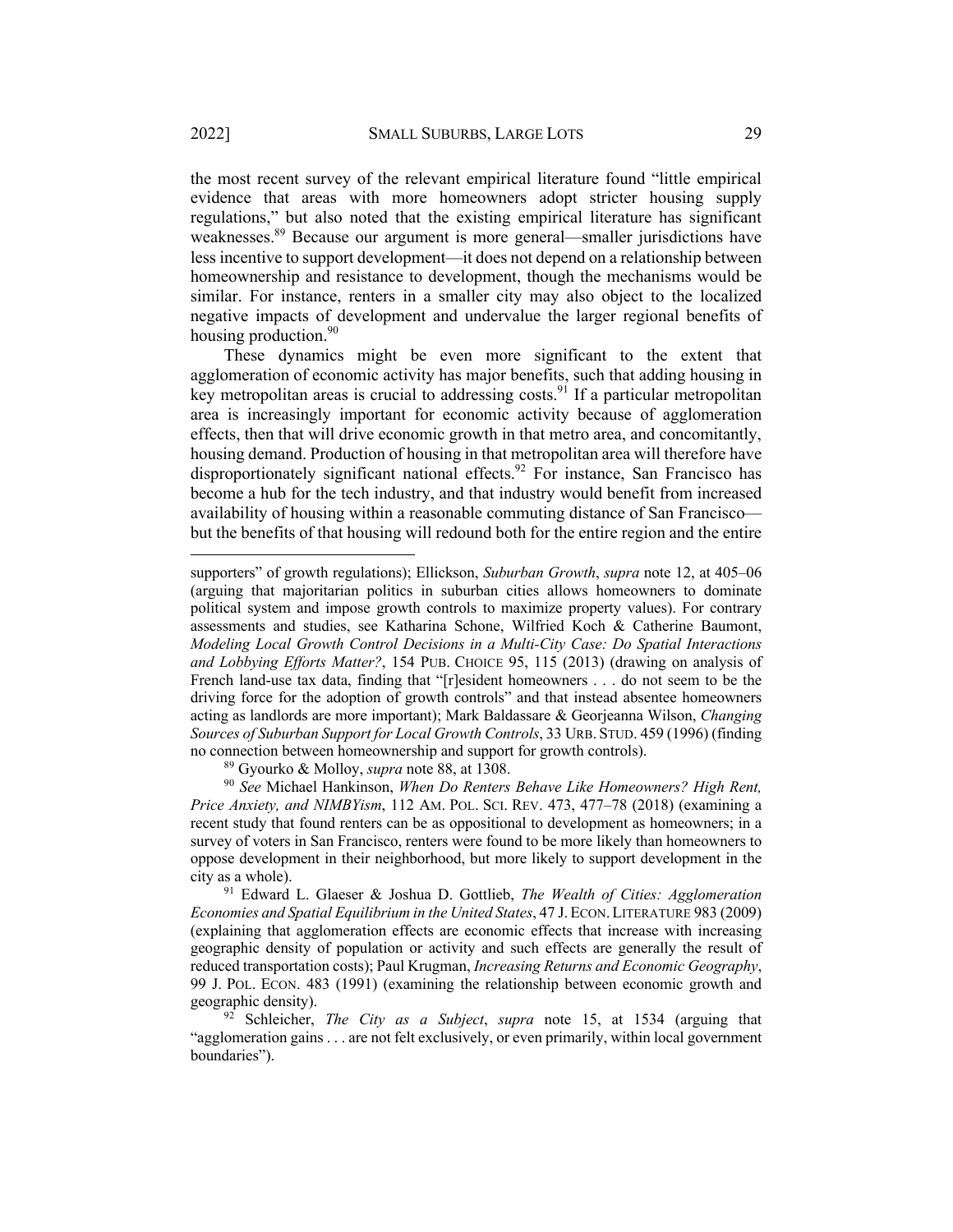nation.<sup>93</sup> At the regional level, individual jurisdictions may seek to freeride off of the agglomeration benefits in core economic areas, enjoying the higher housing costs (which benefit incumbent homeowners) but not providing the housing that would help the regional or national economy.<sup>94</sup>

While small jurisdictions would have less incentive to produce housing,<sup>95</sup> larger jurisdictions would have more—particularly to the extent that they are a locus for economic activity that would benefit from housing production—at least up until a certain size. When cities become large enough, such that they incorporate much or all of the relevant metropolitan area, these cities may have the strongest incentives to produce housing, all other factors being equal.<sup>96</sup> On the other hand, cities that incorporate all, or substantially all, of a metropolitan area may have a monopoly on the production of housing in the metropolitan area. That monopoly position may allow these cities to exploit their position controlling the metropolitan housing market to produce less housing and raise the costs of housing.<sup>97</sup>

#### *B. The Evidence of Regional Spillovers*

There is both direct evidence of spillovers and evidence that smaller jurisdictions produce less housing and that even large jurisdictions that make landuse decisions at a smaller geographic scale produce less housing.

<sup>93</sup> *See* DOUGHERTY, *supra* note 4, at xii (noting the importance of agglomeration effects as driving rising demand for housing in the Bay Area). We explore the details and implications of this dynamic at the national level in more detail below, but it also has regional implications.

<sup>94</sup> Fennell & Roin, *supra* note 85, at 171 ("Exclusionary zoning presents one example of an oft-noted problem created by territorial boundaries within metropolitan areas: the ability of some jurisdictions to reap the general agglomeration benefits of the metropolitan area without fully sharing in the costs of that agglomeration, and indeed, by failing to share, increasing overall costs.").

 $95$  By small jurisdictions, we mean jurisdictions that are small relative to their broader metropolitan area.

<sup>&</sup>lt;sup>96</sup> Downs, *supra* note 42, at 40–41 ("A central city can influence the total growth of its metropolitan area under some circumstances[,]" as when it is "a large proportion of the entire area's population . . . [and] territory.").

<sup>97</sup> *See infra* Section III.B for an elaboration of this possibility.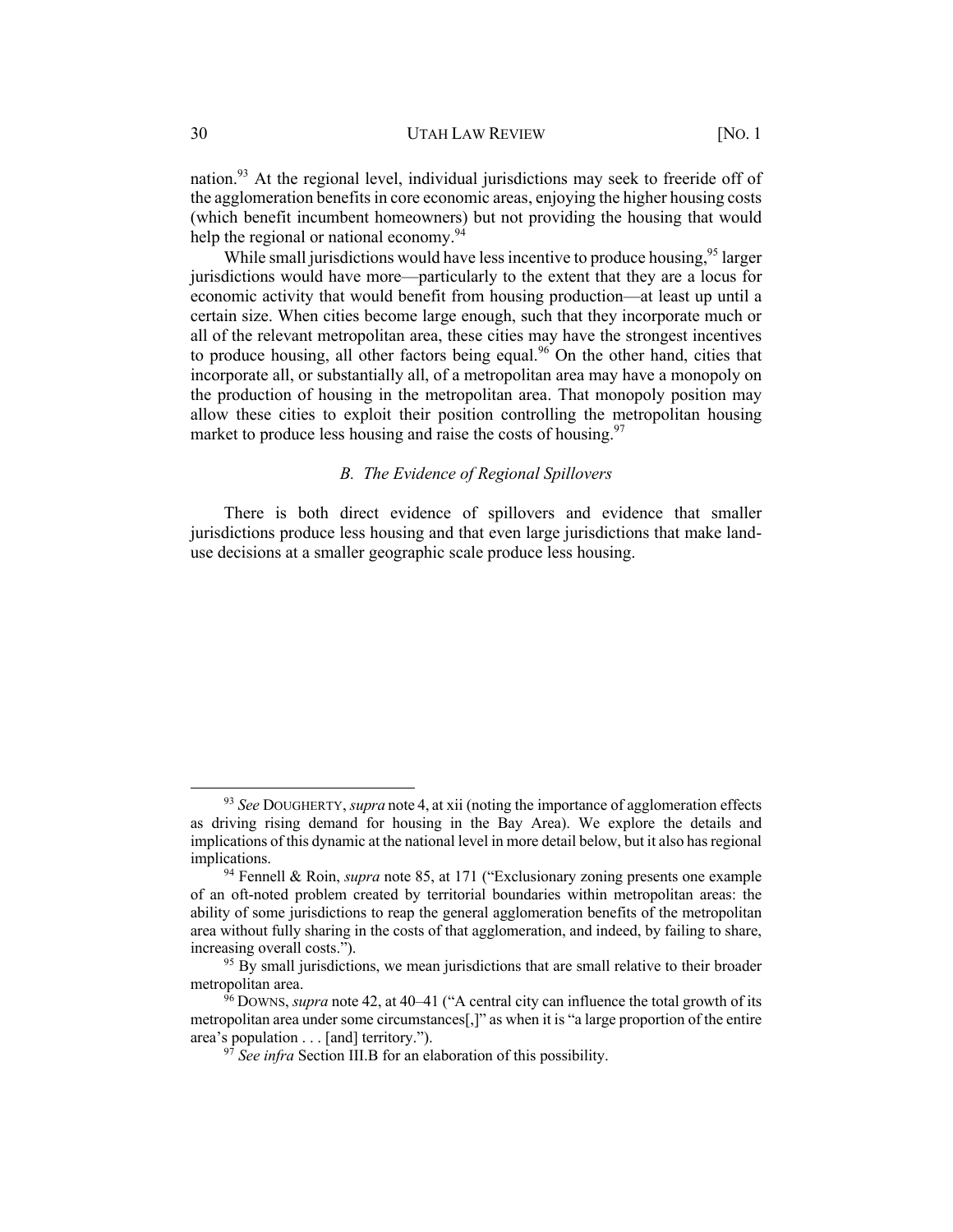#### *1. Direct Evidence*

By now, substantial literature has developed exploring the extent to which landuse regulation in one jurisdiction impacts other jurisdictions, and it generally has found spillover effects. One form of spillover effects is that housing costs might increase in neighboring jurisdictions or at the regional level as a result of stricter regulation in one jurisdiction.<sup>98</sup> There is fairly consistent evidence from the economics and planning literature that these effects exist.<sup>99</sup> Of course, the impacts

<sup>99</sup> WILLIAM A. FISCHEL, LINCOLN INST. LAND POL'Y., DO GROWTH CONTROLS MATTER?: A REVIEW OF EMPIRICAL EVIDENCE ON THE EFFECTIVENESS AND EFFICIENCY OF LOCAL GOVERNMENT LAND USE REGULATION 36–37 (1990) (summarizing relevant literature and finding that growth controls in one community raise housing prices in a metropolitan area); William A. Fischel, *Exclusionary Zoning and Growth Controls: A Comment on the APA's Endorsement of the Mount Laurel Doctrine*, 40 J. URB. & CONTEMP. L. 65 (1991) (arguing that zoning laws can have the effect of spreading out expensive metropolitan areas in a specific region); Maryjane Lenon, Sajal K. Chattopadhyay, & Dennis R. Heffley, *Zoning and Fiscal Interdependencies*, 12 J. REAL EST. FIN. & ECON. 221 (1996) (studying spillover effects from zoning rules in an analysis of Connecticut zoning and housing data); John M. Quigley, *Regulation and Property Values in the United States: The High Cost of Monopoly*, *in* LAND POLICIES AND THEIR OUTCOMES 46 (Gregory K. Ingram & Yu-Hung Hong eds., 2007) (summarizing literature surrounding regional impacts of local land-use regulation); Henry O. Pollakowski & Susan M. Wachter, *The Effects of Land-Use Constraints on Housing Prices*, 66 LAND ECON. 315 (1990) (studying zoning in Maryland and finding significant interjurisdictional spillover effects of land-use regulation); Man Cho & Peter Linneman, *Interjurisdictional Spillover Effects of Land Use Regulations*, 4 J. HOUS. RSCH. 131 (1993) (examining the nature of interjurisdictional spillover effect and estimation bias). *But see* Bernard Fingleton, *Housing Supply, Housing Demand, and Affordability*, 45 URB. STUD. 1545 (2008) (noting that in the UK, the decrease in price caused by increased

<sup>98</sup> Robert W. Helsey & William C. Strange, *Strategic Growth Controls*, 25 REG'L SCI. & URB. ECON. 435 (1995) (creating an economic model that shows that growth control in one community will create negative externalities in other communities without growth controls); Jan K. Brueckner, *Strategic Control of Growth in a System of Cities*, 57 J. PUB. ECON. 393 (1995) (developing a model predicting that growth controls will have spillover effects on other cities, which may in turn respond with their own growth controls); *see also* Ellickson, *Suburban Growth*, *supra* note 12, at 402–03 ("Antigrowth policies that raise housing prices within municipal boundaries make housing in competing jurisdictions relatively more attractive to consumers. As a result, the demand for new housing in competing areas is enhanced, raising the price of both new and used housing there."); David J. Barron, *A Localist Critique of the New Federalism*, 51 DUKE L.J. 377, 401 (2001) (noting spillover impacts of exclusionary zoning); Fennell, *Home Rules*, *supra* note 50, at 637–45 (same); Christopher Serkin & Leslie Wellington, *Putting Exclusionary Zoning in Its Place: Affordable Housing and Geographical Scale*, 40 FORDHAM URB. L.J. 1667, 1687 (2013) ("The more local governments within a region adopt exclusionary measures, the more pressure it puts on the remaining local governments to do the same."); Nicole Stelle Garnett, *Trouble Preserving Paradise*?, 87 CORNELL L. REV. 158, 164, 176 (2001) [hereinafter Garnett, *Trouble Preserving Paradise*] (noting that local growth control may shift development to other jurisdictions in the metro area).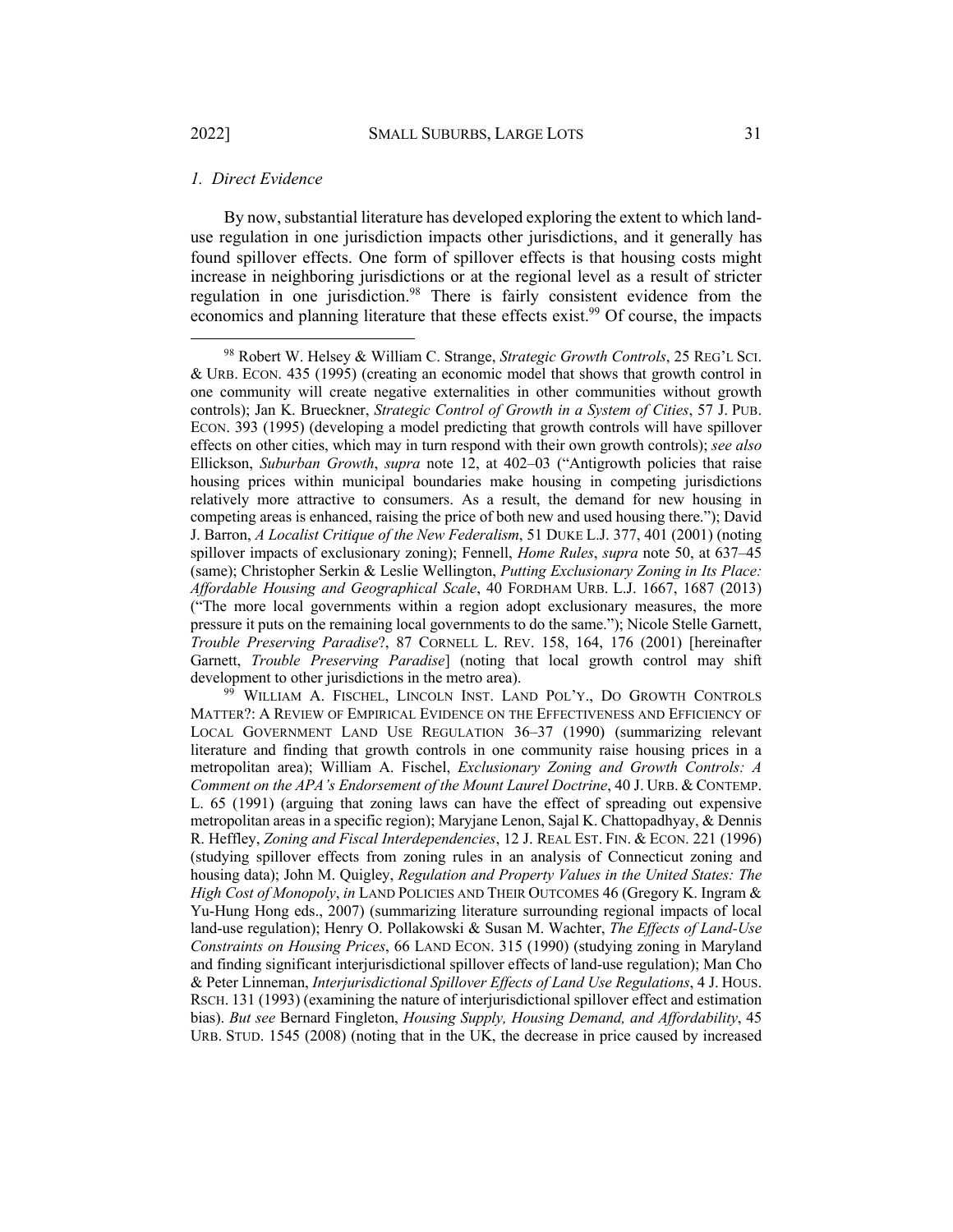of any one individual jurisdiction on a metropolitan area will often be relatively small, but in the aggregate, they might well be significant.

A related form of spillover effect is that neighboring jurisdictions might respond strategically to decisions by an individual jurisdiction to change its land-use regulations. For instance, if one jurisdiction enacts growth controls that drive growth outside its borders, other jurisdictions may then enact growth controls to deal with the spillover effects.<sup>100</sup> Again, there is both theoretical and empirical support for the proposition in both the planning and economics literature.<sup>101</sup>

#### *2. Evidence from Studies of Sprawl*

Another substantial branch of planning and economics literature has examined the extent to which fragmented local government contributes to sprawl. Fragmented local government might contribute to sprawl because of spillover effects. Stricter regulation in one local government of land use could push development to other jurisdictions with weaker regulation, causing leap-frog development.<sup>102</sup> Again, there is significant evidence in the economics and planning literature that fragmentation

housing production in particular locations can be offset by the increase in demand for housing caused by the movement of jobs that are triggered by increased housing production, if jobs follow housing).

<sup>100</sup> Briffault, *Boundary Problem*, *supra* note 7, at 1134 ("When one locality acts to exclude a use, its neighbors may feel compelled to adopt comparable regulations to protect themselves from the growth they fear will be diverted to them by the initial locality's regulation."); Schone et al., *supra* note 88, at 97 ("[A] city's decision to set up growth controls generally creates spillover effects and increases demand for land and housing in other cities.").

<sup>101</sup> Q Shen, *Spatial Impacts of Locally Enacted Growth Controls: The San Francisco Bay Region in the 1980s*, 23 ENV'T & PLAN. B: PLAN. & DESIGN 61 (1996) (using modeling to examine the relationship between different localities around the San Francisco Bay Area as regards their enactment of growth control policies and regional spatial growth impacts); Kristoffer Jackson, *Do Land Use Regulations Stifle Residential Development? Evidence from California Cities*, 91 J. URB. ECON. 45 (2016) (analyzing regulatory data to find that that cities which have land use regulations see more changes in housing stock, residential permits, and home construction).

<sup>&</sup>lt;sup>102</sup> WILLIAM A. FISCHEL, THE ECONOMICS OF ZONING LAWS: A PROPERTY RIGHTS APPROACH TO AMERICAN LAND USE CONTROLS 248, 260–61, 263–64 (1985) [hereinafter FISCHEL, THE ECONOMICS OF ZONING LAWS] (noting the possibility that restrictive suburban zoning might increase housing costs overall in metropolitan areas and push development to rural areas, encouraging sprawl); Briffault, *Boundary Problem, supra* note 7, at 1133–41 (describing spillover effects of land-use decisions, including encouragement of sprawl and leapfrog development); Rusty Russell, *Equity in Eden: Can Environmental Protection and Affordable Housing Comfortably Cohabit in Suburbia?*, 30 ENV'T AFFS. L. REV. 437, 444 (2003) (arguing that sprawl results because of impact of development spills across jurisdictional borders).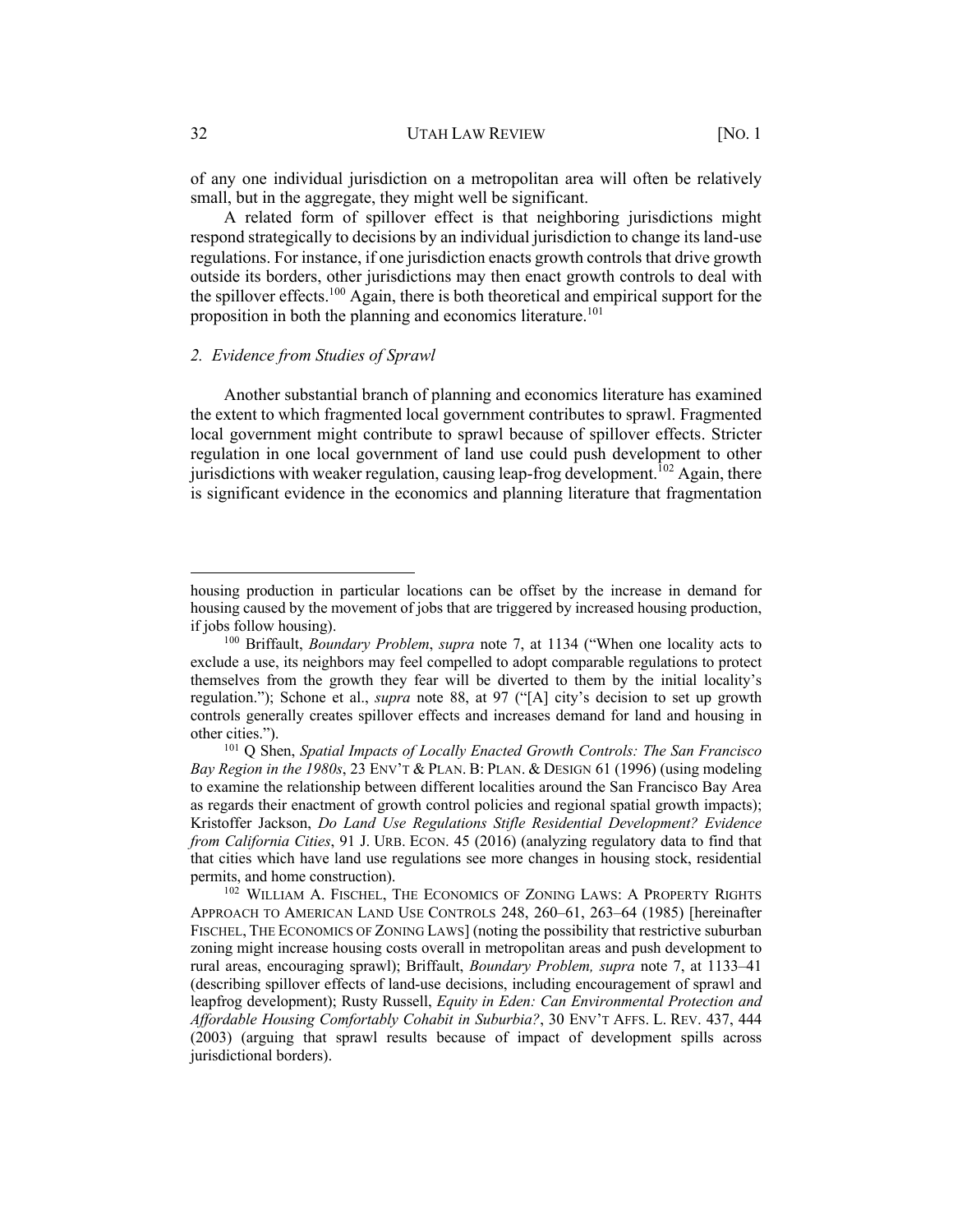of local government correlates with increasing sprawl, supporting the existence of significant spillover effects from local housing decisions.<sup>10</sup>

#### *3. Smaller Jurisdictions Have Stricter Zoning*

A corollary of the spillover theory should be that, all other things being equal, smaller jurisdictions should have stricter zoning than larger jurisdictions, since they face fewer of the benefits of zoning that permits dense housing projects. The earlier economics and planning literature found mixed results on this question.<sup>104</sup>

Bob Ellickson recently conducted ground-breaking, in-depth research into the zoning codes of forty-one jurisdictions in three metropolitan areas: Silicon Valley; Austin, Texas; and New Haven, Connecticut.<sup>105</sup> Ellickson analyzed how each of the jurisdiction's zoning codes set minimum lot sizes for housing construction (i.e., how prevalent large minimum lot sizes are in each jurisdiction); how much of the jurisdiction's land allows detached houses on small lots; and how much of the jurisdiction's land that is vacant and available for development allows multifamily construction by right (without discretionary review). Each of these measures are relatively good proxies for exclusionary zoning: large minimum lot sizes set a minimum cost for entry into a jurisdiction's housing market by requiring a larger

<sup>103</sup> *See generally* John I. Carruthers, *Growth at the Fringe: The Influence of Political Fragmentation in United States Metropolitan Areas*, 82 PAPERS REG'L SCI. 475, 495 (2003) (finding that fragmentation is associated with sprawl); Adrian X. Esparza & John I. Carruthers, *Land Use Planning and Exurbanization in the Rural Mountain West: Evidence from Arizona*, 20 J. PLAN. EDUC. & RSCH. 23, 23 (2000) (developing the theoretical argument "that land use planners, and the planning discipline in general, hasten the pace of exurban development"); Byun & Esparza, *supra* note 78; Jae Hong Kim, Timothy D. Keane & Eric A. Bernard, *Fragmented Local Governance and Water Resource Management Outcomes*, 150 J. ENV'T MGMT. 378, 384 (2015) (finding that more fragmented local government is correlated with lower increases in density).

<sup>&</sup>lt;sup>104</sup> For studies finding that larger cities have stricter zoning, see Edward L. Glaeser  $\&$ Bryce A. Ward, *The Causes and Consequences of Land Use Regulation: Evidence from Greater Boston*, 65 J. URB. ECON. 265, 278 (2009) (finding that larger town size correlates with higher minimum lot size); John F. McDonald & Daniel P. McMillen, *Determinants of Suburban Development Controls: A Fischel Expedition*, 41 URB. STUD. 341, 358 (2004) (finding in a study of zoning provisions in Chicago suburbs that "larger suburbs tend to make greater use of nearly all forms of development controls and more complex zoning ordinances"). For studies finding no clear evidence of a pattern, see Bengte Evenson  $\&$ William C. Wheaton, Why Local Governments Impose Land-Use Restrictions 18–19 (Aug. 2002) (unpublished manuscript) (on file with authors) (finding no evidence for or against theory that smaller jurisdictions are more likely to produce stricter regulation); C.J. Gabbe, *Local Regulatory Responses During a Regional Housing Shortage: An Analysis of Rezonings in Silicon Valley*, 80 LAND USE POL'Y 79, 79 (2019) (finding, in a study across three cities in Silicon Valley, that the largest city had both more upzoning that increased density and more downzoning that decreased density).

<sup>105</sup> *See generally* Ellickson, Zoning and the Cost of Housing, *supra* note 51 (developing metrics for measuring exclusionary zoning and applying these metrics to Silicon Valley, Greater New Haven, and Greater Austin).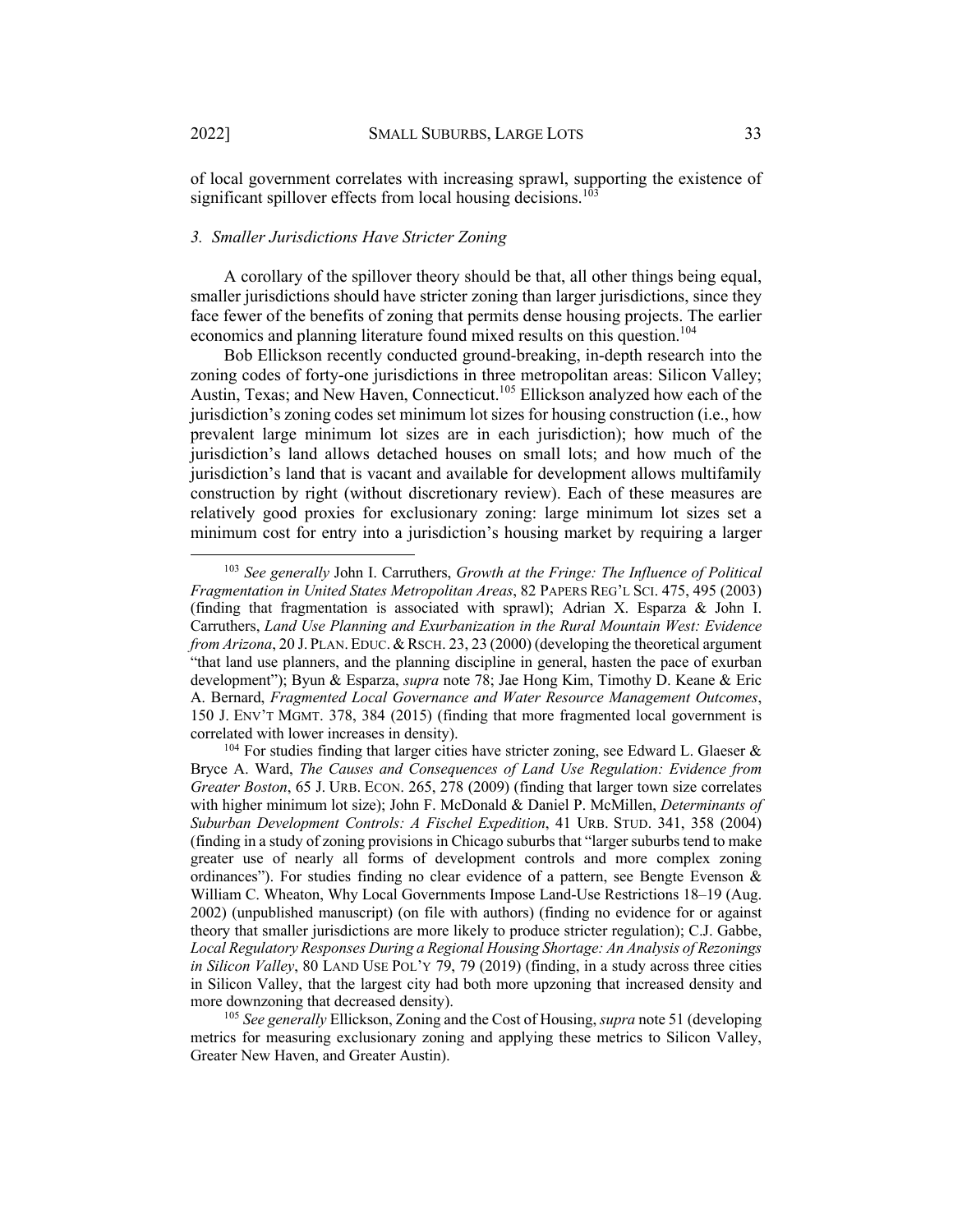purchase of land to go with a house; allowing a significant amount of houses on small lots is the reverse, because it allows purchase of a house with a relatively small amount of land; and multifamily housing, by using land very efficiently to produce housing, is the least exclusionary.

Ellickson found that the most exclusionary zoning by far was in New Haven. And New Haven (as with most of the Northeast) has a much more fragmented local government landscape than much of the rest of the country, with much smaller-sized local governments.<sup>106</sup> Ellickson's results are consistent with data from research surveys of planning departments around the country, which find that the Northeast has some of the strictest zoning in the United States,<sup>107</sup> including some of the most exclusionary forms of zoning. $108$ 

#### *4. Smaller Jurisdictions Produce Less Housing*

Perhaps most important is the ultimate result of the land-use regulation process, for example, whether smaller jurisdictions approve and build more or less housing than larger jurisdictions. Here we draw on recent research that finds, in general, cities and counties with larger populations produce more housing than smaller jurisdictions. In particular, urbanized census tracts in jurisdictions with larger populations have greater production of multifamily housing than census tracts in jurisdictions with smaller populations.<sup>109</sup> Tracts in jurisdictions under 50,000 in population have the lowest rates of multifamily housing production, while jurisdictions between  $500,000$  and one million in size have the highest.<sup>110</sup> Jurisdictions over one million still produce substantially more housing than those

<sup>106</sup> *See* Marantz & Lewis, *supra* note 6, at 5–7.

<sup>107</sup> *See, e.g.*, Joseph Gyourko, Albert Saiz & Anita Summers, *A New Measure of the Local Regulatory Environment for Housing Markets: The Wharton Residential Land Use Regulatory Index*, 45 URB. STUD. 693, 714 (2008); Joseph Gyourko, Jonathan S. Hartley & Jacob Krimmel, *The Local Residential Land Use Regulatory Environment Across U.S. Housing Markets: Evidence from a New Wharton Index*, 124 J. URB. ECONS. 1, 2 (2021).

<sup>108</sup> *See* Rolf Pendall, Robert Puentes & Jonathan Martin, *From Traditional to Reformed: A Review of the Land Use Regulations in the Nation's 50 Largest Metropolitan Areas*, BROOKINGS INST. 12–14 (Aug. 2006) https://www.brookings.edu/wp-content/uploads/2016 /06/20060802\_Pendall.pdf [https://perma.cc/V696-2AT9].

<sup>109</sup> *See* Marantz & Lewis, *supra* note 6, at 11–26. The national study drew on census tracts as the base unit of analysis rather than jurisdictions themselves. *Id.* That is because larger population jurisdictions are likely, all other things being equal, to have more housing construction, obscuring any relationship between population size and the openness of a jurisdiction to increased housing production. *Id*. Census tracts, on the other hand, are much more uniform in population than local governments. *Id.* Multifamily housing is important because, as noted above, it is most likely to produce socioeconomic diversity in a community and allow for affordable housing in areas with high land costs, such as high-demand metro areas. Exclusionary zoning also generally targets multifamily housing.

<sup>&</sup>lt;sup>110</sup> *Id.* at 25. The study found that census tracts in cities with populations from 500,000 to one million produced 46 more multifamily units compared to census tracts in cities with populations under 50,000. *Id.*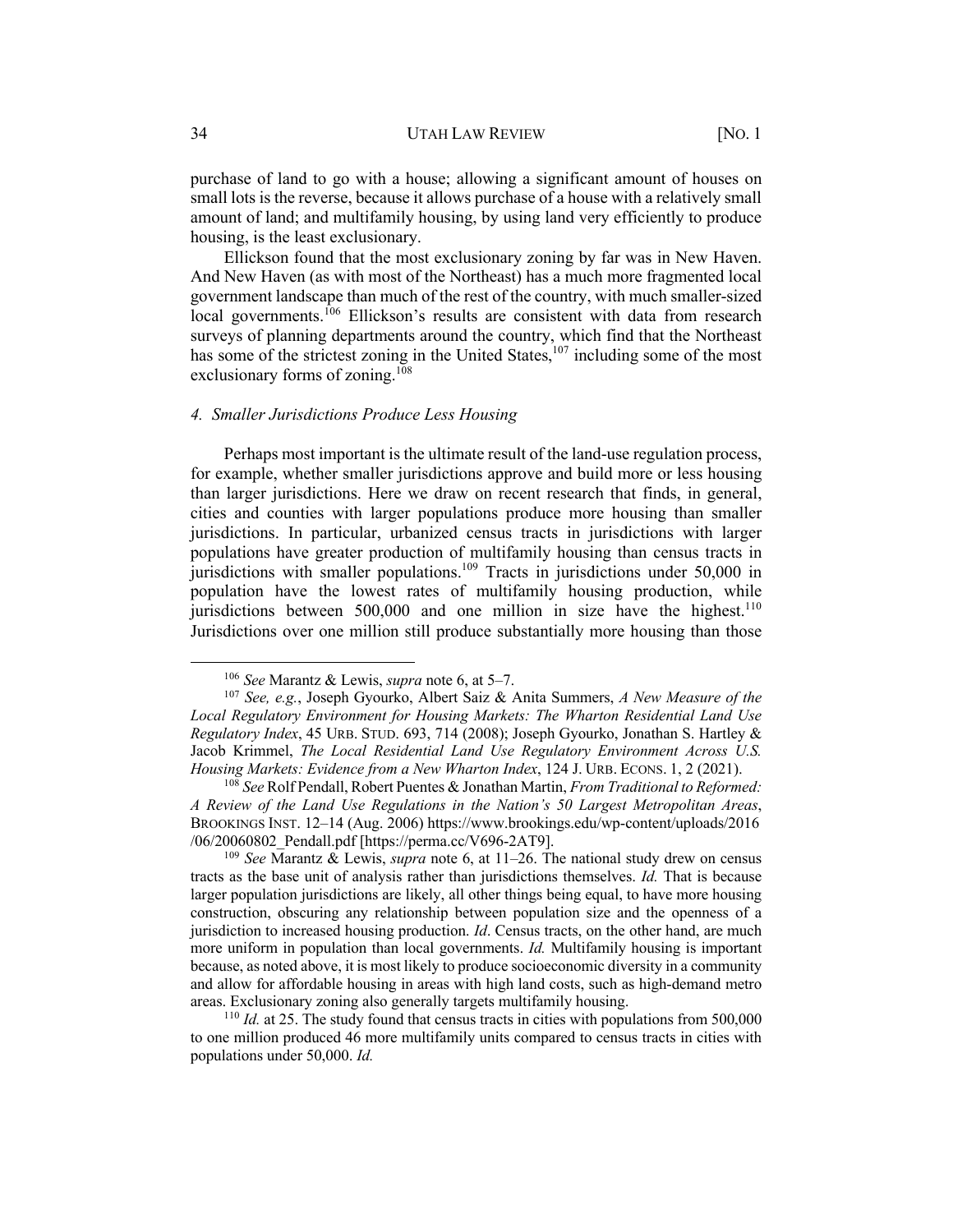under 50,000, though not as much as jurisdictions in the 500,000 to one million category.<sup>111</sup> This slight decline may reflect the ability of these very large jurisdictions (of which there are very few) to dominate the land-use market, consistent with a theory of monopolization by large jurisdictions.<sup>112</sup>

## *5. Within Larger Jurisdictions, Devolving Power to Smaller Geographic Scales Produces Less Housing*

Even within a larger jurisdiction, the structure of that jurisdiction's political process may have important implications for how housing is produced and provide important insights on the extent to which housing development decisions have benefits at greater geographical scales. As noted above, local legislatures play a key role in housing decisions.<sup>113</sup> It is city councils, for instance, that decide on rezoning decisions. Even more important in practice, local legislatures often decide appeals from lower-level decision-makers (such as staff and planning commissions) on conditional use permits, variances, and similar decisions.<sup>114</sup> The election and structure of local legislatures have important implications for housing decisions which can, in turn, provide insight into the spillover benefits of local housing decisions.

A fundamental distinction for local legislatures is between those that are elected from geographically-based districts within the jurisdiction (district elections) and those that are elected by the entire population of the jurisdiction (at-large elections). To the extent that legislators are responsive to their constituents, a district-based system will lead individual legislators to privilege the interests of a smaller population and geography over citywide interests. If negative effects of development are smaller in scale and positive effects are larger in scale, that district-based representation could, on average, produce less housing than at-large representation.

It turns out that this dynamic is quite strong in practice. Recent studies have found that when a city shifts from at-large elections to district-based elections, the amount of housing approved by the local government declines substantially—over 40% for multifamily housing.<sup>115</sup> These results are consistent with the prior literature

<sup>111</sup> *Id.* The study found that census tracts in cities with populations over one million produced 24 more multifamily units compared to census tracts in cities with populations under 50,000. *Id.* 

<sup>112</sup> *See id.*

<sup>113</sup> *See supra* Section II.A.

<sup>114</sup> *See* Moira O'Neill, Guila Gualco-Nelson & Eric Biber, *Developing Policy from the Ground Up: Examining Entitlement in the Bay Area to Inform California's Housing Policy Debates*, 25 HASTINGS ENV'T.L.J. 1, 71–72 (2019) (providing data on administrative appeals in Bay Area cities).

<sup>115</sup> *See generally* Evan Mast, *Warding Off Development: Local Control, Housing Supply, and NIMBYs* 11–12 (Upjohn Inst. Emp. Rsch., Working Paper No. 20-330, 2020), https://research.upjohn.org/cgi/viewcontent.cgi?article=1349&context=up\_workingpapers [https://perma.cc/WM2U-EG28] (comparing, in a national study, cities that moved to district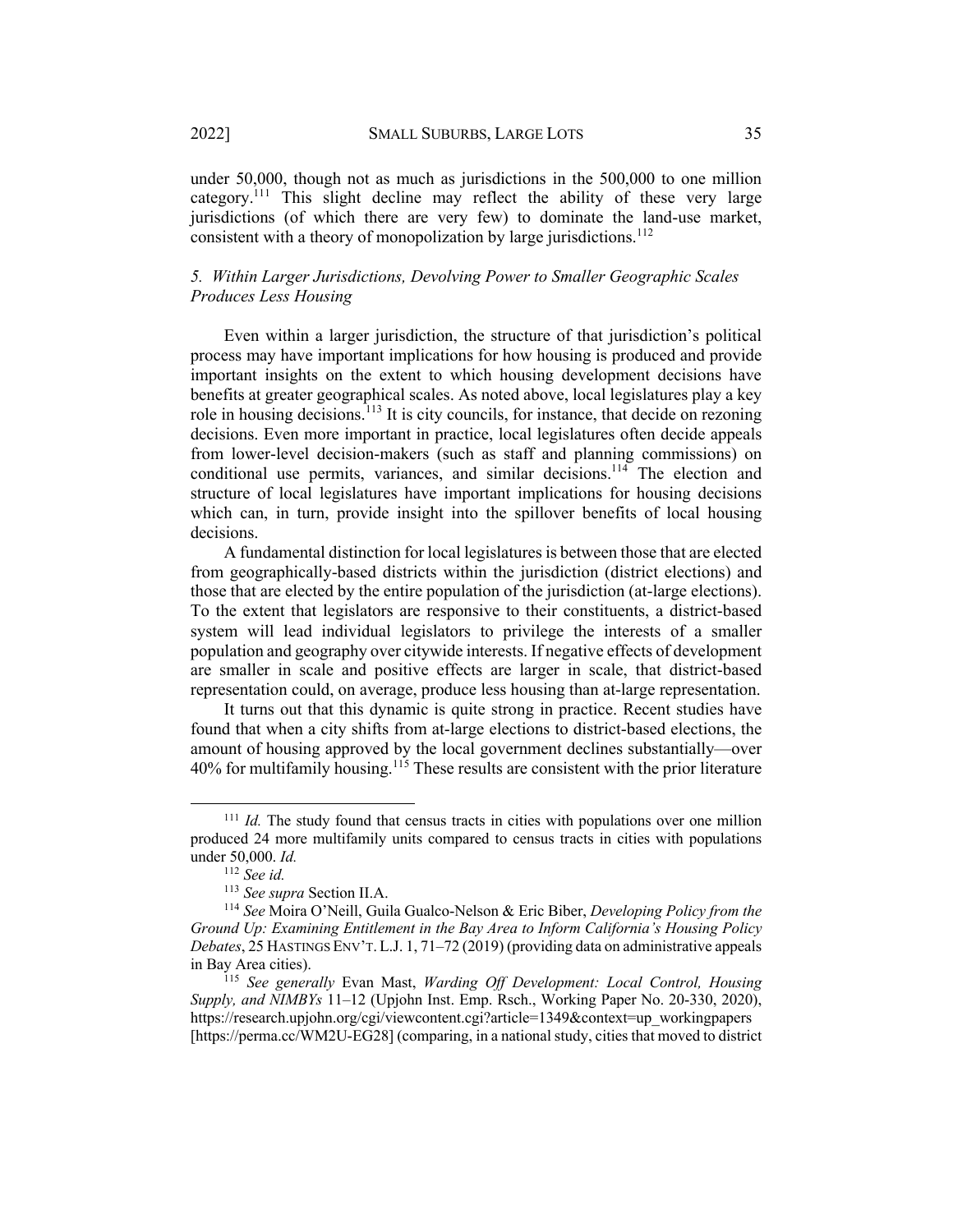that predicted such a relationship.<sup>116</sup> This dynamic is driven by norms in districtbased city councils where other city legislators commonly defer to legislators who represent the district where the housing decision is occurring (what is often called

elections with cities that did not, and finding a 24% decrease in housing production, with 47% decrease for multifamily units and 12% for single-family units in cities that shifted election structures); Michael Hankinson & Asya Magazinnik, The Supply-Equity Trade-off: The Effect of Spatial Representation on the Local Housing Supply 21 (Feb. 20, 2021) (unpublished manuscript) (on file with authors), (comparing housing production in California cities that moved to district elections with cities that stayed at large, and finding a decline of 56% in multifamily housing in cities that shifted election structures but also finding that production was more equitably distributed across neighborhoods).

<sup>116</sup> *See* FISCHEL, THE HOMEVOTER HYPOTHESIS,*supra* note 7, at 94 ("Ward-based cities behave more like suburbs in land-use decisions."); James C. Clingermayer, *Distributive Politics, Ward Representation, and the Spread of Zoning*, 77 PUB. CHOICE 725, 730, 733 (1993) [hereinafter Clingermayer, *Distributive Politics*] (finding a historical pattern of zoning being adopted more readily by cities with district-based representation); James C. Clingermayer, *Electoral Representation, Zoning Politics, and the Exclusion of Group Homes*, 47 POL. RSCH. Q. 969, 973 (1994) [hereinafter Clingermayer, *Electoral Representation*] (finding a correlation between ward representation systems and zoning laws excluding group homes based on a survey of local government officials); Christopher S. Elmendorf, *Beyond the Double Veto: Housing Plans as Preemptive Intergovernmental Compacts*, 71 HASTINGS L.J. 79, 135 (2019) (stating that district or ward representational systems can mean more restrictive zoning); Hills & Schleicher, *Affordable City*, *supra* note 25, at 113 (arguing that in small suburbs or ward districts in large cities, "[a]t the size of a single city electoral district, property holders and the city council members who represent them have both incentives and capacity to limit development locally even where they support growth overall"); AMY BRIDGES, MORNING GLORIES: MUNICIPAL REFORM IN THE SOUTHWEST 203 (1997); Hills & Schleicher, *Balancing the "Zoning Budget*,*" supra* note 7, (arguing that city council members focus on district-level concerns, which means they are less likely to support upzoning); David Schleicher, *City Unplanning*, 122 YALE L.J. Y 1670, 1699–1717 (2013) [hereinafter Schleicher, *City Unplanning*] (arguing that ward voting combined with case-by-case consideration of projects decreases development in major cities); Hankinson, *supra* note 90, at 475 n.7 ("[N]eighborhood-level, ward-based decisionmaking leads to more restrictive zoning and fewer group homes in a municipality.") (citing Clingermayer, *Distributive Politics*, *supra*; Clingermayer, *Electoral Representation*, *supra*); WEAVER & BABCOCK, *supra* note 30, at 194–96 (arguing that increased neighborhood power can be in tension with allowing development that benefits the city as a whole). Scholars have noted similar patterns when cities devolve significant housing decision-making power to neighborhood groups. *See* William A. Fischel, *Neighborhood Conservation Districts: The New Belt and Suspenders of Municipal Zoning*, 78 BROOK. L. REV. 339, 340 (2013) (arguing that neighborhood conservation districts are an additional local veto point on land-use); Greg Morrow, The Homeowner Revolution: Democracy, Land Use and the Los Angeles Slow-Growth Movement, 1965–92 (2013) (Ph.D. dissertation, UCLA) (ProQuest) (finding that neighborhood-led bottom-up planning promotes slow growth in Los Angeles).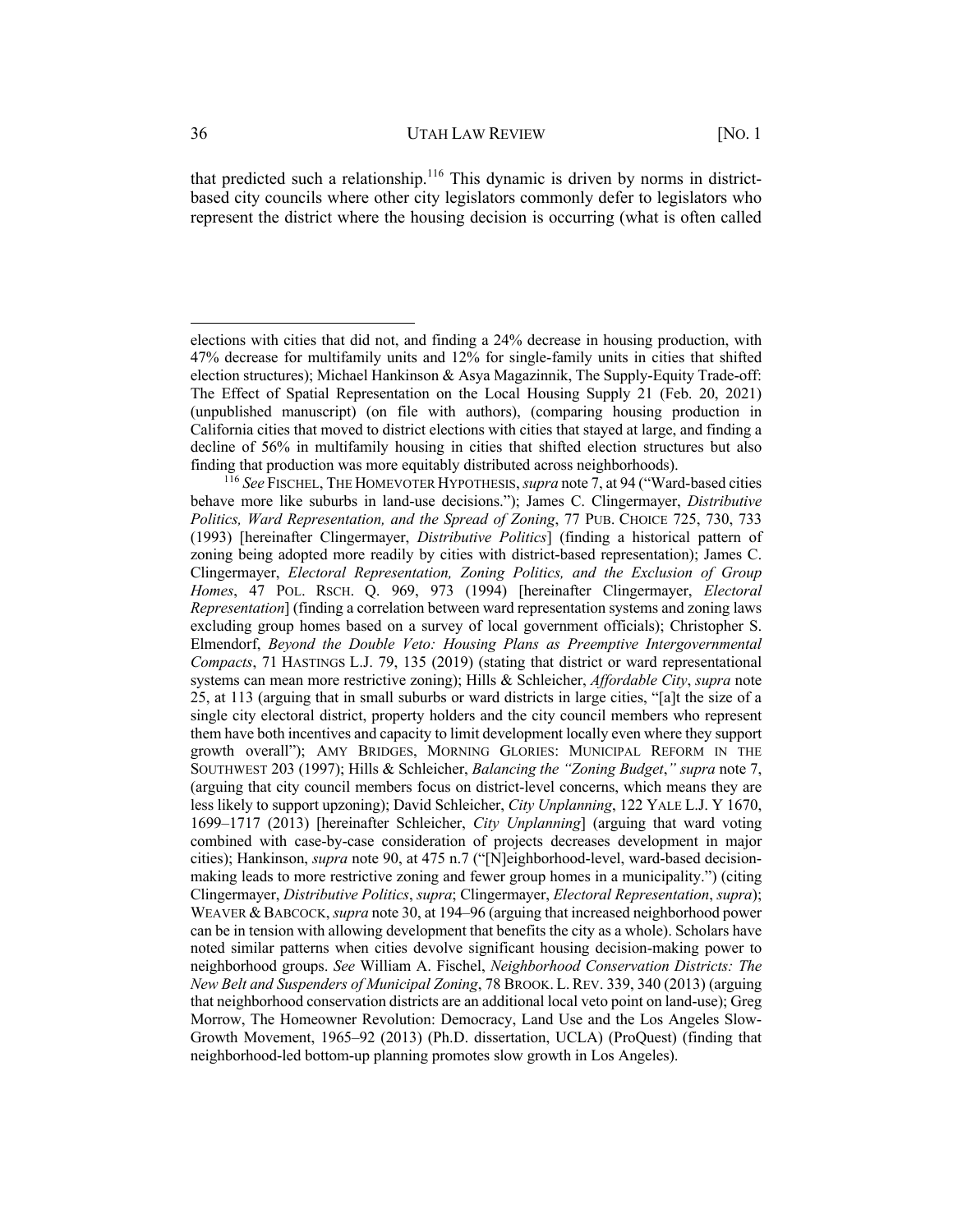"aldermanic courtesy")<sup>117</sup>—this exacerbates the local control over housing decisions and the emphasis on the negative local effects of that decision.<sup>118</sup>

#### *C. Variation in Land-Use Regulation Across Small Jurisdictions*

In addition to spillover effects, another important driver of lower housing production in smaller jurisdictions is the variation in zoning rules across local governments. We found significant variations in zoning rules, standards, and even basic concepts across local jurisdictions in California.<sup>119</sup>

These variations are not just nomenclature. Cities often used the same names for very different processes. For example, Planned Unit Developments (PUDs) are a zoning tool that many jurisdictions use to facilitate relatively large planned developments that might include a combination of residential, commercial, office uses, and reserved open space, which generally involve the creation of a new zoning district for that specific development.<sup>120</sup> However, other cities use PUDs as a tool to allow a specific project (usually an individual building) to be built under a preexisting zoning and planning system, without any need for rezoning.<sup>121</sup> Even where land-use regulatory tools in theory accomplish the same goal, they may come with dramatically different procedures in different cities. For instance, design review

<sup>&</sup>lt;sup>117</sup> The term "aldermanic courtesy" originates in Chicago, where the practice is entrenched. *See* WEAVER &BABCOCK, *supra* note 30, at 147 (describing aldermanic courtesy in Chicago). For broader discussion and other examples, see BABCOCK, *supra* note 34, at 141; Purcell, *supra* note 88, at 95 (discussing the example of Los Angeles: "For land use decisions in a given district, the other 14 members generally defer to the will of that district's council member.").

<sup>&</sup>lt;sup>118</sup> The flip side is that district-based legislators are more responsive to local preferences as to housing, which is supported by advocates for local control. *See* Ostrom et al., *Government in Metropolitan Areas*, *supra* note 17, at 838 (1961) (arguing for more devolution of decision making to neighborhoods in large cities, and stating that the "interests of smaller publics might be properly negotiated within the confines of a smaller political community"); Richard Briffault, *The Rise of Sublocal Structures in Urban Governance*, 82 MINN. L. REV. 503, 515 (1997) (arguing that increased sublocal governance can allow more voice and tailored conditions for neighborhoods). There is also evidence that shifting to district-based representation means that the siting of housing is more evenly distributed across the city, rather than being concentrated in politically less powerful neighborhoods (often poor and minority neighborhoods). *See* Hankinson & Magazinnik, *supra* note 115, at 2–6. Those potentially more equitable outcomes lead some scholars to advocate for districtbased election even given the potential impact on housing production. Kenneth A. Stahl, *The Artifice of Local Growth Politics: At-Large Elections, Ballot-Box Zoning, and Judicial Review*, 94 MARQ. L. REV. 1, 63–69 (2010).

<sup>119</sup> Moira O'Neill-Hutson, Eric Biber, Raine Robichaud, Giulia Gualco-Nelson & Nick Marantz, Examining Entitlement in California to Inform Policy and Process: Advancing Social Equity in Housing Development Patterns 19–23 (Mar. 18, 2021) (unpublished manuscript) (on file with authors).

<sup>120</sup> *See* ROBERT C. ELLICKSON, VICKI BEEN, RODERICK M. HILLS, JR. & CHRISTOPHER SERKIN, LAND USE CONTROLS: CASES AND MATERIALS 358–61 (4th ed. 2013).

<sup>121</sup> O'Neill-Hutson et al., *supra* note 119, at 52.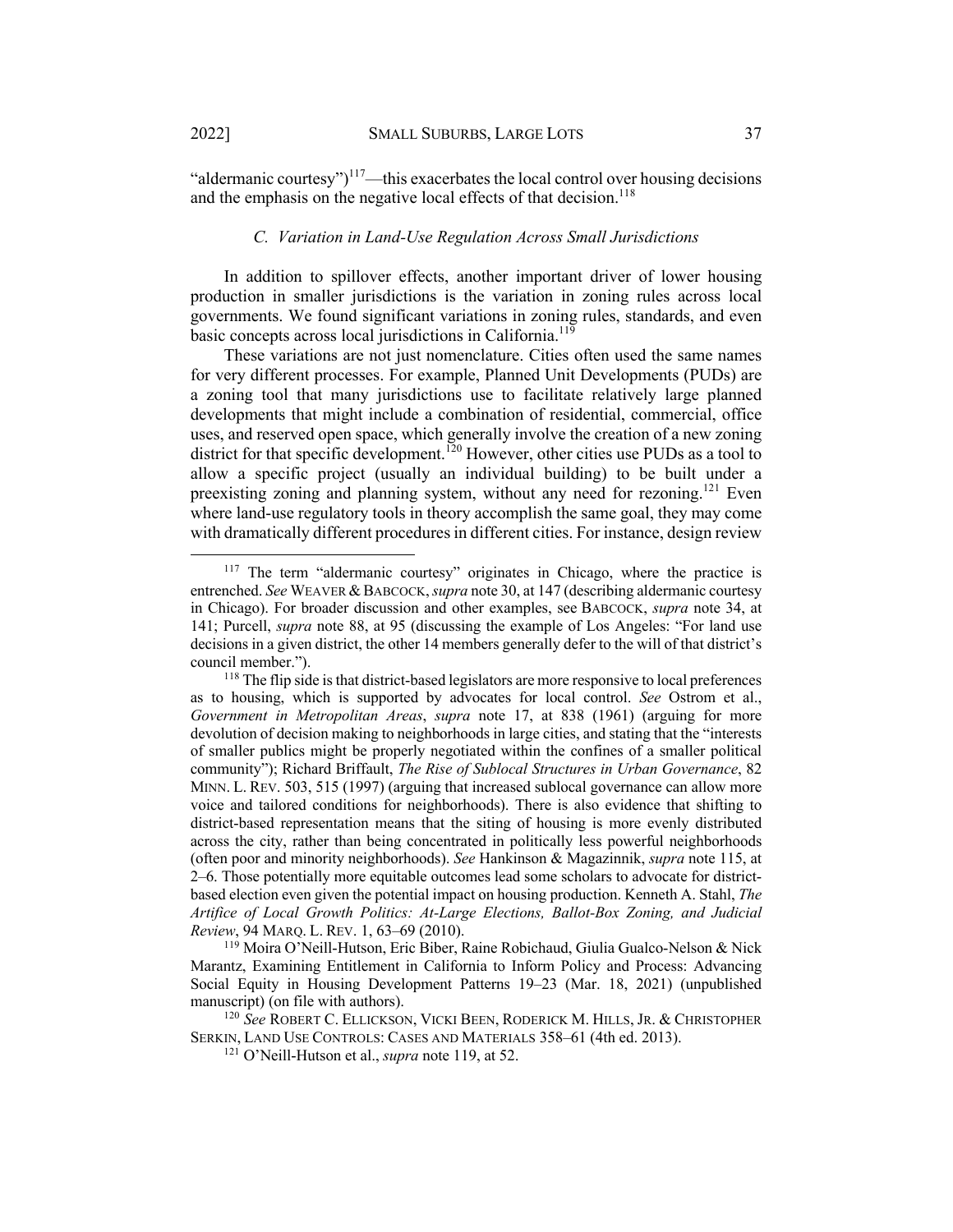in some cities is done by planning staff administratively, and in other cities requires public hearings before multiple commissions.<sup>122</sup>

These variations in local land-use regulatory processes may create barriers to entry to developers seeking to work in new jurisdictions. They create substantial learning costs for a developer seeking to understand what the approval process is and how it works. $123$ 

These barriers to entry may be particularly important in restricting development in small jurisdictions, where the costs of learning a new land-use regulatory system can only be spread across a limited number of projects. It is one thing for a developer to learn a new regulatory system for a city like Los Angeles—while the system there is byzantine in its complexity,  $124$  learning that system also opens the door for development in a city of four million. In contrast, in the Silicon Valley area of California, which has a similar-sized population, a developer has to learn the planning and zoning rules for at least eighteen small- to medium-sized cities in addition to the rules for two counties that have unincorporated areas within the

<sup>122</sup> *Id.*

 $123$  For a description of learning costs, and their importance in creating administrative burdens for entities seeking to comply with government rules, see PAMELA HERD & DONALD P. MOYNIHAN, *Understanding Administrative Burden*, *in* ADMINISTRATIVE BURDEN: POLICYMAKING BY OTHER MEANS 15-41 (2018).

<sup>124</sup> A PDF printout of the L.A. city zoning code runs over 600 pages. *See* L.A., CAL., MUN. CODE §§ 11.00–19.19 (2021).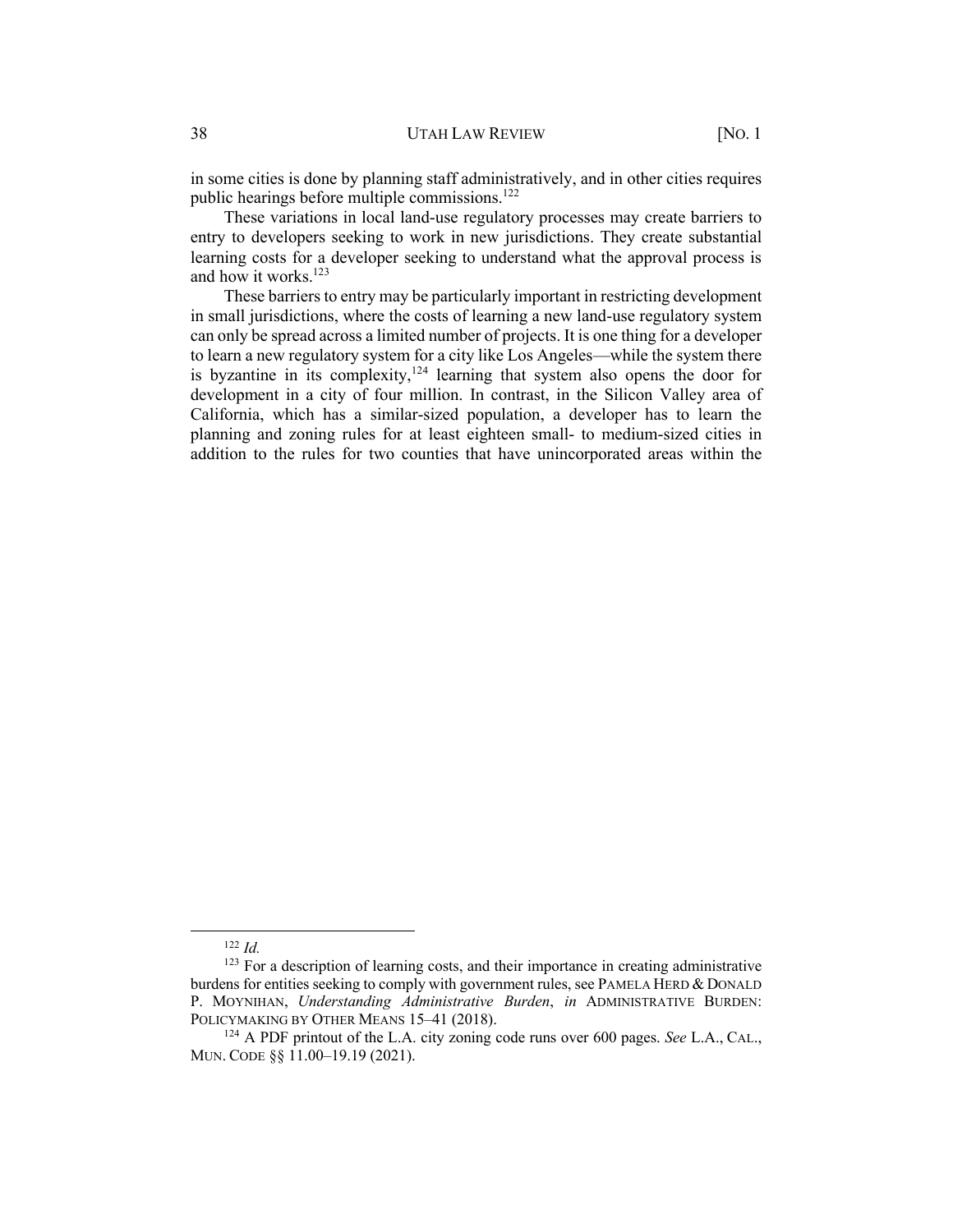Valley.<sup>125</sup> These costs may be a significant deterrent for developers<sup>126</sup> and exclude national developers who might bring competition to new markets.<sup>127</sup>

#### III. NATIONAL AND GLOBAL IMPACTS OF LOCAL LAND-USE DECISIONS

#### *A. National Economic Impacts*

One national impact of local land-use decisions is simply a larger-scale version of the impact of those decisions on regional job markets and economies. To the extent that agglomeration economics are increasingly important in modern, postindustrial, global economies, society will be worse off if local land-use decisions

<sup>&</sup>lt;sup>125</sup> The core of Silicon Valley includes the following cities in Santa Clara and San Mateo Counties: Campbell, Cupertino, Los Altos, Los Altos Hills, Los Gatos, Milpitas, Monte Sereno, Morgan Hil, Mountain View, Palo Alto, San Jose, Santa Clara, Saratoga, Sunnyvale, East Palo Alto, Menlo Park, Atherton, Redwood City. *See Silicon Valley Map*, https://www.siliconvalleymap.org/ [https://perma.cc/92HH-H985] (last visited July 26,

<sup>&</sup>lt;sup>126</sup> C. Tsuriel Somerville, *The Industrial Organization of Housing Supply: Market Activity, Land Supply, and the Size of Homebuilder Firms*, 27 REAL EST. ECON. 669, 679 n.13 (1999) (arguing that there are economies of scale for builders in dealing with regulation, which would create a barrier to entry into new jurisdictions); *see also* Byun & Esparza, *supra* note 78 (arguing that strict land-use regulation creates barriers to entry for small developers). Developers often focus on particular jurisdictions where they can rely on their knowledge of the local zoning rules and connections with elected officials and neighborhood groups. CASE & GALE, *supra* note 34, at 66 ("The experienced, well-connected developer has an advantage over the out of town or new developer."); David A. Dana, *Land Use Regulation in an Age of Heightened Scrutiny*, 75 N.C. L. REV. 1243, 1297–98 (1997) (discussing "[l]ocal regulators' incentive to discriminate against new developers" and in favor of developers established in their localities); Corie Calfee, Paavo Monkkonen, John M. Quigley, Stephen Raphael, Larry A. Rosenthal & Joseph Wright, Measuring Land-Use Regulation in the San Francisco Bay Area: Report to the MacArthur Foundation12 (Aug. 2007) (unpublished manuscript) (on file with the Fisher Center for Real Estate and Urban Economics) ("Builders who successfully and profitably navigate the entitlement process in one locality may then benefit when proposing future projects in that jurisdiction. Strict rules and requirements stand as a barrier to entry, but those establishing the necessary knowledge base, and personal and political relationships, may then realize advantages relative to others who wish to build.").

<sup>&</sup>lt;sup>127</sup> Defense of the status quo by local builders reflects their vested interest in the exercise of zoning authority by suburban governments. The fragmentation of public control over land use and housing has played an important role in sustaining small developers in an era of rapid increases in the scale of most enterprises. The local contractor's comparative advantage is his ability to develop intimate knowledge of local regulations and close relations with local officials. Builders in the suburbs are understandably reluctant to see changes in the present system that would jeopardize their privileged status or encourage competition from outsiders who lack access to local officials and familiarity with local zoning, building, and subdivision codes. DANIELSON, *supra* note 42, at 133–37 (noting that national builders tend to push for preemption of local control, while regional or local builders often support local zoning).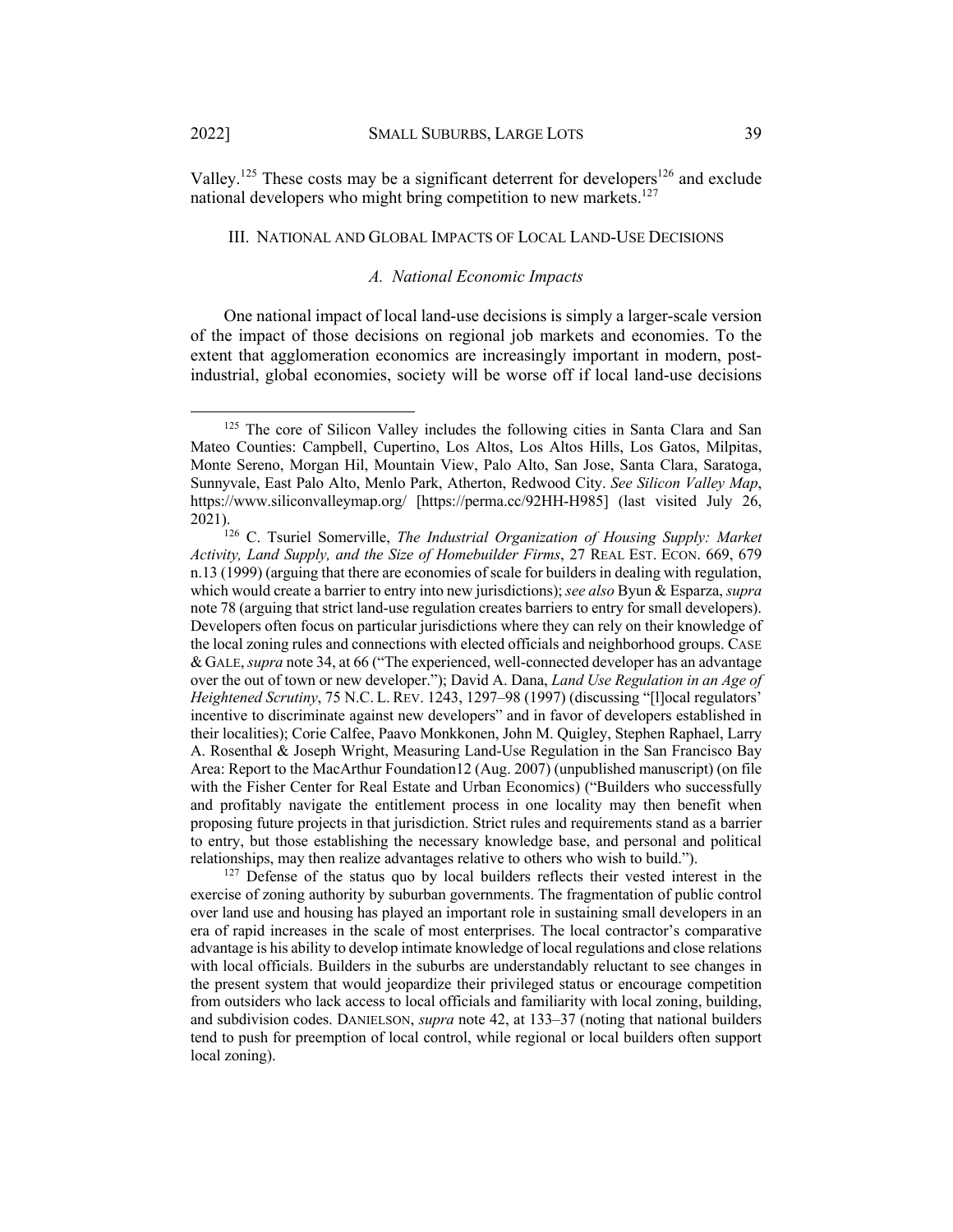constrain housing in the metropolitan areas that are the centers for agglomeration economics. Higher housing costs in those metropolitan centers deter people from living in those areas, artificially increasing labor costs and decreasing economic activity. The mechanism is more or less the same as at the regional level—local governments feel most or all of the pain from individual development projects, while many of the benefits are felt at a much larger scale. Economists have estimated that the impacts of restrictive local land-use regulation on national economies are significant—one study found that stringent land-use regulation reduced U.S. economic growth by  $36\%$  over a 55-year period.<sup>128</sup> There may be a range of other benefits that agglomeration economics can provide for national economies as well, such as increased rates of technological innovation.<sup>129</sup>

#### *B. Global Climate Impacts*

Local land-use decisions have a global climate impact in the way they affect greenhouse gas emissions. Transportation is one of the most important sectors of emissions in the United States and is increasingly important as emissions from the electricity sector decrease.<sup>130</sup> The challenge is ironically best exemplified in jurisdictions that have been the most aggressive in decarbonizing their economies. For instance, in California, the state's aggressive efforts to decarbonize its electricity grid have reduced the share of state-wide emissions from electricity to about 14%. However, transportation produces 40% of the state's greenhouse gas emissions; and while California and national electricity greenhouse gas emissions are declining, transportation emissions are increasing nationally<sup>131</sup> and have only just started to decline in California. 132

Transportation emissions can be reduced in a significant way by electrification—the conversion of automobiles, buses, and trucks from internal combustion engines to electric motors—presuming that the electricity grid has been decarbonized. However, to achieve climate goals, it is also essential to reduce the

<sup>128</sup> *See* Hsieh & Moretti, *supra* note 15, at 1.

<sup>129</sup> For an overview of those additional possible benefits, see David Schleicher, *Stuck! The Law and Economics of Residential Stagnation*, 127 YALE L.J. 78 (2017).

<sup>130</sup> *Fast Facts on Transportation Greenhouse Gas Emissions*, EPA, https://www.epa. gov/greenvehicles/fast-facts-transportation-greenhouse-gas-emissions [https://perma.cc/M XA4-WWU2] (last visited July 25, 2021).

<sup>131</sup> *Sources of Greenhouse Gas Emissions*, EPA, https://www.epa.gov/ghgemissions/ sources-greenhouse-gas-emissions [https://perma.cc/F5DP-FY4V] (last visited July 13, 2021).<br><sup>132</sup> *Mandatory Greenhouse Gas Reporting 2018 Emissions Year Frequently Asked* 

*Questions*, CAL. AIR RESOURCES BD. (Nov. 8, 2019), https://ww3.arb.ca.gov/cc/reporting/gh g-rep/reported-data/2018mrrfaqs.pdf [https://perma.cc/UNT9-E46K]; *see also California Greenhouse Gas Emissions for 2000 to 2017: Trends of Emissions and Other Indicators*, CAL. AIR RESOURCES BD. 5–9 (2019) (identifying transportation and electric power sector trends as well as overall state trends).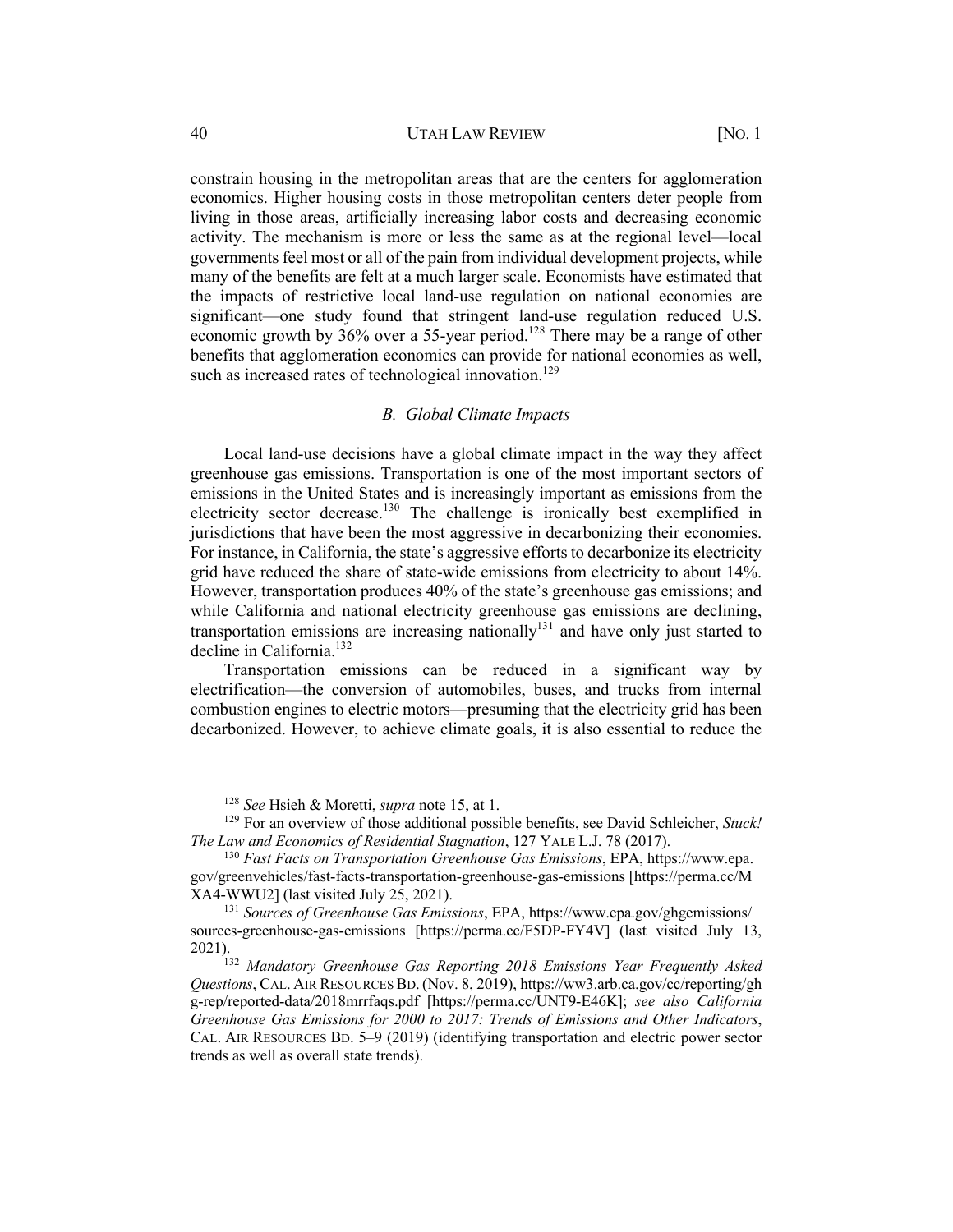amount of transportation by automobiles. $133$  That is primarily because cars have an average lifespan of fifteen years in the United States.<sup>134</sup> As a result, if we rely solely on electrification to eliminate transportation emissions, the time it takes to turn over the vehicle fleet means that significant emissions from legacy internal combustion engines will occur for a decade or more, even with an extremely aggressive (and perhaps unrealistic) transition to electric motors for new vehicles. Reducing the amount that cars are used—vehicle miles traveled (VMT)—has the advantage of reducing emissions from all vehicles and has a more immediate impact on greenhouse gas emissions than electrification.

However, reducing VMT requires a move towards denser, less car-dependent urban forms. It is impossible, or at least unrealistic, to expect people living in sprawling suburbs to stop using their cars and instead bike, walk, or use public transit for transportation.<sup>135</sup> Indeed, development below a certain density is economically infeasible to serve with public transit.<sup>136</sup>

Residents of dense cities thus have lower carbon footprints than residents of otherwise similar suburban, rural, and exurban areas, and densification can help significantly reduce carbon emissions overall.<sup>137</sup> But the global climate benefits of

<sup>135</sup> *See, e.g.*, Alieza Durana, *Getting from Here to There: In the Suburbs, Car Ownership Is Practically a Necessity*, SLATE (Mar. 26, 2018, 10:00 AM), https://slate.com/human-interest/2018/03/the-suburbs-were-built-for-cars-todays-suburbanincomes-were-not.html [https://perma.cc/XJ5C-5NSJ]; Robert Cervero, *Making Transit Work in Suburbs*, 1451 TRANSP.RSCH.REC. 3, 3 (1994); John Pucher, *Public Transportation*, *in* GEOGRAPHY OF URB. TRANSP. 202 (Susan Hanson & Genevieve Giuliano eds., 2004).

<sup>136</sup> *See* S. Cooke & R. Behrens, *Correlation or Cause?: The Limitations of Population Density as an Indicator for Public Transport Viability in the Context of a Rapidly Growing Developing City*, 25 TRANSP. RSCH. PROCEDIA 3003, 3005 (2017) (describing the "density threshold," or the minimum population density level "needed by different modes of public transport to be viable").

<sup>133</sup> Alejandro E. Camacho, Melissa L. Kelly, Nicholas J. Marantz & Gabriel Weil, *Mitigating Climate Change Through Transportation and Land Use Policy*, 49 ENV'T L. REP. 10473, 10473–74 (2019) (noting importance of reducing VMT to help CA achieve climate

goals).134 Antonio Bento, Kevin Roth & Yiou Zuo, *Vehicle Lifetime and Scrappage Behavior: Trends in the U.S. Used Car Market*, 39 ENERGY J. 159, 159 (2018).

<sup>137</sup> *See* Christopher Jones & Daniel M. Kammen, *Spatial Distribution of U.S. Household Carbon Footprints Reveals Suburbanization Undermines Greenhouse Gas Benefits of Urban Population Density*, 48 ENV'T SCI. & TECH. 895, 895 (2014) (finding "consistently lower" household carbon footprints "in urban core cities . . . and higher carbon footprints in outlying suburbs . . ."); Edward Glaeser, *Cities, Productivity, and Quality of Life*, 333 SCI. 592, 594 (2011) ("Within the United States, low-density living is associated with substantially higher carbon emissions from home energy use and transportation than is living in dense urban centers."). Notably, the climate benefits of housing abundance in California would be particularly substantial. Four of the five U.S. metropolitan areas with the lowest annual standardized household CO2 emissions are located in California. Edward L. Glaeser & Matthew E. Kahn, *The Greenness of Cities: Carbon Dioxide Emissions and Urban Development*, 67 J. URB. ECON. 404, 410 (2010). As economists Edward Glaeser &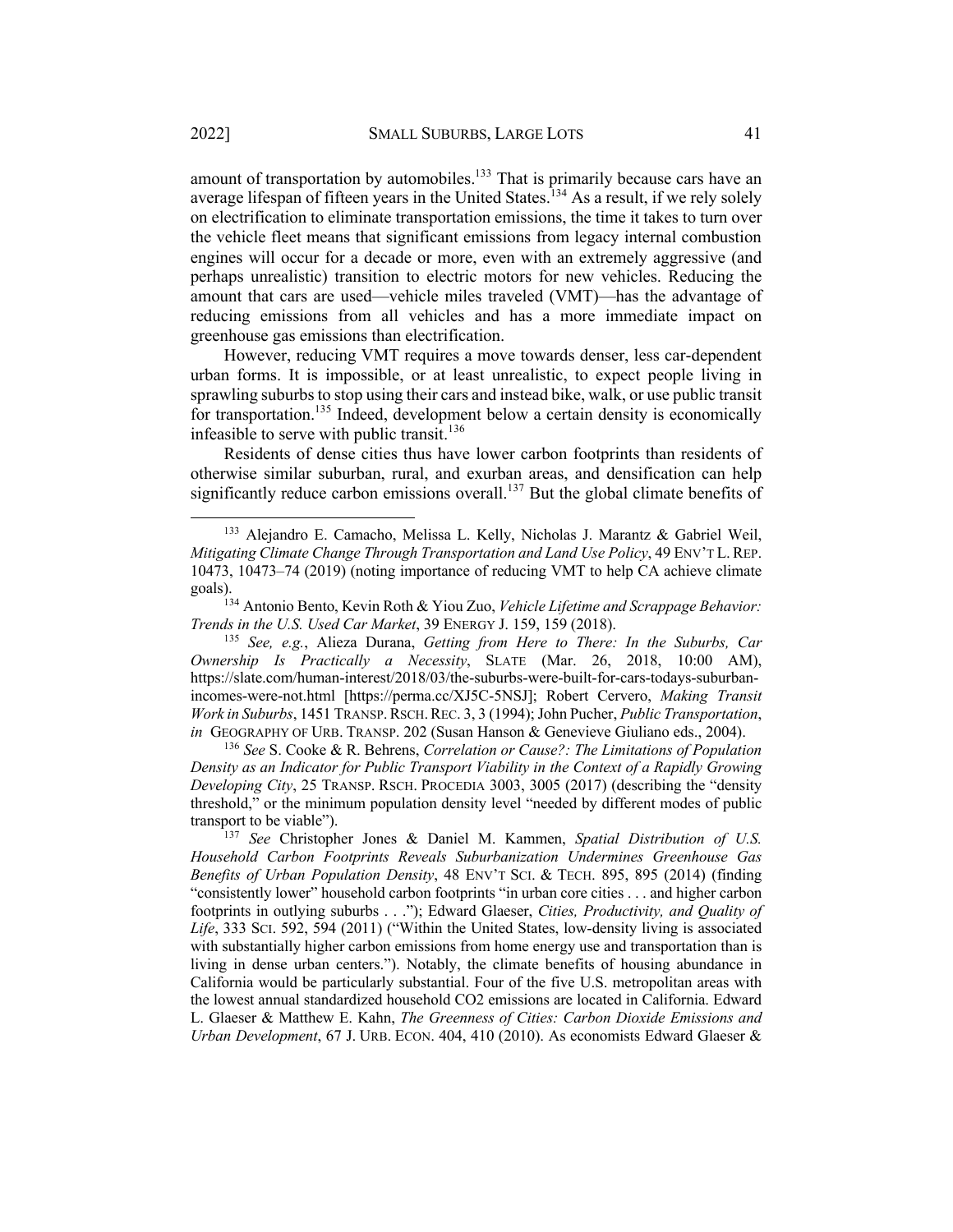dense infill development will spillover far beyond the borders of local governments, meaning they will have less incentive to consider them. That does not mean, of course, that cities will take no action to reduce greenhouse gas emissions. There are many examples of cities that have produced climate action plans that provide commitments to reducing greenhouse gas emissions. <sup>138</sup> These efforts have the promise to make a real difference in helping to address climate change, given the importance of cities for global economic and population growth.<sup>139</sup> Many of these cities are central cities, which for all the reasons developed above may have stronger incentives to provide for dense, infill development that can reduce housing costs in a metro area<sup> $140$ </sup>—and therefore may have an incentive to reduce climate emissions in this way in any case. Moreover, climate action plans often include a wide range of actions, only some of which might involve local land-use decisions.<sup>141</sup> The nonland-use decisions may be much easier politically or economically for the city to pursue, and there is at least anecdotal evidence that cities, especially small cities, with climate action plans have made little progress on the land-use component of those plans. $142$ 

Joe Gyourko note, "[i]f California's restrictions induce more building in Texas and Arizona," where household CO2 emissions are much higher, "then their net environmental effect could be negative in aggregate." Edward Glaeser & Joseph Gyourko, *The Economic Implications of Housing Supply*, 32 J. ECON. PERSPS. 3, 27 (2018).

<sup>138</sup> *See, e.g.*, Office of Energy & Sustainable Devevlopment, *Berkeley Climate Action Plan*, CITY OF BERKELEY, https://www.cityofberkeley.info/climate/ [https://perma.cc/PTT8- DXZV] (last accessed July 13, 2020); Eric Garcetti, *L.A.'s Green New Deal: Sustainable City Plan*, MAYOR L.A. (2019), http://plan.lamayor.org/sites/default/files/pLAn\_2019\_final .pdf [https://perma.cc/K9XV-4J8P]; *City of San Diego Climate Action Plan*, CITY SAN DIEGO (Dec. 2018), https://www.sandiego.gov/sites/default/files/final\_july\_2016\_cap.pdf [https://perma.cc/9JPV-ETUV].

<sup>139</sup> Chang-Tai Hsieh & Enrico Moretti, *Why Do Cities Matter? Local Growth and Aggregate Growth*, 30 KREISMAN WORKING PAPER SERIES HOUS. L. & POL'Y 1 (2015); Katrina Wyman & Danielle Spiegel-Feld, *The Urban Environmental Renaissance*, 108 CAL. L. REV. 305, 305 (2020).

<sup>140</sup> *See supra* Section IV.A.

<sup>141</sup> See the climate action plans cited *supra* note 138.

<sup>&</sup>lt;sup>142</sup> For instance, Santa Barbara, a coastal city with a strong stated commitment to environmental protection, has struggled with the implementation of its climate action plan components related to land use. *See* Scott Wilson, *Fires, Floods, and Free Parking: California's Unending Fight Against Climate Change*, WASH. POST: 2°C: BEYOND THE LIMIT (Dec. 5, 2019), https://www.washingtonpost.com/graphics/2019/national/climateenvironment/climate-change-california/ [https://perma.cc/6XAY-8LMS] (noting that 2015 emissions in Santa Barbara were 14% above 2007 levels). While there are current state-level efforts in California to encourage local governments to plan for more transit-oriented development, those efforts fall short of a mandate on those local governments and instead primarily rely on various financial and non-financial incentives to encourage infill development. Camacho et al., *supra* note 133, at 10481.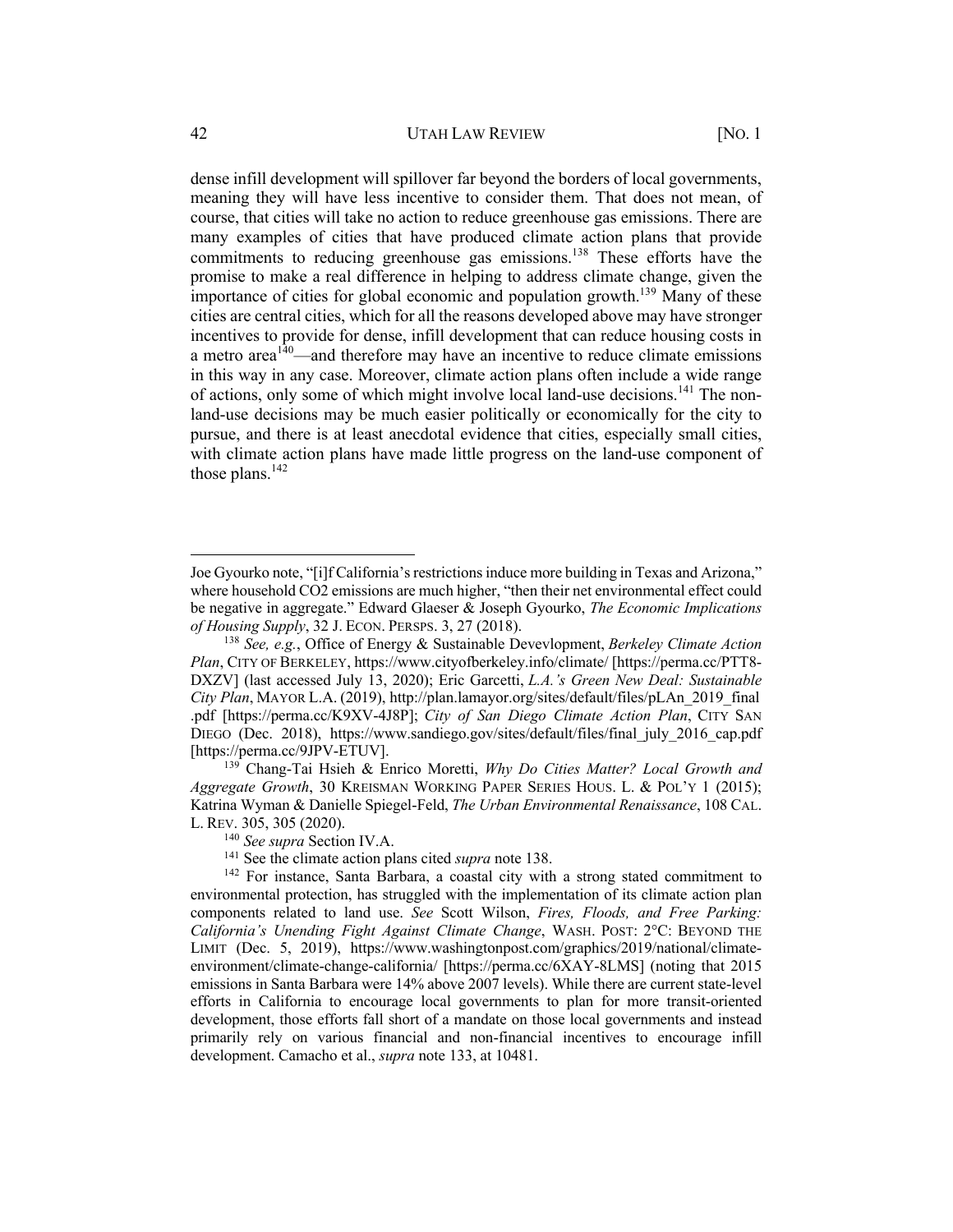#### 2022] SMALL SUBURBS, LARGE LOTS 43

#### *C. Equity and Social Mobility Considerations*

A final broader scale impact of local land-use decisions is the impact on nonresidents, particularly those for whom living in metropolitan areas with high levels of economic opportunity could provide significant economic gains.143 The economic success of metropolitan areas with high levels of agglomeration economics can provide major economic opportunities for individuals living in other parts of the United States, or even for residents of those same metropolitan areas who happen to live in outlying areas. Research indicates, for instance, that land-use regulation may increase national income inequality by excluding lower-wage and skilled workers from jobs and housing in high-growth metros.<sup>144</sup> However, the economic opportunities for these non-residents will not be considered by local governments since they are not current voters, only potential future voters.

More broadly, there is significant social science research that indicates children from families in lower socioeconomic categories reap significant benefits from living and growing up in wealthier neighborhoods. Some of these benefits include improved outcomes in educational attainment, income, and health.<sup>145</sup> Breaking down exclusion from high opportunity neighborhoods would produce great benefits for these children and their families. But many of these children and their families live outside jurisdictions with high opportunity neighborhoods, so these jurisdictions are less likely to consider the benefits of reducing exclusion in making land-use decisions. Indeed, the history of race, class, and land-use developed earlier in this Article makes clear that excluding these children and their families was a key goal

<sup>143</sup> Schleicher, *supra* note 129, at 96–107, 114–17.

<sup>144</sup> *See* Peter Ganong & Daniel Shoag, *Why Has Regional Income Convergence in the U.S. Declined?*, 102 J. URB. ECON. 76, 76 (2017) ("[R]ising housing prices in high-income areas deter low-skill migration . . . ."); *see also* Richard Florida, *How Expensive Cities Hurt Workers: For Working Class and Service Employees, Wages Matter Less than What They Can Afford to Buy*, BLOOMBERG (July 12, 2016, 9:09 AM), https://www.citylab.com/life/20 16/07/how-expensive-cities-hurt-workers/490688/ [https://perma.cc/2MNV-FDW3] (describing the growing economic divide between lower income workers and the creative class in expensive metro areas); Ganesh Sitaraman, Morgan Ricks & Christopher Serkin, *Regulation and the Geography of Inequality*, 70 DUKE L.J. 1763 (2021) ("[S]uperstar cities are running up against extreme housing affordability problems, rendering middle-class life all but unsustainable.").

<sup>145</sup> Raj Chetty & Nathaniel Hendren, *The Impacts of Neighborhoods on Intergenerational Mobility II: County-Level Estimates*, 133 Q. J. ECON. 1163, 1163 (2018); Patricia J. Martens, Daniel G. Chateau, Elaine M. J. Burland, Gregory S. Finlayson, Mark J. Smith, Carole R. Taylor, Marni D. Brownell, Nathan C. Nickel, Alan Katz, James M. Bolton & the PATHS Equity Team, *The Effect of Neighborhood Socioeconomic Status on Education and Health Outcomes for Children Living in Social Housing*, 104 AM.J. PUB. HEALTH 2103, 2103 (2014).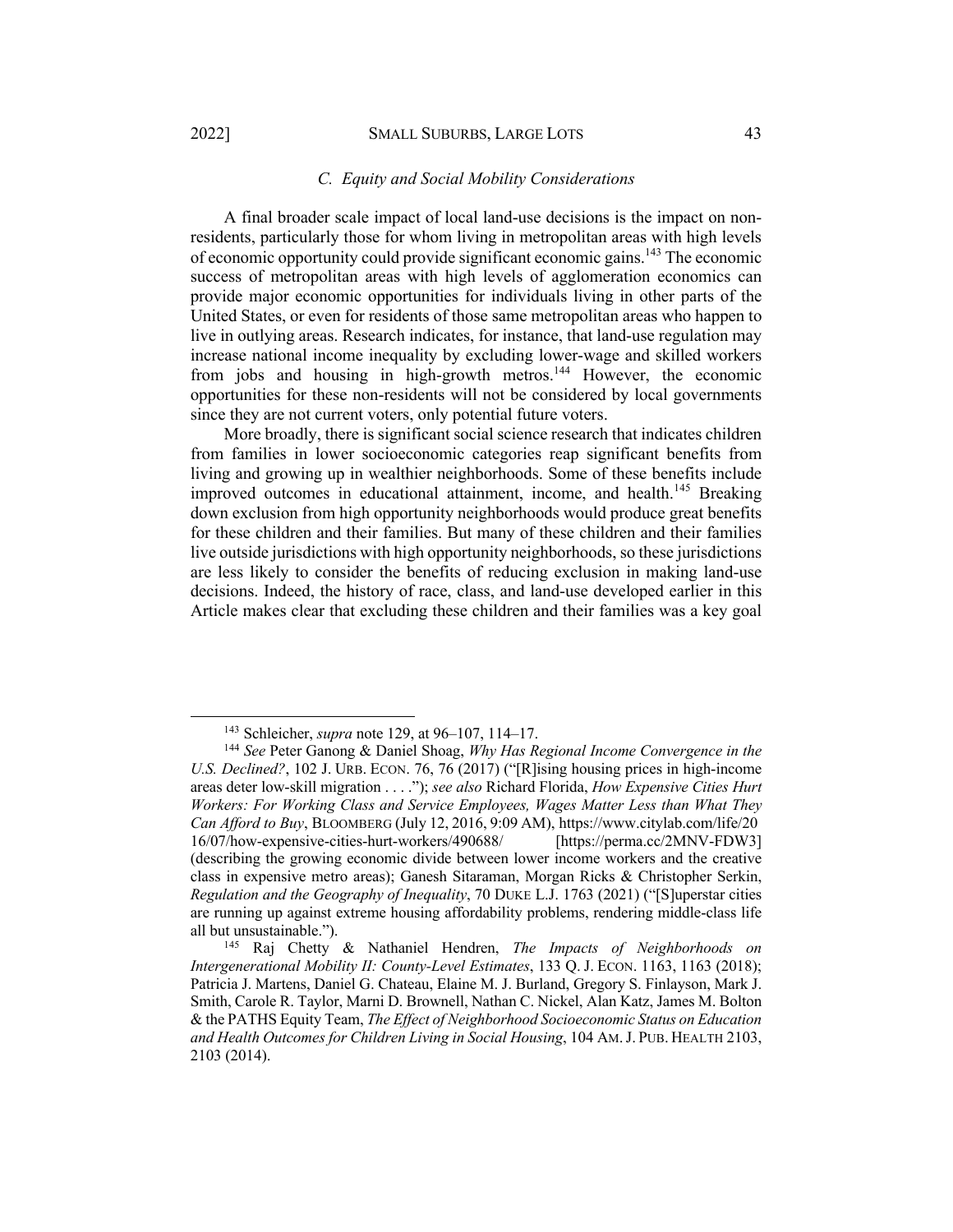#### 44 UTAH LAW REVIEW [NO. 1

for incorporating many of these jurisdictions and their development of land-use regulations.146

There are both efficiency and equity implications to improving both economic outcomes and broader quality-of-life outcomes for people from lower-income and socioeconomic categories through changes to land-use regulation. From an efficiency perspective, people are not as productive for society as they otherwise could be if they could move to metropolitan areas with economies driven by agglomeration effects. More directly, society is worse off when there are fewer people available to help drive economic growth in these areas.<sup>147</sup> Equally or more important are the equity implications: People are foreclosed from the opportunity to earn higher incomes, more social mobility, and greater life outcomes because local governments exclude them from moving in.148

#### IV. IMPLICATIONS

In Parts II and III, we compiled the evidence that the positive spillovers from housing development are significant and generally lead fragmented and small local jurisdictions to underprovide housing. In Part IV, we focus on four significant implications of our analysis. First, our analysis deeply undermines the normative argument that competition among local jurisdictions can provide efficient outcomes in local land-use regulation. Second, our analysis challenges scholars who have called for providing local jurisdictions greater powers, at least in the context of landuse regulation. Third, our analysis provides a buttress in policy debates for much more significant state intervention into local land-use decisions, although this does not necessarily mean complete state preemption is warranted. Fourth, our analysis supports a call for more standardized land-use regulation that facilitates transparency and accountability.

### *A. The End of Tiebout?*

The debates over exclusionary zoning that we summarized in Section I.B. emphasized the negative impacts of local government control over land use.

<sup>146</sup> *See supra* Section II.B. *See also supra* notes 44, 50 and accompanying text (discussing the role of race and class in land-use regulation); *see also* TROUNSTINE, *supra*  note 44, at 123 ("[W]hite homeowners vigorously blocked the building of low-income and multiunit housing in their neighborhoods.").

<sup>147</sup> *See* Hsieh & Moretti, *supra* note 15, at 1.

<sup>148</sup> DOUGHERTY, *supra* note 4, at xiii ("Rising housing costs are a main driver–arguably the main driver–of segregation, income inequality, and racial and generational wealth gaps."); *id.* at xv (arguing that interregional mobility is a key way to address inequality). Zoning will not address all elements of regional inequality, nor can it address inequality that remains for individuals who are unable or unwilling to move to high-opportunity metropolitan areas. *See* Sitaraman et al., *supra* note 144, at 1815–25. However, we believe that on net, greater housing production in high-opportunity metropolitan areas will be an important contributor to reducing inequality, even if it is not a complete solution.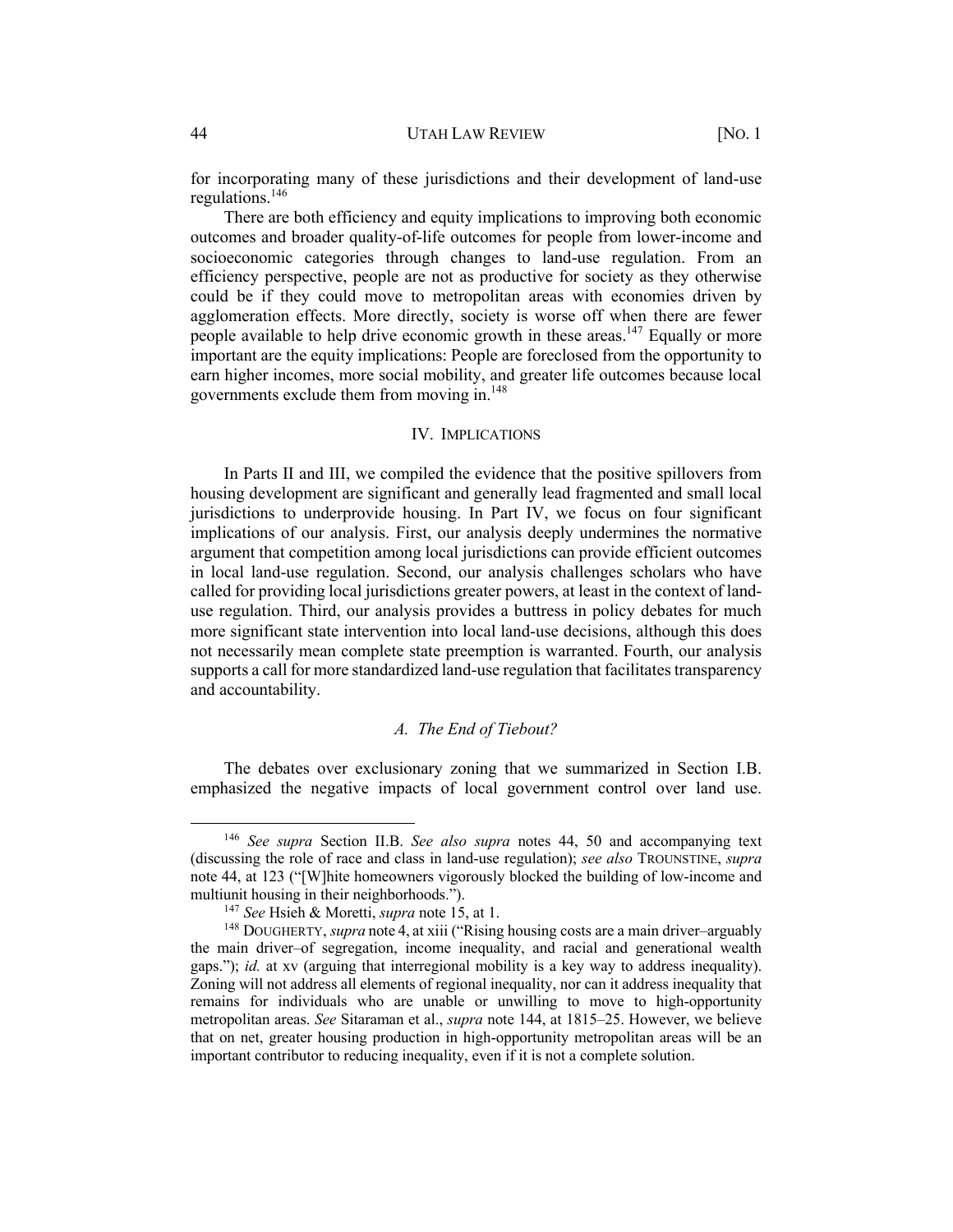However, separate academic literature has emphasized the benefits of competition among large numbers of local governments. The premise of this literature is that competition among local governments would lead to more efficient government administration, as local governments compete for residents. These arguments drew on the work of Tiebout, who developed a model to demonstrate that sorting of residents among local governments could allow those residents to select the mix of public goods they desired, and thus provide a pricing and allocation mechanism for public goods that otherwise cannot be traded in the market.<sup>149</sup> Economic and legal scholars took the original, descriptive Tieboutian model to make a normative argument that competition between jurisdictions for development and (the right sort  $of$ <sup>150</sup> residents could prompt the efficient production of public goods by those local governments, as each government would choose to provide a mix of public goods that would appeal to particular residents.<sup>151</sup> Reciprocally, residents could move and sort themselves into the jurisdictions that best matched their preferences.

Tiebout's theory was originally applied by scholars to the concept of the provision of public services, such as schools or police, with predictions that metropolitan areas that had more competition among local governments would be more efficient in the provision of public services, with better services and lower taxes.<sup>152</sup> Greater competition would generally imply a larger number of local governments and thus a more fragmented local government structure.153

However, scholars soon extended the theory to land-use regulation.<sup>154</sup> In that context, the claim usually is that competition among local governments for residents would drive local governments to provide efficient land-use regulation that met

<sup>153</sup> *See* Ostrom et al., *Government in Metropolitan Areas, supra* note 17, at 832.

<sup>149</sup> Tiebout, *Local Expenditures*, *supra* note 10, at 419 (articulating the local government model). For an excellent, concise summary of the original Tiebout paper, see Lee Anne Fennell & Richard H. McAdams, *Inversion Aversion*, 86 U.CHI. L.REV. 797, 803– 04 (2019).

 $150$  We say "right sort" because jurisdictions might have an incentive to compete only for wealthy residents who can pay for the public goods and services being provided by the local government. We expand on this point *infra*, notes 161–167 and accompanying text.

<sup>151</sup> *See* Fennell & McAdams, *supra*, note 149.

<sup>152</sup> *See, e.g.*, Poindexter, *Collective Individualism*, *supra* note 56, at 615 (arguing that "[e]mpirical data . . . bear out the Tiebout hypothesis" by showing that middle-class migration between cities is related to taxes and education spending); William H. Hoyt, *Leviathan, Local Government Expenditures, and Capitalization*, 29 REG'L SCI. & URB. ECON. 155, 158–59 (1999); Caroline M. Hoxby, *The Productivity of Schools and Other Local Public Goods Producers*, 74 J. PUB. ECON. 1, 1 (1999) (developing theoretical model that Tiebout competition can produce higher efficiency and productivity); FISCHEL, THE HOMEVOTER HYPOTHESIS,*supra* note 7, at 223 (arguing that local government fragmentation in Los Angeles County produced competition that made the central cities more efficient).

<sup>154</sup> *See* Bruce W. Hamilton, *Zoning and Property Taxation in a System of Local Governments*, 12 URB. STUD. 205, 205–06 (1975); Serkin, *Local Property Law*, *supra* note 9, at 899–900; *see also* Infranca, *supra* note 14, at 833 (noting possibility that Tiebout competition can produce "certain efficiency gains" by allowing residents to sort by their "preferences for a particular package of taxation, regulation and amenities").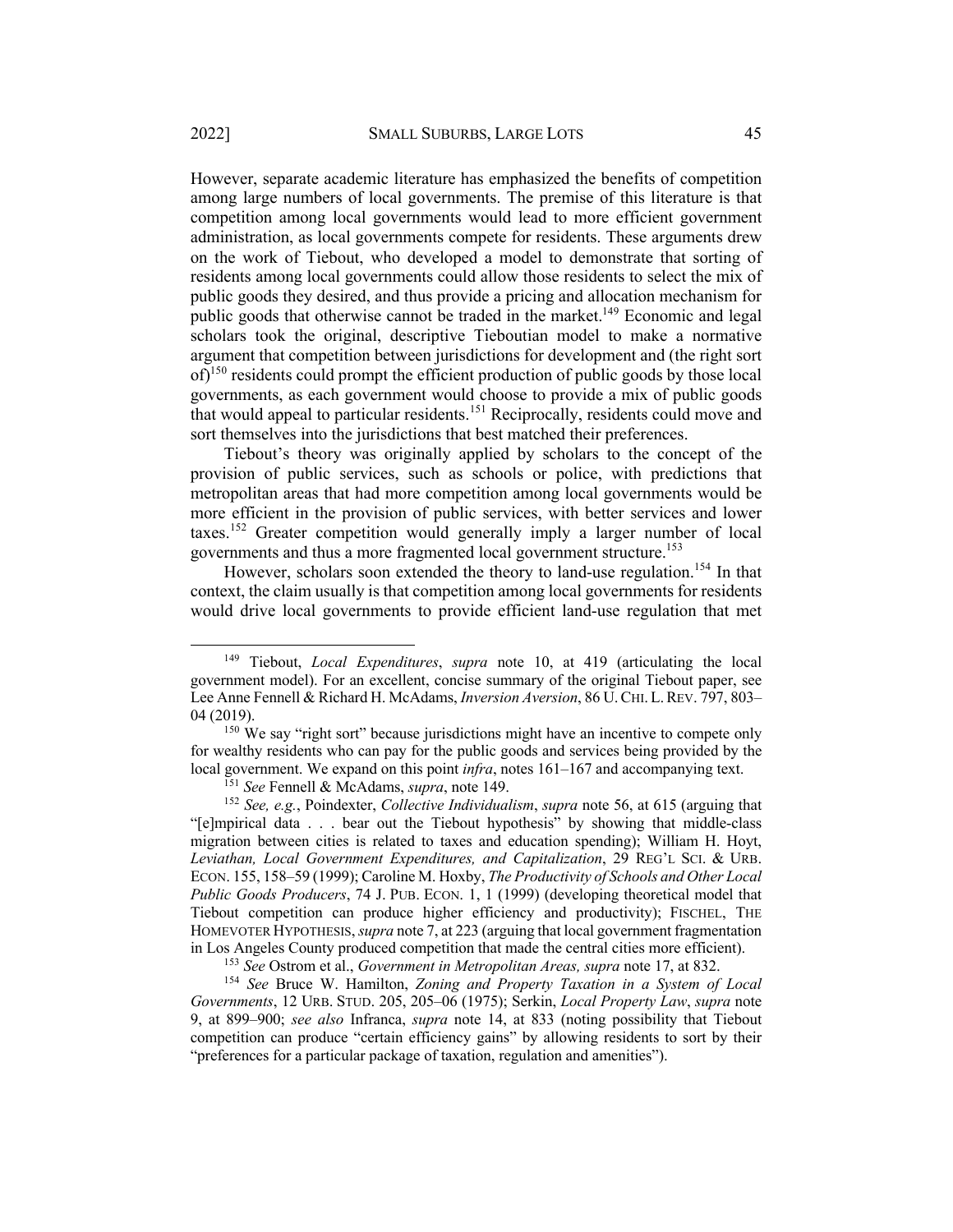socially optimal needs for housing.<sup>155</sup> Some residents might prefer bucolic rural environments, leading some local governments to provide that environment through suitable land-use regulation. Other residents might prefer denser environments with mixed-uses, and again other local governments could provide that type of setting through suitable regulation. <sup>156</sup> Overall, the dynamic interaction among local governments would match demand for housing with supply—those that undersupplied would have too few residents, too high housing costs, and lose residents to neighbors; those that oversupplied might have crowded public services and lose residents to neighbors with better services. The balance between the two would lead to an efficient allocation of land use across all the local governments in the metropolitan area and prevent inefficient land-use regulation by local governments.157

Accordingly, under this theory, the development of regional governance might be positively harmful, as it would reduce interjurisdictional competition.<sup>158</sup> It would allow the single regional government that controlled land use to set prices, plausibly too high, with underproduction of housing.<sup>159</sup> This risk might be even greater with

<sup>155</sup> *See* Been, *supra* note 9, at 506–08, 514–26 (explaining the political theory of competitive federalism and the influence of competitive federalism); Robert Warren, *A Municipal Services Market Model of Metropolitan Organization*, 30 J. AM. INST. PLANNERS 193, 197–98 (1964).

<sup>156</sup> Ellickson, *Suburban Growth*, *supra* note 12, 506 ("The famous Tiebout Hypothesis suggests that differentiation among suburbs enhances consumer satisfaction by making available a wider variety of packages of public goods.").

<sup>157</sup> *Id*. at 430 (arguing that there is no "strong *efficiency* reason to place tethers on the discretion of fungible suburbs" because competition will prevent regulation that stifles the "natural rate of growth"); Steven J. Eagle, *On Engineering Urban Densification*, 4 BRIGHAM-KANNER PROP. RTS. CONF.J. 73, 73 (2015); Garnett, *Planning for Density*, *supra*  note 9, at 11; Garnett, *Unbundling Homeownership*, *supra* note 9, at 1906, 1908, 1915 (discussing the market pressures potential home owners exert on "both local governments and private developers to offer policies that satisfy their preferences"). *See* Serkin, *Local Property Law, supra* note 9, at 901–03 for scholars explicitly arguing that Tiebout competition can constrain local land-use regulation; Been, *supra* note 9.

<sup>&</sup>lt;sup>158</sup> ROBERT L. BISH, THE PUBLIC ECONOMY OF METROPOLITAN AREAS 161 (1971) (claiming that centralized or consolidated metropolitan government is "a despotic solution"); *see also* Warren, *supra* note 155; Roderick M. Hills, Jr., *Dissecting the State: The Use of Federal Law to Free State and Local Officials from State Legislatures' Control*, 97 MICH. L. REV. 1201, 1222 (1999). Nobel-prize winning scholar Elinor Ostrom supported this position. *See* Elinor Ostrom, *The Danger of Self-Evident Truths*, PS: POL. SCI. & POL. 33, 33–35  $(2000).$ 

<sup>159</sup> Bruce W. Hamilton, *Zoning and the Exercise of Monopoly Power*, 5 J. URB. ECON. 116, 116 (1978) ("If the zoning power within an urban area is sufficiently concentrated (that is if there are a sufficiently small number of autonomous jurisdictions) the urban-area supply of housing will be below, and its price above, those which would prevail in competitive equilibrium with no zoning."). Scholars pointed to Los Angeles as an example of a highly fragmented metropolitan area where the fragmentation could facilitate interjurisdictional competition. *See* BISH, *supra* note 158, at 91–92 (noting fragmented local government in Los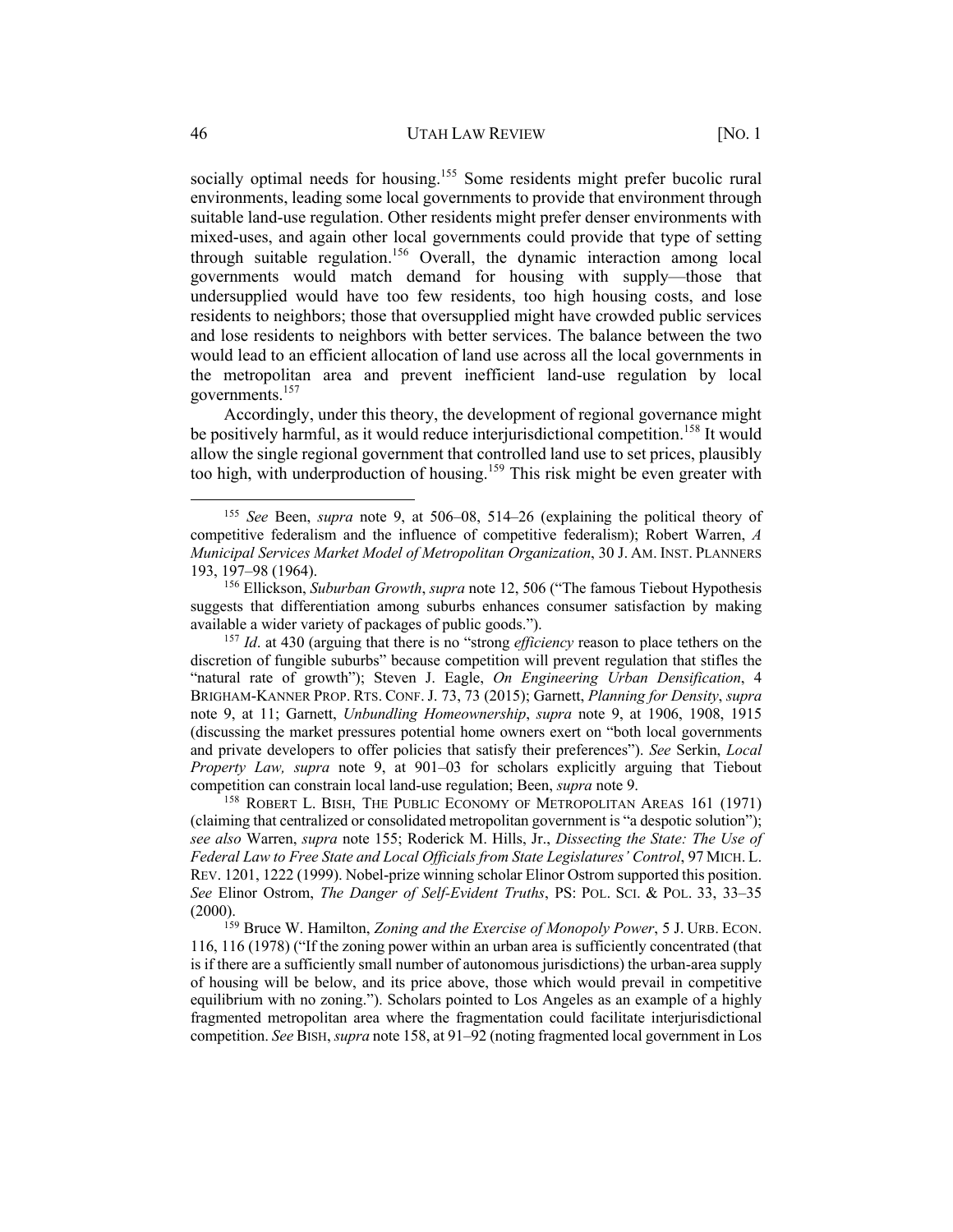the possibility that the single regional government might be captured by an interest group that had a reason to constrain development and raise prices—for instance, a monopoly developer or incumbent property owners.<sup>160</sup>

It is important to keep in mind that Tiebout competition focused on efficiency, not equity.<sup>161</sup> To the extent equity is considered in this literature, it notes that the interjurisdictional competition would make redistribution from richer to poorer residents very difficult for local governments (who would see their rich residents move to another jurisdiction), such that redistribution would have to occur at a higher level of government.<sup>162</sup> The different foci of the Tiebout competition (on efficiency) and exclusionary zoning (on equity) literatures meant that to some extent, those working in these two spaces were contesting the relative importance of efficiency versus equity. $163$ 

But in fact, the equity implications of Tiebout competition are even more stark. Efficient allocation of public goods under Tiebout competition requires in part the ability of local governments to exclude people from moving into the jurisdiction, to avoid overcrowding of those public goods.<sup>164</sup> For instance, a jurisdiction that chooses high service and high tax levels has to be able to ensure that those who use its public services and public goods pay those high tax levels. Given that American local government has primarily been financed by property taxes, this would be undermined if, for instance, large numbers of new residents are able to move into

Angeles produced "dynamism, competition, and change taking place within an understandable system geared to efficient meeting of consumer demands"); Ellickson, *Suburban Growth*, *supra* note 12, at 425 (arguing that Los Angeles County in the 1970s was an example of "[p]erfect [c]ompetition [a]mong [u]ncongested [s]uburbs").

<sup>160</sup> *See* Ellickson, *Suburban Growth*, *supra* note 12, at 409 (noting the risk that regulation at "the metropolitan, regional, or state level – say a state environmental agency or land-planning commission" might produce monopoly regulation). Some scholars have argued that the credible threat of entry by new local governments (e.g., through easy secession or incorporation) can provide the benefits of competition without a large number of local governments. FISCHEL, THE HOMEVOTER HYPOTHESIS, *supra* note 7, at 227–28; Dolores Tremewan Martin & Richard E. Wagner, *The Institutional Framework for Municipal Incorporation: An Economic Analysis of Local Agency Formation Commissions in California*, 21 J.L. & ECON. 409, 416 (1978).

<sup>161</sup> *See* Been, *supra* note 9, at 506–08, 514–26 (noting that Tiebout competition can result in income segregation in highly fragmented metropolitan areas and regressive outcomes in terms of tax and service levels).

<sup>162</sup> Charles M. Tiebout, *An Economic Theory of Fiscal Decentralization*, NAT'L BUREAU ECON. RSCH. 79, 94 (1961) (stating that under competitive circumstances, "the rich [will avoid] paying taxes for the poor"). 163 FRUG, *supra* note 17, at 168–72 (critiquing application of Tiebout theory to local

government law in part because it produces exclusionary zoning that leads to segregation and inequality); MILLER, *supra* note 41, at 156–57, 167–72 (arguing that the efficiency gains of Tiebout competition come at the expense of equity).

<sup>164</sup> *See* Lee Anne Fennell, *Exclusion's Attraction: Land Use Controls in Tieboutian Perspective, in* THE TIEBOUT MODEL AT FIFTY 163, 169 (William A. Fischel ed., 2006) [hereinafter Fennell, *Exclusion's Attraction*].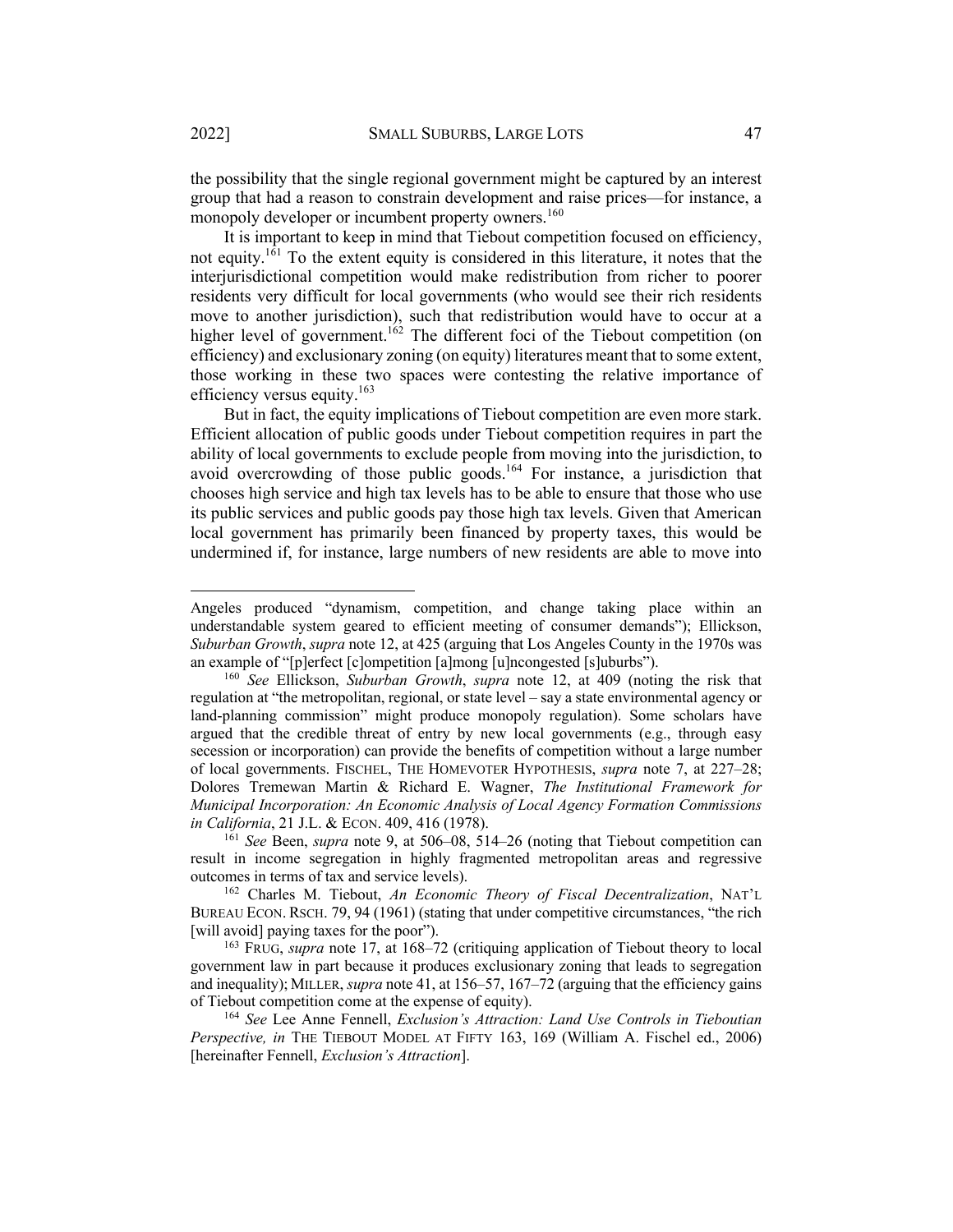the jurisdiction and pay low property taxes by purchasing cheap housing. These new residents would then use the services, increasing demand, without contributing the same level of revenue that prior residents provided.<sup>165</sup> This problem is resolved with the use of exclusionary zoning to exclude these potential residents.<sup>166</sup> In other words, the standard version of Tiebout competition necessarily presumed exclusion, and such exclusion could be targeted at the poor.<sup>167</sup>

There are also scholars who have questioned whether Tiebout competition would actually play out in practice. Tiebout's model depends on a range of assumptions that are highly unlikely to manifest in the real world.<sup>168</sup> For instance, it assumes fungibility across jurisdictions that may not be realistic as some jurisdictions may have location-specific or other advantages vis-à-vis other communities; it also assumes a readiness of individuals to move. Both of these assumptions may be highly questionable both within metropolitan areas and across metropolitan areas.<sup>169</sup> Tiebout theory has also been criticized for ignoring issues of race and class. Specifically, scholars have noted (as summarized above) the long history of using local government and jurisdictional borders, as well as land-use

<sup>165</sup> *See* Wallace E. Oates, *The Many Faces of the Tiebout Model, in* THE TIEBOUT MODEL AT FIFTY 21, 27 (William A. Fischel ed., 2006) (noting "free-rider problem" under Tiebout competition in "a world in which local government finance their budgets with property taxes" where a "household . . . can purchase a house with a value substantially below those of other residents in the community and thereby consume public goods at a tax price below that of other households in the community").

<sup>166</sup> *See id.* at 27–28; Fennell, *Exclusion's Attraction*, *supra* note 164, at 163, 174–81; William A. Fischel, *Property Taxation and the Tiebout Model: Evidence for the Benefit View from Zoning and Voting*, 30 J. ECON. LIT. 171, 172 (1992); Richard C. Schragger, *Cities, Economic Development, and the Free Trade Constitution*, 94 VA. L. REV. 1091, 1114–16 (2008) [hereinafter Schragger, *Cities, Economic Development, Free Trade Constitution*]; Schleicher, *City Unplanning*, *supra* note 116, at 1684–85 (explaining Robert Ellickson's critique of exclusionary zoning practices and his recognition of the "similar negative effects" of inclusionary zoning); FISCHEL, ZONING RULES!, *supra* note 14, at 135, 160–61; DOUGHERTY, *supra* note 4, at 108–09. The seminal paper is Hamilton, *supra*, note 154.

<sup>167</sup> *See* Kenneth A. Stahl, *The Challenge of Inclusion*, 89 TEMP. L. REV. 487, 497 (2017); Infranca, *supra* note 14, at 833.

<sup>168</sup> Fennell & McAdams, *supra*, note 149, at 803; Been, *supra* note 9, at 550–51 (noting limits to Tiebout competition, including that local governments may have site-specific amenities, barriers to entry for developers, and limited land to develop); Briffault, *Boundary Problem*, *supra* note 7, at 1144 (noting that competition among local governments for residents only can work if you have "both a large number of small localities in close proximity to each other and a general separation of work from residence, so that households can move relatively easily from one locality to another without changing jobs."); Hills  $\&$ Schleicher, *Affordable City*, *supra* note 25, at 115–16 (arguing that Tiebout competition will not be effective where individual jurisdictions have amenities that are not available elsewhere, including the benefits of agglomeration).

<sup>&</sup>lt;sup>169</sup> Indeed, arguably the real import of Tiebout's original paper was in demonstrating the implausibility of the initial assumptions, and thus the very importance of issues such as spillover effects. *See* Fennell & McAdams, *supra*, note 149, at 804–05.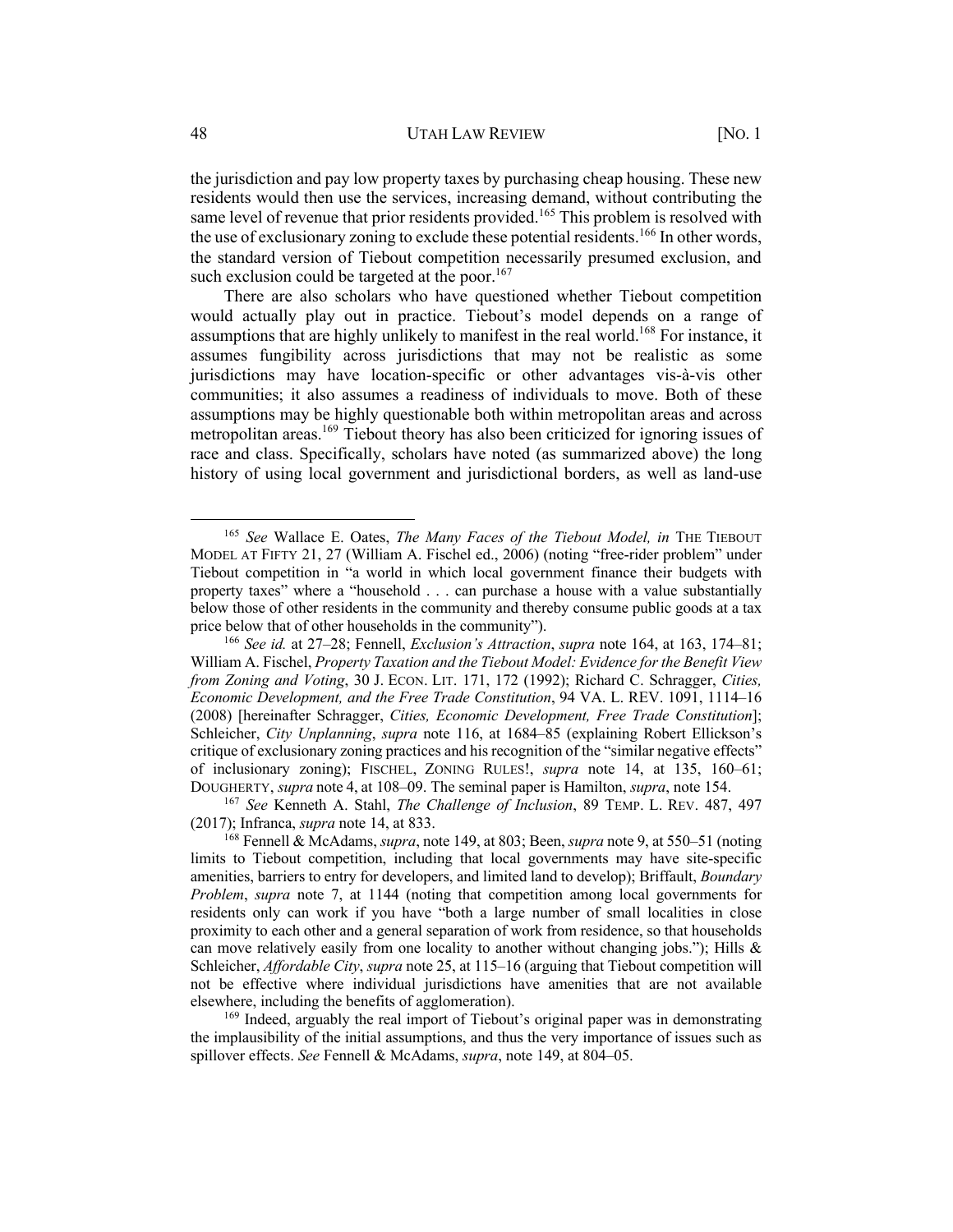regulation, to exclude lower-income people and people of color.<sup>170</sup> The use of jurisdictional lines as tools of exclusion, as documented above, also challenges the extent to which Tiebout theory can assume mobility by individuals in response to different preferences over local government choices.

Our analyses in Parts II and III make clear that in the context of housing production and land-use regulation, the key assumption of no spillover effects is false. Local government decisions with respect to housing will generally have significant spillover effects, and, as a result, local governments will not have strong incentives to provide the optimal amount of housing. Moreover, the strength of the evidence we have compiled in Parts II and III weighs heavily in favor of the conclusion that the spillover effects of housing now dominate any plausible benefits from interjurisdictional competition in land-use regulation, given the important impacts of agglomeration economics on major metropolitan areas. <sup>171</sup> At least in the context of land-use regulation, that means Tiebout competition among local governments cannot be an argument for efficient outcomes.<sup>172</sup>

That conclusion is all the more important given the real questions about the impacts on equity of Tiebout competition. This is in part because the focus of Tiebout competition analysis on efficiency downplayed the equity impacts of competition among local governments, which might lead to highly unequal outcomes in terms of a mix of services and resources across jurisdictions.173 Moreover, the competitive interactions among local governments make redistribution within a jurisdiction to offset any intra-jurisdictional inequality more difficult, as those who are the source of resources that are redistributed could move to other jurisdictions without redistribution.<sup>174</sup> Finally, the restrictions on entry in many jurisdictions that land-use regulations impose mean that the sorting function that Tiebout competition is supposed to facilitate operates with increasing difficulty, undermining Tiebout competition theory both on equity grounds, because those excluded will often be poor, and on efficiency grounds, since the efficiency benefits from competitive sorting will be reduced.

At first glance, our conclusions here are limited to land-use regulation. There may be a range of other circumstances in which local interjurisdictional competition

<sup>170</sup> *See, e.g.*, Briffault, *Localism and Regionalism*, *supra* note 7, at 24–26; MILLER, *supra* note 41, at 156–57, 167–72; FRUG, *supra* note 17, at 168–72.

<sup>&</sup>lt;sup>171</sup> We are agnostic about whether Tiebout competition was more efficient in the midtwentieth century when agglomeration economics were less powerful.

<sup>&</sup>lt;sup>172</sup> For statements along these lines from prior scholarship, see, for example, Briffault, *Localism and Regionalism, supra* note 7, at 18 (noting the importance of spillovers in land use and how they undermine the efficiency of Tiebout competition).

<sup>173</sup> *See* Oates, *supra* note 165, at 21, 41 (noting that while Tiebout competition "promotes efficient resource use" it has "some unappealing distributional consequences").

<sup>174</sup> *See* FISCHEL, THE HOMEVOTER HYPOTHESIS, *supra* note 7, at 129–61 (arguing that redistribution of education funding among competitive local governments is ineffective). At least, that is the theory's prediction, though there is evidence that local governments undertake significant amounts of redistribution. Schragger, *Cities, Economic Development, Free Trade Constitution*, *supra* note 166, at 1147–48.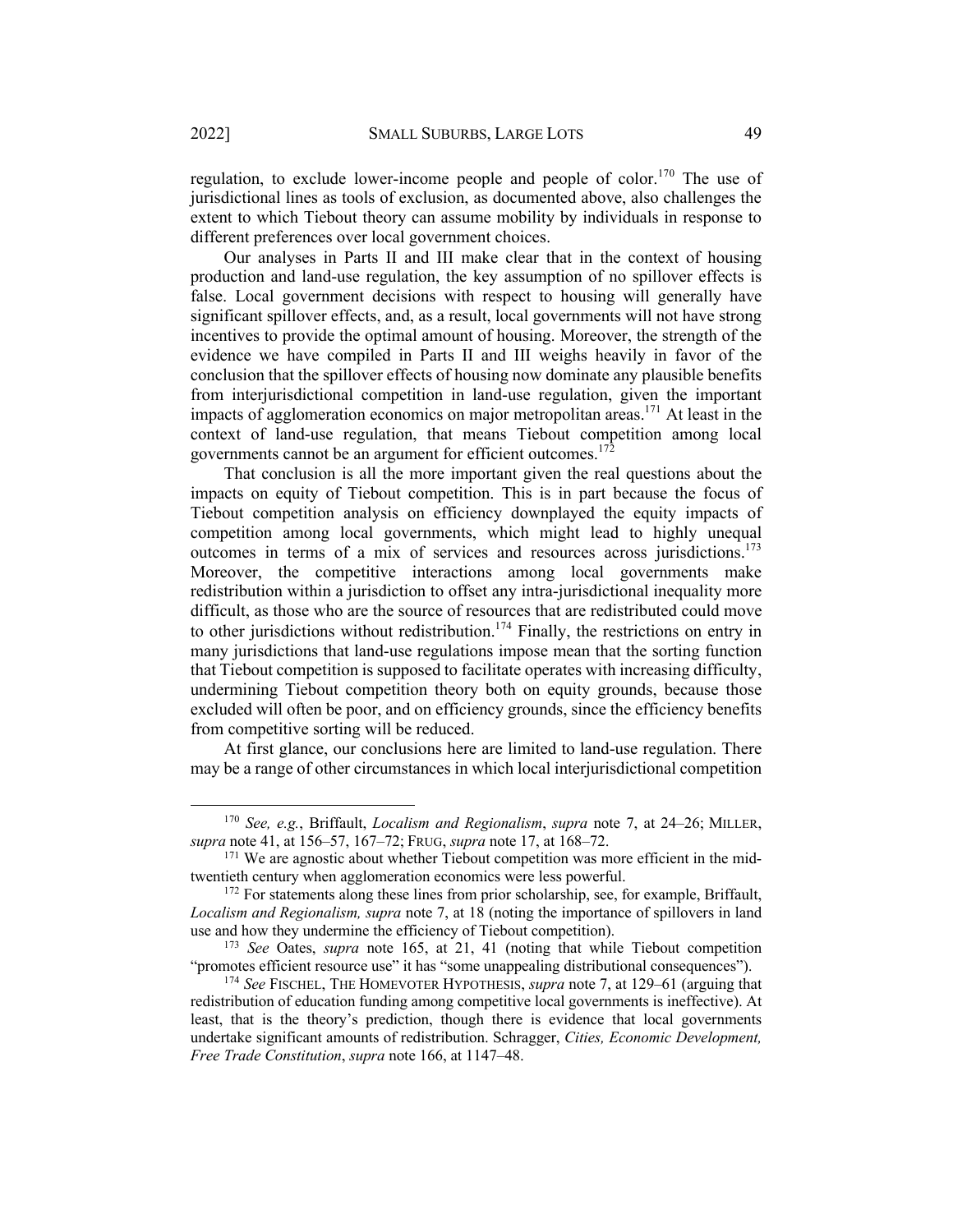is efficient. For instance, public service provision by local governments may be efficient where there are few spillover effects, where there are not economies of scale in provision of the service, and where responsiveness to local preferences as to service provision might be normatively desirable (perhaps because it has minimal equity implications).<sup>175</sup>

But even in the context of service provision, the fact that land-use regulation by small jurisdictions creates significant inefficiencies raises challenges for Tiebout theory. As noted above, to the extent that provision of public services and public goods by local governments either turns on ensuring that residents pay a minimum amount of taxes or where there is a risk of public goods becoming overcrowded, exclusion is essential to the theory of how competition will lead to higher quality or higher resourced public goods. And as noted above, where property taxes are the primary method of funding local government, land-use regulation is the primary (perhaps only, in a post-de jure segregated America) way to effectively exclude lowincome residents from moving into a jurisdiction.<sup>176</sup> If primary local control over land-use regulation can no longer be normatively justified on either equity or efficiency grounds, that also raises real questions about the normative justification for local control in other areas, at least where those justifications depend on Tiebout competition.177

#### *B. Local Government Reformists*

While scholars who have drawn on Tiebout competition emphasize the ability of local governments to make choices about public goods and taxes in ways that allow for sorting by residents, another set of legal scholars have emphasized the constraints that local governments operate under. These scholars have argued that local governments in the United States are actually substantially limited in their legal and practical ability to make significant policy choices in a wide range of areas.<sup>178</sup> While the formal legal doctrine might indicate that local governments have substantial leeway to operate, these scholars emphasize the ability of state courts and legislatures to effectively shrink that leeway through narrow interpretations of state constitutional provisions granting home rule to local governments and through state

<sup>175</sup> *See* Keith Dowding, Peter John & Stephen Biggs, *Tiebout: A Survey of the Empirical Literature*, 31 URB. STUD. 767, 787 (1994) (surveying empirical research on Tiebout finding support for the claim that expenditures on public services are lower as the number of jurisdictions increases).

<sup>176</sup> *See supra* notes 161–163 and accompanying text.

<sup>&</sup>lt;sup>177</sup> We emphasize that our conclusion is focused on the normative merits of Tiebout competition—whether the efficiency produced by that competition in land-use regulation outweighs efficiency and equity costs. We do not question in this piece the descriptive validity of Tiebout analysis. Specifically, sorting of residents across local governments might occur and might reflect differential preferences for public goods.

<sup>178</sup> *See* Barron, *Reclaiming Home Rule*, *supra* note 19, at 2257; *see generally* FRUG & BARRON, *supra* note 19; *see also* SCHRAGGER, CITY POWER, *supra* note 19, at 60–86 (describing limits to local government powers in the United States).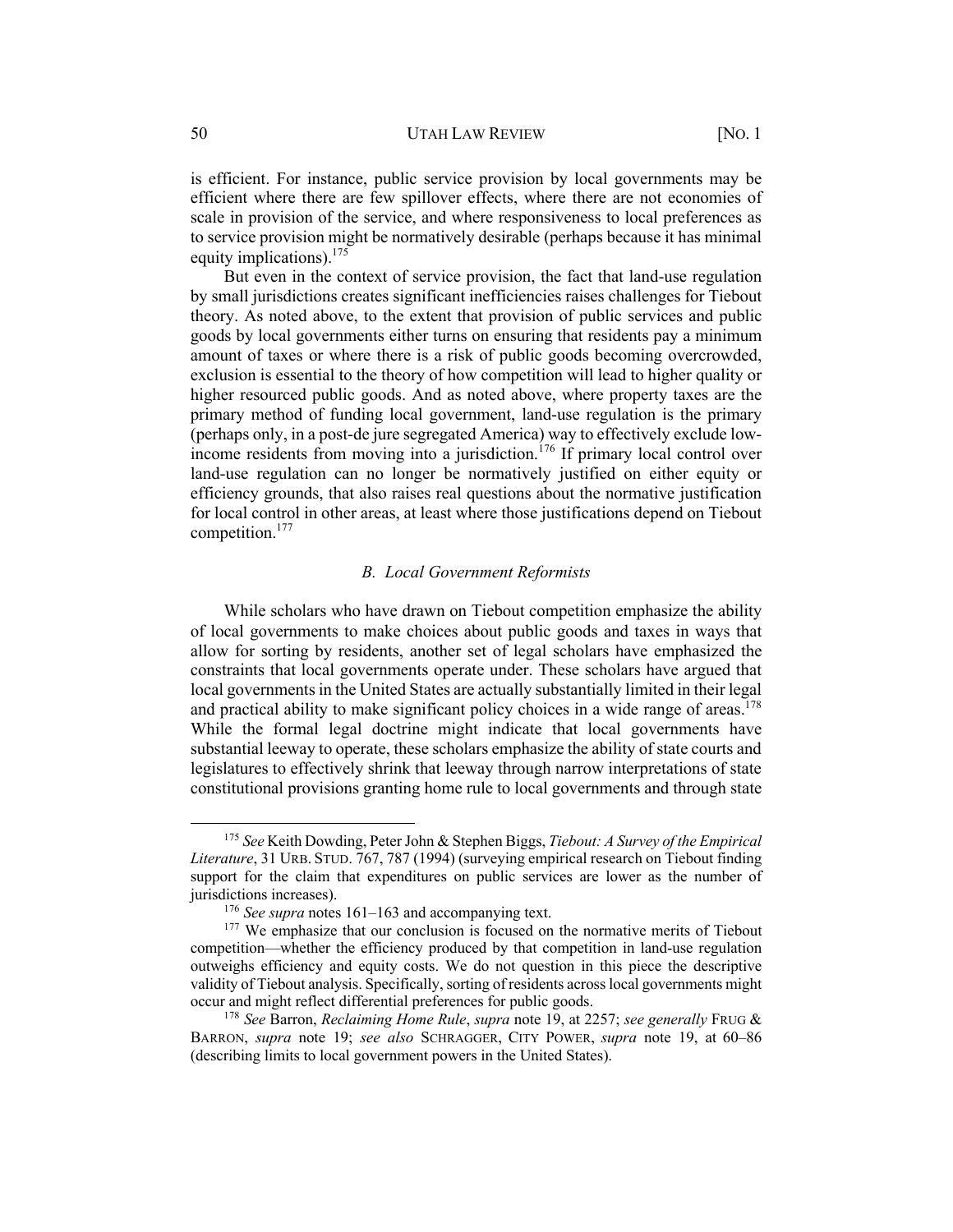legislation that preempts local powers.<sup>179</sup> These scholars argue that many of the dysfunctions of modern American urban governance stem from these constraints on local government power—particularly inequality across cities and counties—and that the appropriate remedy would be to expand local government authority.<sup>180</sup>

Recently, local government scholars have connected the historical political and legal weakness of American local governments to a new trend of aggressive state preemption of local regulatory powers. This "new preemption" involves a range of characteristics: state legislation that preempts a wide swath of local regulatory powers; state legislation that not only preempts local regulation, but results in a regulatory vacuum without corresponding state regulation ("null preemption");<sup>181</sup> and preemption statutes that impose steep penalties on local governments and local elected officials who contest state preemption rules.<sup>182</sup> The preemption dynamics are generally driven by conservative-dominated state legislatures seeking to constrain policy innovation by progressive city governments, particularly in large metropolitan areas.<sup>183</sup> The ability of state legislatures to greatly diminish local government autonomy in most states allows state legislatures, driven by political polarization, to override local governments.<sup>184</sup> Local government scholars have decried the new preemption as stifling local democracy and preventing innovative policy developments.<sup>185</sup> In response, many local government scholars have called for reinforcing local government autonomy under state law.<sup>186</sup>

While this scholarship often highlights the limits on local authority in areas such as fiscal and education policy, it also identifies land-use regulation as an area

<sup>179</sup> *See* Barron, *Reclaiming Home Rule*, *supra* note 19, at 2263; FRUG & BARRON, *supra*  note 19, at 54–61; SCHRAGGER, CITY POWER, *supra* note 19, at 69–70 (describing limits to local government powers in the United States).

<sup>180</sup> *See* Barron, *Reclaiming Home Rule*, *supra* note 19, at 2364–79; FRUG & BARRON, *supra* note 19, at 211–12 (discussing proposals in context of land-use regulation).

<sup>181</sup> *See* Jonathan Remy Nash, *Null Preemption*, 85 NOTRE DAME L. REV. 1015, 1016– 51 (2010).

 $182$  For literature describing the trend, identifying patterns, and providing examples, see Briffault, *New Preemption*, *supra* note 20; Davidson, *supra* note 20; Diller, *supra* note 20; Scharff, *supra* note 20; Schragger, *Attack*, *supra* note 20.

<sup>183</sup> *See* Briffault, *New Preemption, supra* note 20, at 1999–2002; Davidson, *supra* note 20, at 957–58.

<sup>184</sup> *See* Briffault, *New Preemption, supra* note 20, at 2011–14; Schragger, *Attack*, *supra*  note 20, 1192–95.

<sup>185</sup> *See* Scharff, *supra* note 20, at 1491–93; Briffault, *New Preemption, supra* note 20, at 2017–25.

<sup>186</sup> *See* Briffault, *New Preemption*, *supra* note 20, at 2017–25; Barron, *Reclaiming Home Rule*, *supra* note 19, at 2364–79; FRUG & BARRON, *supra* note 19, at 211–12 (discussing proposals in context of land-use regulation); *see also* NAT'L LEAGUE OF CITIES, *supra* note 21, at 26 (presenting a group of leading local government scholars calling for a "substantial state interest" that is "narrowly tailored" for any state preemption of local power); *id.* at 26, 35, 53 (calling for presumption of local power).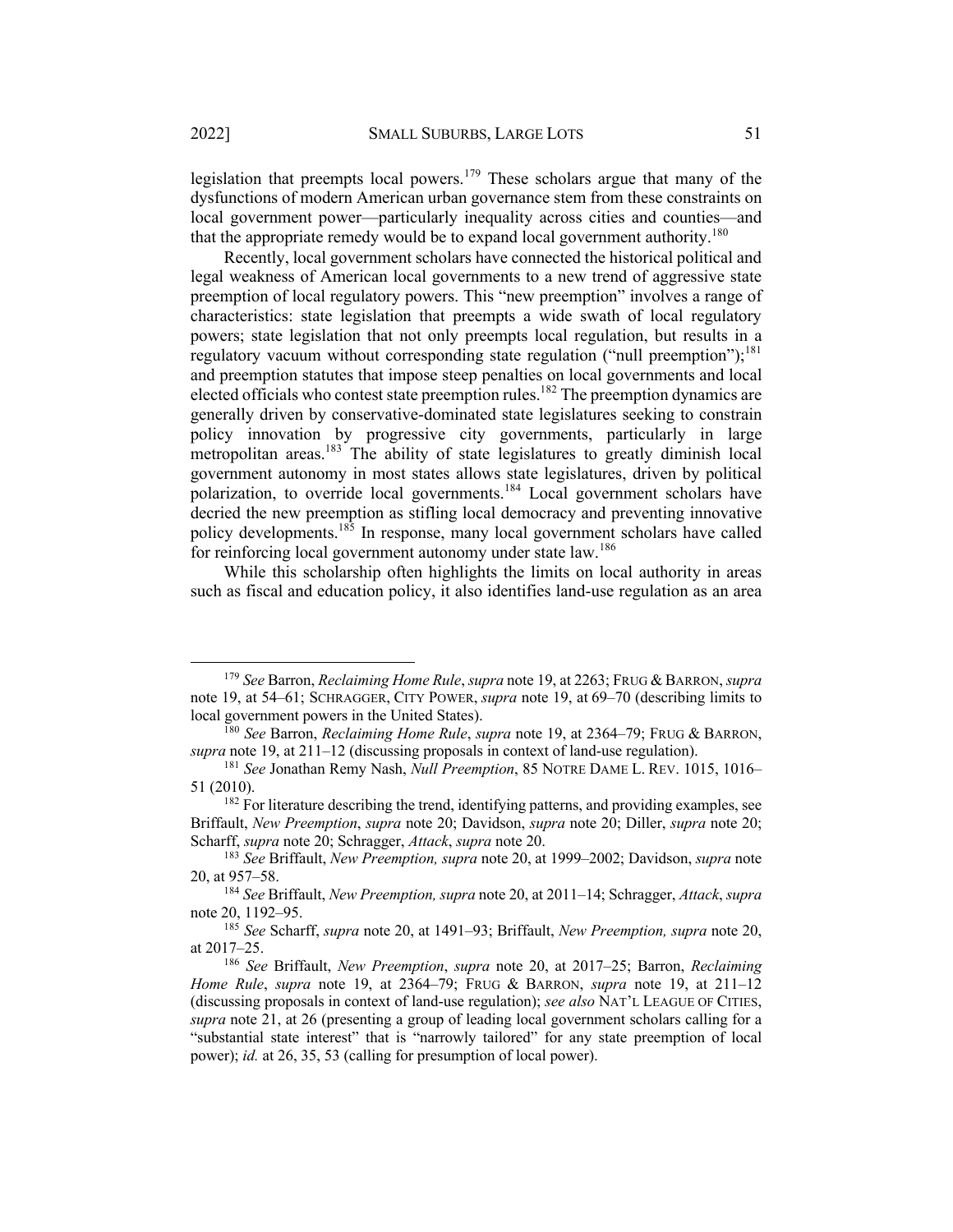#### 52 UTAH LAW REVIEW [NO. 1]

where these limits harm the production of affordable housing in the United States.<sup>187</sup> Indeed, one prominent local government scholar, Richard Schragger, has argued against reducing local government power over local land-use regulation. Schragger contends that there is no assurance that state-level intervention in land-use regulation will eliminate exclusionary and restrictive zoning patterns and that state preemption of local land-use regulation runs the risk of opening political space for broader statelevel preemption of local authority consistent with the "new preemption."<sup>188</sup>

Superficially, this analysis may seem widely divergent from our own, where we contend that it is precisely the breadth of land-use powers held by local governments that contributes to the underproduction of housing in the United States.<sup>189</sup> There are at least two possible reasons for this divergent reaction. First, some of these scholars explicitly focus on central cities in their analysis, while our focus is on the much larger number of small jurisdictions, which are a significant portion (often even a majority) of the area and population of metropolitan areas.<sup>190</sup>

Second, the difference also reflects a focus on various components of affordable housing policy in the United States. These local government reformist scholars point to limits on the ability of local governments to adopt rent control or require deedrestricted units as part of residential developments (what is often called "inclusionary zoning")—in other words, assuming that housing units are available or will be constructed and ensuring that a certain component of those units are available for lower-income residents.<sup>191</sup> Our focus instead is on production of all units—affordable and market-rate—as a key component of addressing the housing crisis. Rent control or inclusionary zoning requirements will not, of themselves, facilitate the production of more units of housing.<sup>192</sup> Indeed, there are arguments that

<sup>187</sup> *See* Barron, *Reclaiming Home Rule*, *supra* note 19, at 2346–57; FRUG & BARRON, *supra* note 19, at 99–120.

<sup>188</sup> *See* Schragger, *Perils*, *supra* note 22, at 21–31.

<sup>189</sup> Richard Schragger discusses in some detail the ways in which local land-use regulation can undermine regional housing production and create interjurisdictional barriers to mobility within metropolitan areas. SCHRAGGER, CITY POWER, *supra* note 19, at 53–54, 108–110, 118; *id*. at 109 ("[T]he cumulative impact of local zoning ordinances generates significant distortions in the regional and national market for land.").

<sup>&</sup>lt;sup>190</sup> Frug and Barron's book for instance, only focuses on seven cities that are all "large, successful central cities." FRUG & BARRON, *supra* note 19, at 4; *see also* Schragger, *Attack*, *supra* note 20 (focusing on impacts of state preemption on large urban cities).

<sup>191</sup> Barron, *Reclaiming Home Rule*, *supra* note 19, at 2347, 2349–61; FRUG & BARRON, *supra* note 19, at 99–120. Frug and Barron also discuss the limits on local regulation of development of state-owned land and possible limits on business improvement districts and tax increment financing systems by local governments. *Id; see also* Schragger, *Perils*, *supra*  note 22.

<sup>&</sup>lt;sup>192</sup> Rent control or inclusionary zoning requirements may, however, be an important component of a political bargain to advance more housing production through relaxing local land-use regulatory barriers. *See* Robert C. Ellickson, *The Irony of "Inclusionary" Zoning*, 54 S.CAL.L.REV. 1167, 1183–84 (1981) [hereinafter Ellickson, *The Irony of "Inclusionary" Zoning*]. They may also be important elements of ensuring that increased housing production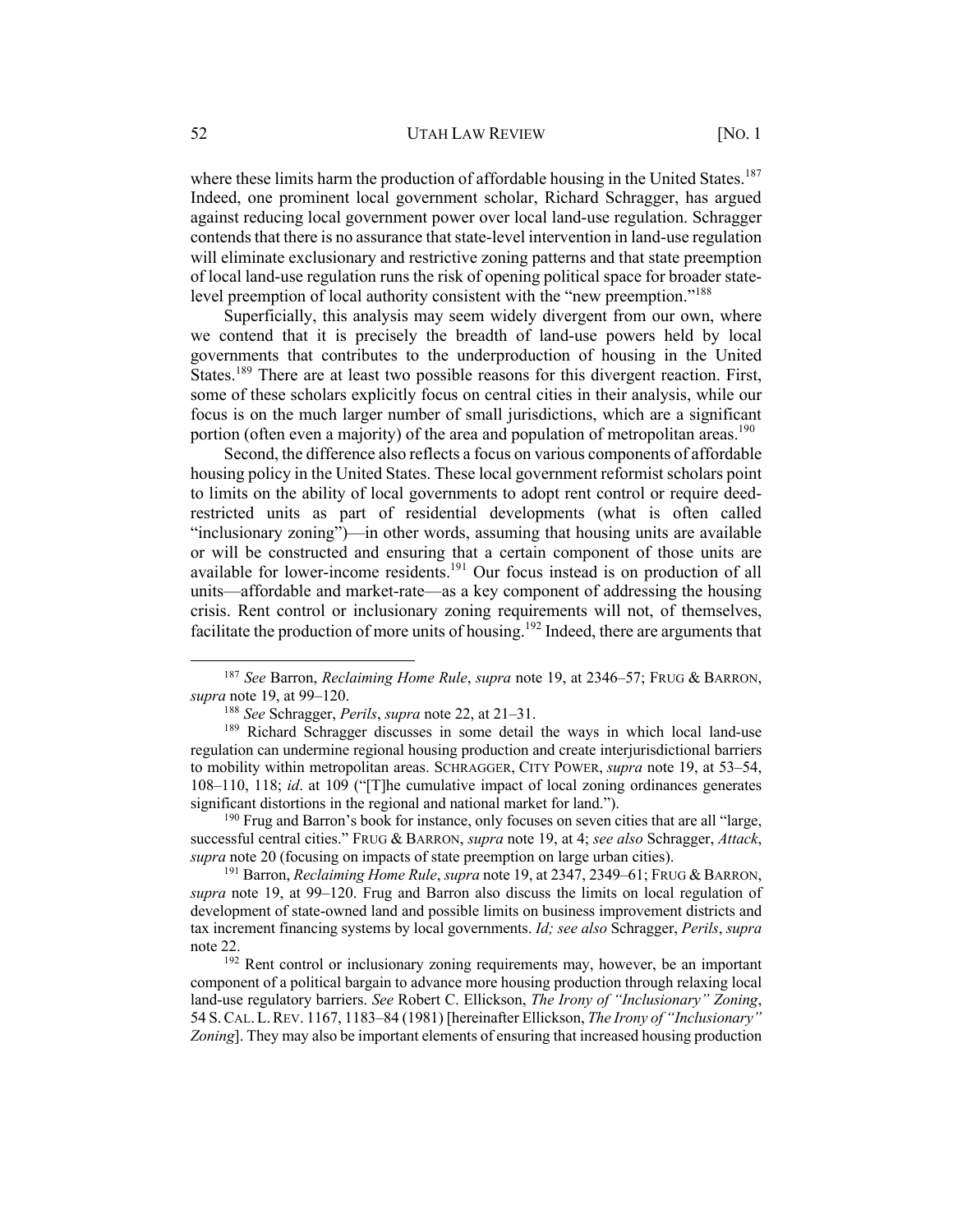they may interfere with production of housing in certain circumstances, which is a debate that we do not take up in this Article.<sup>193</sup> We do not see limits on local landuse regulation as being a significant reason why local governments fail to approve more housing, in general.<sup>194</sup>

There are key distinctions between our analysis, the policy proposals that we develop below, and the "new preemption" discussed by local government scholars. We do not advocate for complete deregulation of land use or "null preemption." Whether at the state or local level, we believe there is a role for government in regulating conflicting uses of land. We also argue that not all state-level intervention need be punitive, as in the "new preemption" model. Nor does state intervention need to completely displace local regulation in land use, as we discuss in more detail below.

But most importantly, our theory provides an argument for state intervention that is specific to land use and therefore does not necessarily contribute to broader preemption of local regulatory authority, as has occurred in the "new preemption" and as feared by Schragger. Our analysis identifies a specific way in which local regulation of land use produces spillover effects on regional and national housing markets and economies and on climate change. Spillover effects are a rationale for state intervention long recognized by legal scholars.<sup>195</sup>

Our analysis also responds to Schragger's point that "there is no reason to believe that a state's land use regime . . . will not come to reflect similar political pathologies" as local governments.<sup>196</sup> Because states will incorporate more of the positive effects of housing production at a regional or state-wide scale, states will therefore, on average, have more of a reason to advance housing production than local governments. Of course, this incentive for states to produce more housing will not always prevail in the contingent battles over individual housing proposals, but there are theoretical and empirical reasons to believe that these battles will be more often won at the state rather than the local level. That, of course, does not mean that

will produce more equitable outcomes, as we discuss in more detail, *infra* notes 206–211 and accompanying text.

<sup>193</sup> *See generally* Ellickson, *The Irony of "Inclusionary" Zoning*, *supra* note 192.

<sup>&</sup>lt;sup>194</sup> It is more plausible to us that state restrictions on local fiscal policy might drive reluctance by local governments to approve housing, and that is an area where broader local powers might be important to address housing shortages. *See* SCHRAGGER, CITY POWER, *supra* note 19, at 72; Barron, *Reclaiming Home Rule*, *supra* note 19, at 2346–47.

<sup>195</sup> *See* Schragger, *Perils*, *supra* note 22, at 27 ("Centralization of decisionmaking is theoretically a solution to spillovers . . . ."); Briffault, *New Preemption, supra* note 20, at 2021. Nestor Davidson has argued that the requirement in most states that government action advance the "general welfare" can justify preemption of local actions that have extraterritorial negative effects or are exclusionary. Davidson, *supra* note 20, at 990–92.

<sup>196</sup> Schragger, *Perils*, *supra* note 22, at 3.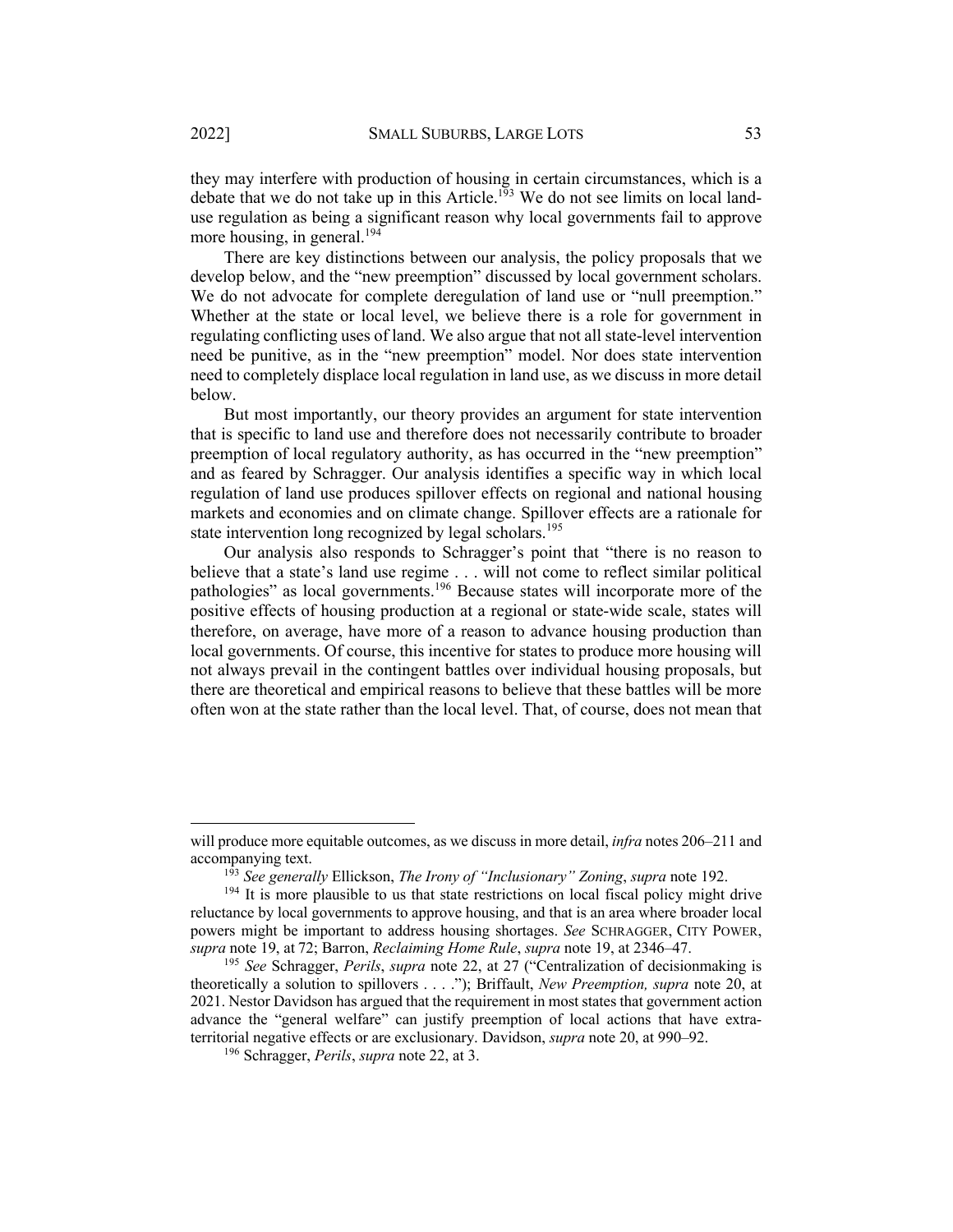reforms cannot proceed at the local level as well, as shown by recent changes to base single-family zoning in cities like Minneapolis.<sup>197</sup>

Our analysis therefore provides an important caution or caveat to reformist proposals that broad expansions of local government powers are beneficial. Indeed, as we discuss next, we believe that in the land use regulatory context, there likely should be significant contraction of local powers in at least some contexts or at least significant state supervision.

# *C. The Need for State Intervention*

If local governments that do not cover the entirety of a regional or metropolitan economy have an incentive to underproduce housing, then that, in turn, implies a need for intervention at a higher level of government—state government.<sup>198</sup> State government would be more likely to take into account the regional impacts of

<sup>&</sup>lt;sup>197</sup> *Id.* at 56–58 (expressing concern that local governments with less land-use control will be unable to use discretionary land-use review processes to advance progressive goals such as promoting unions or higher wages for workers on new projects; noting that CBAs, which can be a tool for empowering neighborhoods that have historically been disempowered, depend on discretionary review processes). CBAs, for example, are often associated with either large commercial or mixed-use projects. *See* MALO ANDRÉ HUTSON, THE URBAN STRUGGLE FOR ECONOMIC, ENVIRONMENTAL, AND SOCIAL JUSTICE: DEEPENING THE ROOTS (2016) (discussing case studies of CBAs across multiple cities); Nicholas J. Marantz, *What Do Community Benefits Agreements Deliver?: Evidence from Los Angeles*, 81 J. AM. PLAN. ASS'N 251, 252 (2015). To the extent the goal is to use case-by-case discretionary review to advance progressive goals—as opposed to legislation requiring those goals be advanced in all projects, which can be coupled with ministerial review—real advancement of those progressive goals will likely be achieved with large projects. Notably, however, our proposal does not necessarily call for eliminating all discretionary review. State law can also attempt to advance progressive goals (like prevailing wages and affordable housing) in exchange for streamlining or ministerial review. *See* S.B. 35, 2017–2018 Reg. Sess. (Cal. 2017) (codified at CAL. GOV'T CODE § 65913.4); CAL. GOV'T CODE §§ 65580– 65589.11 (West 2021) (providing for streamlining and elimination of environmental review of housing development that conforms to underlying base zoning, meets specific affordability or mixed-income criteria, and is coupled with prevailing wage and other labor requirements, in jurisdictions that fail to meet housing production obligations).

<sup>198</sup> *See* Infranca, *supra* note 14, at 885–86 (making the case for state-level preemption of some forms of local land-use regulation to ensure housing production); *see also* Lemar, *supra* note 60. Recent scholarship has criticized preemption by states of local policymaking in a range of fields such as environmental protection or education, arguing that these efforts seek to impose "uniform statewide policies" without any justification of protecting "metropolitan-area residents . . . from city spillovers." Richard C. Schragger, *Federalism, Metropolitanism, and the Problem of States,* 105 VA. L. REV. 1537, 1597 (2019) [hereinafter Schragger, *Federalism*]. But, as we established in Parts III and IV, local land-use regulation that affects housing production is precisely an example of a spillover from local decisionmaking on metropolitan areas that justifies higher-level governmental intervention.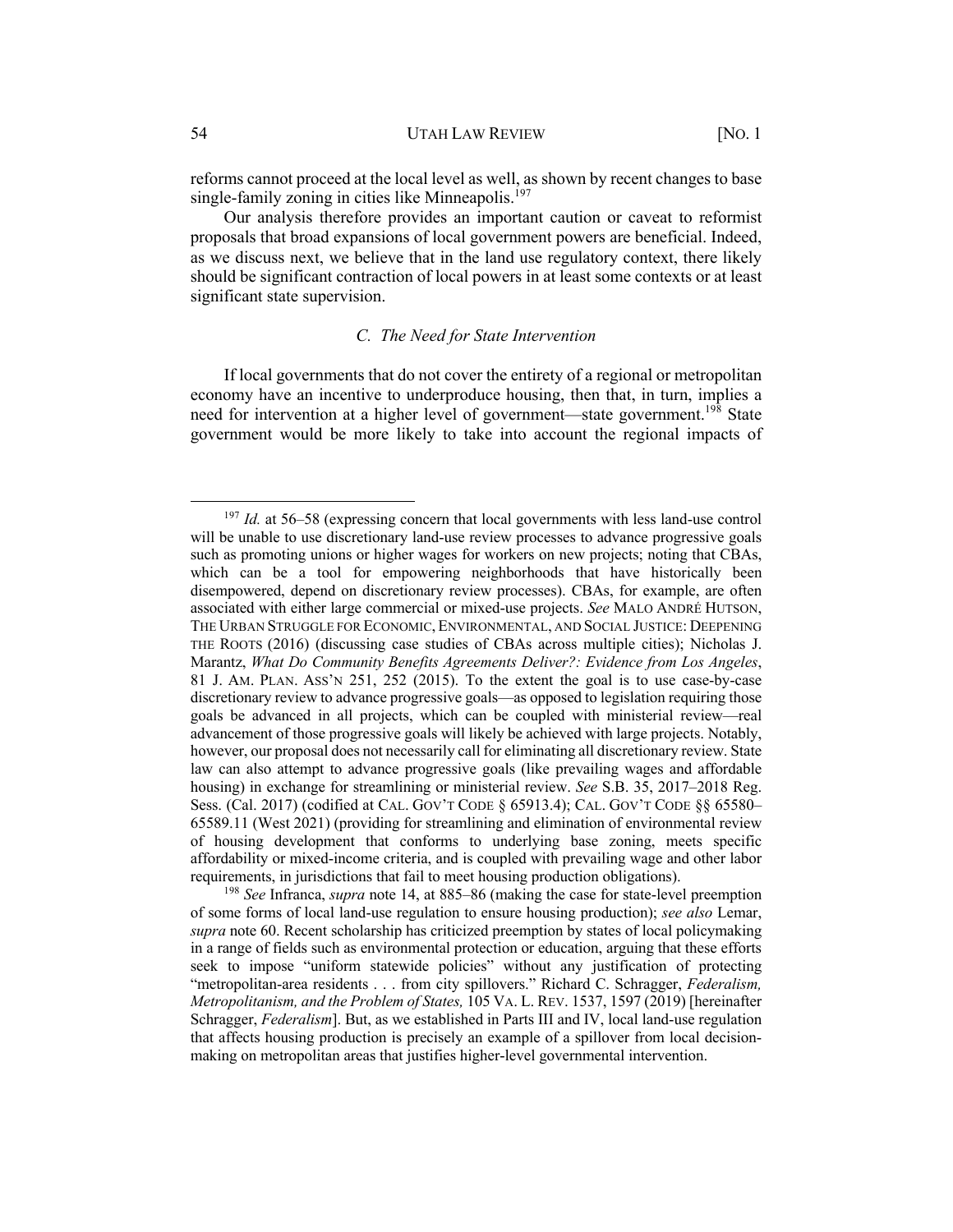housing decisions, including the regional benefits of producing more housing.<sup>199</sup> It is true that local governments have strong political power at the state level,  $200$  such that they are likely to be powerful interest groups protecting their interests, including against development that has local negative implications. Nonetheless, at the state level, local governments will only be one interest group of many advocating for positions with respect to housing, rather than being (as they are now) effectively a decision-maker with veto power.

We also emphasize that state intervention need not take the form of full statelevel control or even regionalization of all local government decision-making with respect to land-use regulation. Such an approach has had limited political success historically in the United States and has limited political viability today.<sup>201</sup> States may not be the best venues for consideration of regional impacts, as states can be both overinclusive (including large rural areas that are outside of metropolitan areas) and underinclusive (where metropolitan areas cross state borders).<sup>202</sup> In addition, the local impacts of housing production are not impacts that should be dismissed out of hand—they should be considered, just in the context of the regional benefits of that housing.<sup>203</sup> Thus, a targeted approach that is focused on land-use regulation's impacts on housing, and ensures an appropriate consideration of regional or broader-

<sup>&</sup>lt;sup>199</sup> We can think of limited exceptions, such as when states only include a part of a metropolitan area, as in the New York and Washington D.C. metro areas. However, even in those metropolitan areas, we think that the state will have stronger incentives to encourage housing production on average by including a much larger share of that area than any local government.

<sup>200</sup> FISCHEL, THE HOMEVOTER HYPOTHESIS, *supra* note 7, at 36 ("It can formally be said that local governments are creatures of the state, but as a political matter, states are more often creatures of the local governments."); Garnett, *Trouble Preserving Paradise*, *supra* note 98, at 181 (describing how local governments successfully fought statewide ballot initiatives to restrict growth); DANIELSON, *supra* note 42, at 279–322, 323–47 (noting the political power of local governments in state capitals). For contrary arguments that local government lobbying power is weak, see SCHRAGGER, CITY POWER, *supra* note 19, at 79 ("U.S. cities—individually and collectively—do not appear to exercise significant political influence *as* cities. Their ability to achieve the goals that are important to their citizens is often highly constrained.").

<sup>201</sup> *See, e.g.*, Briffault, *Localism and Regionalism*, *supra* note 7, at 6 (noting the "long and largely unsuccessful history of efforts to create metropolitan governments"); Briffault, *Boundary Problem*, *supra* note 7, at 1117–20; *see also* DOWNS, *supra* note 42, at 170 ("Metropolitan government has almost no political support.").

<sup>202</sup> *See* Schragger, *Federalism*, *supra* note 198, at 1551–52. Of course, even if states may not be great matches for metropolitan areas, they may still be better than any other existing alternatives, where cities represent only fragments of the metropolitan area, and regional governance structures may be minimal or non-existent.

 $203$  In addition, residents of local governments may have a legitimate reliance interest in the pace of change in their communities, and this factor should receive at least some weight in the process. *See* Christopher Serkin, *A Case for Zoning*, 96 NOTRE DAME L. REV. 749, 783–86 (2020) [hereinafter Serkin, *A Case for Zoning*].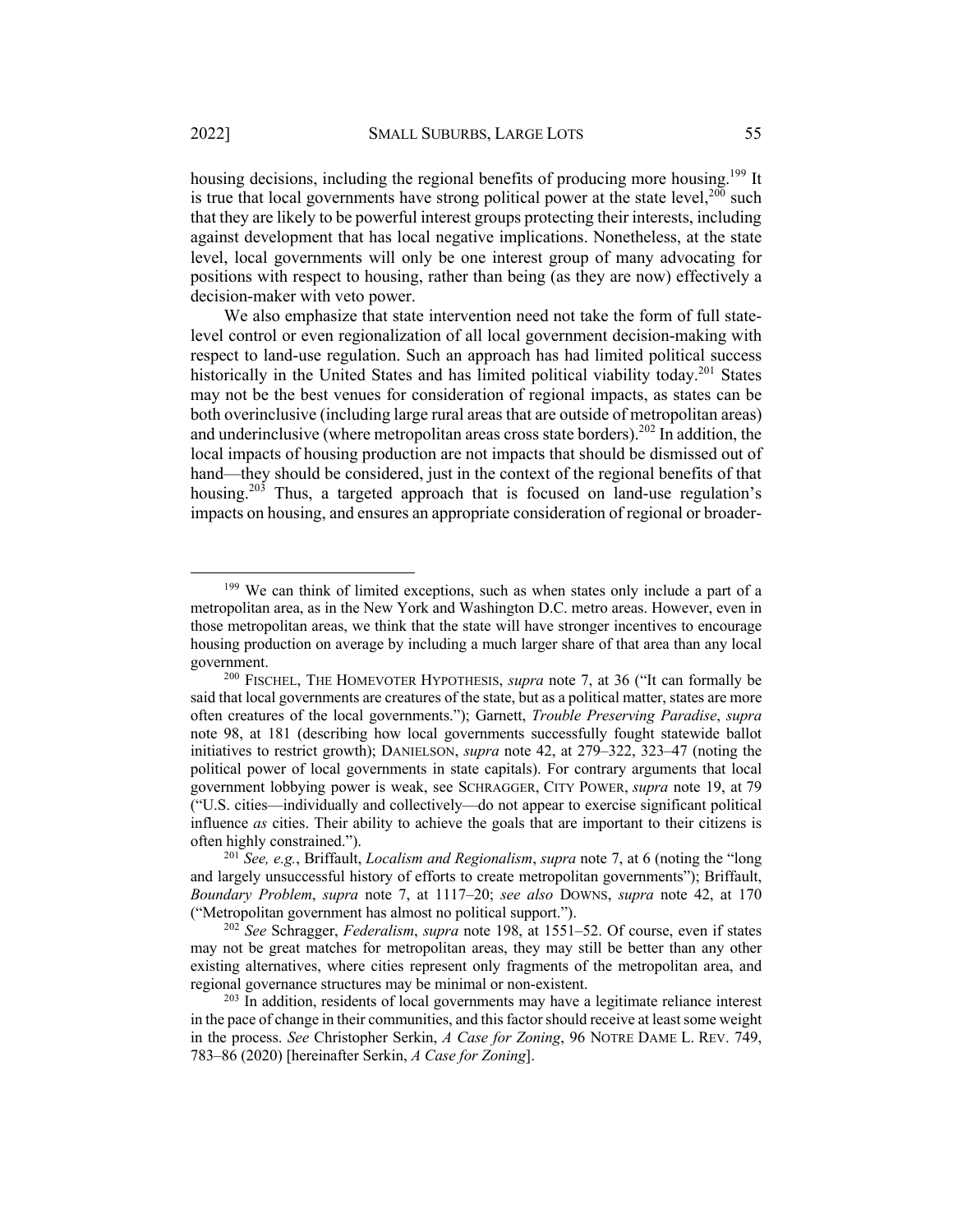#### 56 UTAH LAW REVIEW [NO. 1]

level benefits of housing, seems the appropriate choice.<sup>204</sup> To facilitate the political transition to such a new governance structure, one option might be to provide some additional regulatory or fiscal powers to local governments that agree to enter into regional partnerships to address housing and planning.<sup>205</sup>

There are a range of ways to design such a state-level intervention. The state might set targets for housing production and require local governments to adjust their zoning ordinances to ensure that those targets are met.<sup>206</sup> The state might allow individual project proponents to bypass or override the local discretionary review process for certain kinds of projects, such as projects that meet base zoning requirements and provide for affordable housing.<sup>207</sup> The state might mandate the elimination of single-family zoning in specific areas around the state.<sup>208</sup> The merits and demerits of specific approaches are beyond the scope of this Article.

Whatever the specific approach, the need seems clear. And this has implications for disputes not just about the wisdom of state intervention but also its legality. As noted above, questions about the state's role in land-use regulation have become constitutionalized in California, with local governments making arguments and filing lawsuits claiming that the state has no power in this area, as it is reserved to local control. Our analysis indicates that these arguments should fail—both as a matter of policy and also as a matter of law to the extent that there are arguments that land-use regulation is a local or municipal matter that should be reserved to local governments. There is a clear state role in land-use decisions, particularly in housing markets, given their regional importance.<sup>209</sup>

As an example, consider a state like California where state laws that seek to preempt local legislation for charter cities in matters that "implicat[e] a municipal affair" must demonstrate that the state law is advancing a substantial state interest

<sup>204</sup> *See* Briffault, *Localism and Regionalism*, *supra* note 7, at 20 (arguing for only partial intervention of state into land-use decision-making); Alejandro E. Camacho & Nicholas J. Marantz, *Beyond Preemption, Toward Metropolitan Governance*, 39 STAN. ENV'T L.J. 125, 146–161 (2020) (describing options for state-level tailoring of interventions into local landuse regulation).

<sup>&</sup>lt;sup>205</sup> Here, we borrow from proposals along these lines made by Gerald Frug and David Barron. *See* Barron, *Reclaiming Home Rule*, *supra* note 19, at 2379; FRUG & BARRON, *supra*  note 19, at 212.

<sup>206</sup> CAL. GOV'T CODE § 65584 (West 2021).

<sup>207</sup> *See* MASS. GEN. LAWS ANN. ch. 40B, §§ 1–30 (West 2021); S.B. 35, 2017–2018 Reg. Sess. (Cal. 2017) (codified at CAL. GOV'T CODE § 65913.4).

<sup>208</sup> H.B. 2001, 80th Leg., 2019 Reg. Sess. (Or. 2019); S.B. 50, 2019–2020 Reg. Sess. (Cal. 2019).

 $209$  In metropolitan areas with low demand but high local fragmentation—such as St. Louis or Detroit—our efficiency-based arguments for state intervention likely are not very powerful. However, equity-based arguments may still be important.

It is also possible that private covenants for subdivisions, enforced by homeowners associations, would continue to restrict density in many neighborhoods. *See* Serkin, *A Case for Zoning*, *supra* note 203, at 793–98. State law might override these covenants at least to some extent, though, at the extreme, this may prompt takings claims. We would also note that covenants will not restrict denser development in many inner-ring suburbs.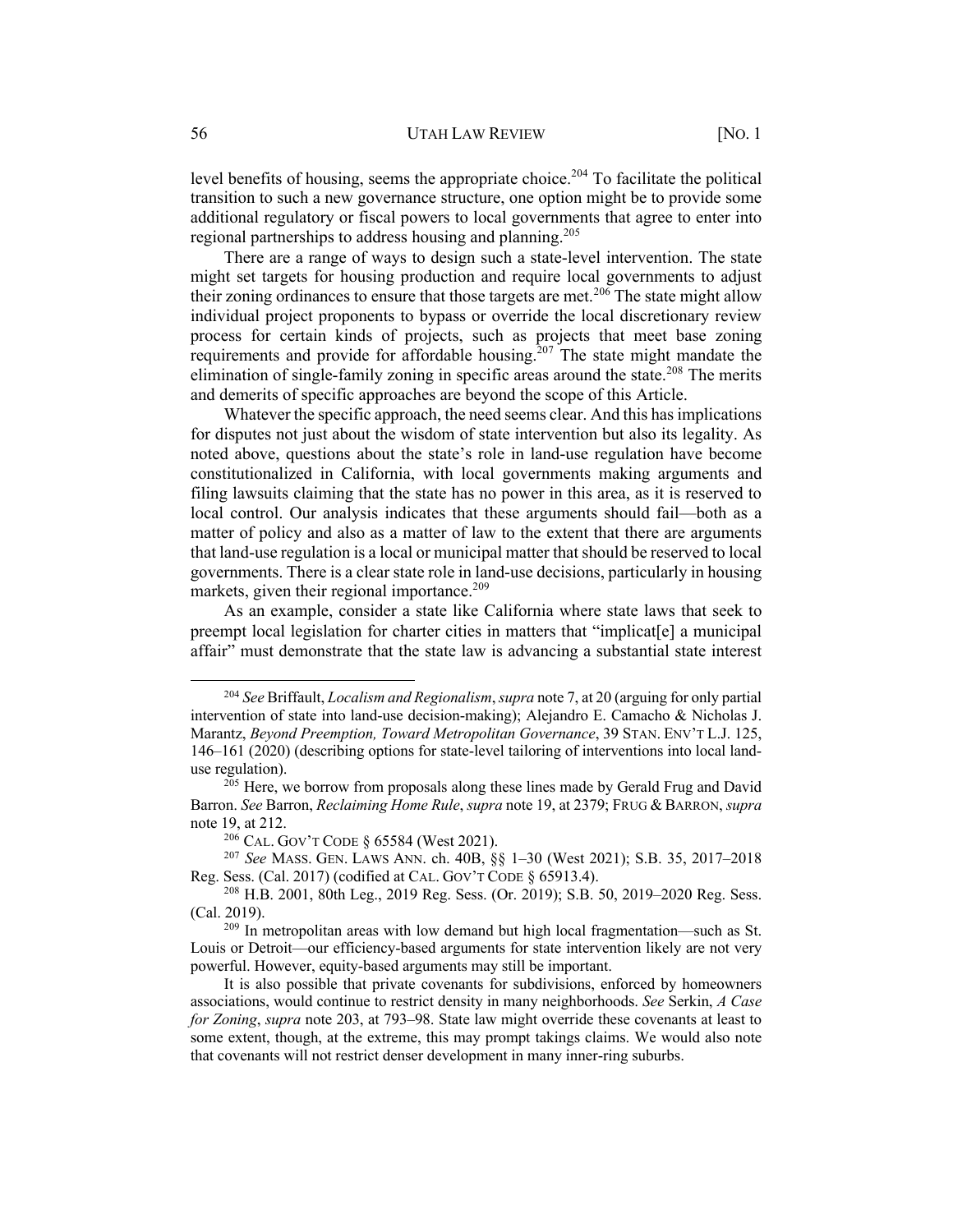and is narrowly tailored to achieve that interest.<sup>210</sup> We think state intervention in land-use regulation to advance housing production is clearly advancing a substantial state interest, given the large-scale impacts of local constraints on housing production.211

#### *D. Standardization of Land use*

Another key conclusion is the need to make property in urban jurisdictions suitable for infill development more like a commodity. The wide range of land-use regulations and permit systems make the process of developing a piece of land—or redeveloping it—much more complicated than would otherwise occur.<sup>212</sup> In many ways, developers and property owners seeking to redevelop land in infill jurisdictions have to undertake bespoke, site-specific assessments of their property rights in order to make an investment decision. That increases transaction costs for development and reduces the amount of infill development that can occur.

Thus, we advance an important reform for land-use regulation—restricting local jurisdictions to using a predetermined list of regulations when they construct their land-use regulatory systems. For instance, local governments might be authorized to set height limits, floor-to-area ratios, setback requirements, and use restrictions. They could create exemptions from those rules through variances and conditional use permits, and they could initiate rezoning processes to change the zoning map or the rules within zones. But the ability of local governments to come up with new zoning tools—for instance, restrictions on the casting of shadows by buildings on neighboring parcels or parks or the imposition of prohibitive fees on the demolition of existing structures—would be eliminated. Requiring local governments to operate from a fixed "tool box" of zoning tools is not unprecedented—in fact, it is precisely how Japan structures its land-use regulatory

<sup>210</sup> Johnson v. Bradley, 841 P.2d 990, 996 (Cal. 1992); *see, e.g.,* Ruegg & Ellsworth v. City of Berkeley, 277 Cal. Rptr. 3d 649, 675 (Cal. Ct. App. 2021), *reh'g denied* (May 19, 2021), *review denied* (July 28, 2021) (holding that state laws intended to limit local opposition to housing "addresses a matter of statewide concern," allowing the state to constitutionally limit cities' discretion in order to address the ongoing housing crisis); Coalition Advocating Leg. Hous. Options v. City of Santa Monica, 105 Cal. Rptr. 2d 802 (Cal. Ct. App. 2001) (noting the Legislature and courts have declared housing to be a matter of statewide concern).

<sup>211</sup> Under this standard, any intervention must also be narrowly tailored; a range of state interventions might or might not meet this test.

<sup>212</sup> Hills & Schleicher, *Affordable City*, *supra* note 25 (calling for greater standardization and certainty in land-use law because it will help accomplish goals of transferability and development of property, similar to numerus clausus principle).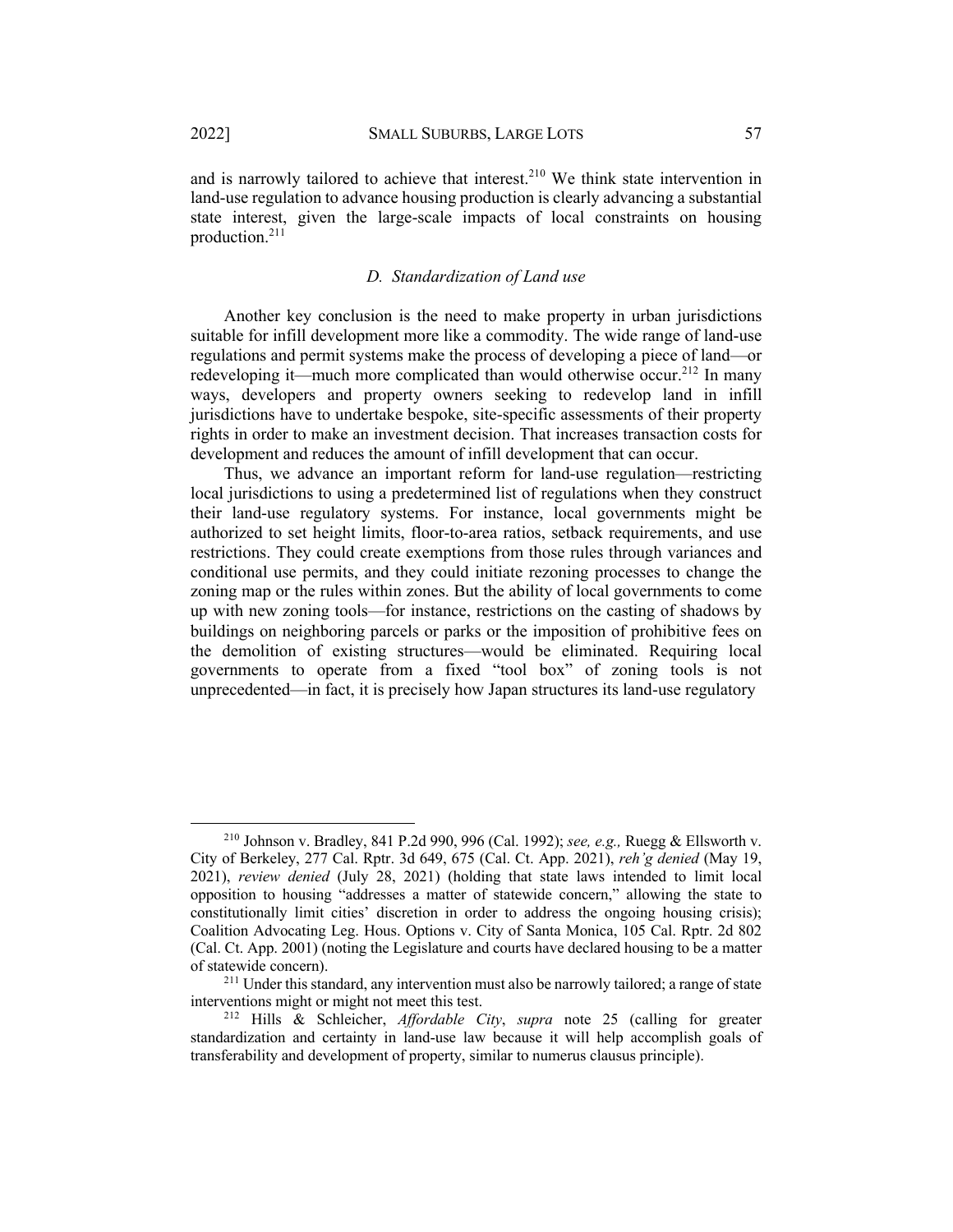system, and despite highly constrained land availability and population density, Japan actually has relatively affordable housing and high levels of housing production.<sup>213</sup>

Of course, we recognize that circumstances change and new problems will arise that the land-use regulatory process will need to address. The state could authorize new tools for use by local governments, whether via legislation or (perhaps more plausibly and effectively) via administrative review. For instance, local governments could petition a state agency for approval of new land-use regulatory tools. The advantage of such a system—even if it does authorize the creation of a significant range of additional tools—is that it would ensure any new tools would be standardized in their adoption across the state. It is also more feasible for a state government review body to evaluate and control the generic tools that local governments across the state use than for a review body to evaluate the complicated zoning codes of hundreds of local governments to ensure that they are not improperly constraining housing production.<sup>214</sup>

Reducing variability in land-use regulatory structures could not only increase the amount of infill development, but also help reduce barriers to entry by new developers who could introduce competition or innovation to the development process.<sup>215</sup> Indeed, states might draw a lesson from national government efforts to

<sup>213</sup> *See Japanese Zoning,* BLOGSPOT: URB. KCHOZE (Apr. 6, 2014), https://urbankchoze.blogspot.com/2014/04/japanese-zoning.html [https://perma.cc/PE55- 7APW] (informal blog post describing zoning); *see also* Alan Durning, *Yes, Other Countries Do Housing Better, Case 1: Japan*, SIGHTLINE INST. (Mar. 25, 2021, 3:44 PM), https://www.sightline.org/2021/03/25/yes-other-countries-do-housing-better-case-1-japan/ [https://perma.cc/LXL3-DD2H].

<sup>&</sup>lt;sup>214</sup> This latter scenario is the one that currently applies in California, where the state is supposed to review local government plans for housing to ensure that they provide adequate zoning to meet the local jurisdiction's fair share of housing demand. *Housing Elements*, CAL. DEP'T HOUS. CMTY. DEV., https://www.hcd.ca.gov/community-development/housingelement/index.shtml [https://perma.cc/4BBG-PGEG] (last visited Jul. 23, 2021). That process is generally understood to have been a failure, though recent reforms might produce significant improvements.

<sup>&</sup>lt;sup>215</sup> An example of the kind of innovations that might occur are start-up businesses in southern California that have developed a new business model for the construction of accessory dwelling units (ADUs) – small additional residential units built on lots that already have a primary housing unit, often called granny flats or in-law units, and often occupying converted garages. Bonnie Tsui, *Empty Garages; The Answer to California's Housing Shortage?* N.Y. TIMES (Oct. 15, 2019), https://www.nytimes.com/2019/10/15/realestate/ad u-empty-garages-california-housing-shortage.html [https://perma.cc/DC7X-JLUX] (last updated Feb. 12, 2021). Traditionally, the landowner would undertake the development process for an ADU by hiring a contractor/architect, working through the planning process, and perhaps most importantly, fronting the money (or borrowing the money) for the development. *Id*. This limits ADU construction to property owners with ready access to capital. *Id*. These new start-ups offer to finance the ADU project themselves in return for sharing the rental income from the ADU with the homeowner. *Id*. This has the potential to greatly expand the property owners who can construct ADUs, thus facilitating densification of single-family neighborhoods with relatively affordable housing units.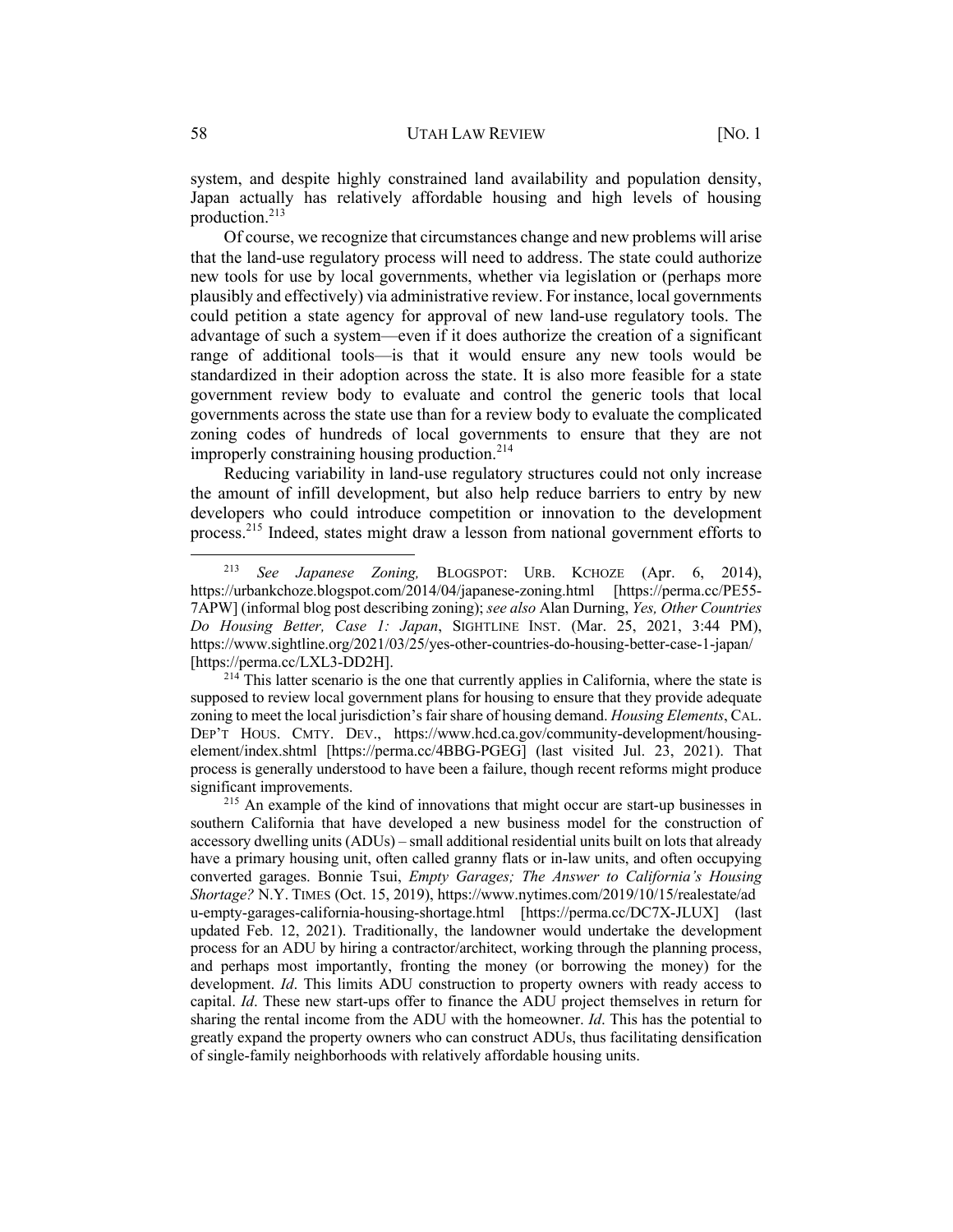harmonize regulatory standards to facilitate international trade. The goal is not to weaken standards but to make them more interoperable, facilitating transactions that might otherwise not occur. Some evidence indicates that this might make a difference—metropolitan areas with more fragmented local government systems on average have developers that are smaller in size, implying that developers are limited in their ability to expand by jurisdictional barriers.<sup>216</sup>

Land use standardization also could reduce the ability of local government to evade state-level intervention. At the moment, state intervention in land-use regulation can take on an element of "whack-a-mole" as local governments respond to state efforts to facilitate development by creating new regulatory obstacles to that development. For instance, in California, the state has sought to facilitate the construction of accessory dwelling units (ADUs), which are smaller secondary units built on lots that already have a primary residence. ADUs have the potential to allow increased density in single-family neighborhoods with limited impacts and also create affordable housing in high opportunity zones. Unfortunately, initial state efforts ran into significant local resistance, as local governments imposed new requirements on ADUs to replace those streamlined or prohibited by state law.<sup>217</sup> More recent state efforts have been more comprehensive, creating a default, uniform state-wide permitting program for many ADUs that supersedes local legislation.<sup>218</sup> This kind of standardization limits the number of regulatory tools available to local governments, making it easier for the state to supervise what local governments are doing and prevent evasion. It also limits the possibility of evasion in the first place by reducing the scope of options that local governments can use to regulate. Indeed, if the state has a role in approving the use of new regulatory tools, as we describe above, this would allow the state to police and prevent local evasion of just this sort.

An additional benefit of state-level review and control of land-use regulatory tools is that the state could limit the amount of discretion that any land-use regulatory tool contains. For instance, states may mandate that only certain factors are considered in permit review processes or that factors be clearly specified ex ante. As noted in Section I.B., discretionary application by local governments of vague provisions in their zoning code is a key way that local governments retain veto power over developments, and this is a key way in which local land-use regulation makes property less of a commodity. One study of land-use regulation in selected California jurisdictions found that most jurisdictions required discretionary review for any

<sup>216</sup> Somerville, *supra* note 126, at 669.

<sup>217</sup> *See* Margaret F. Brinig & Nicole Stelle Garnett, *A Room of One's Own? Accessory Dwelling Unit Reforms and Local Parochialism*, 45 URB. LAW. 519, 523–24, 547–61 (2013).

<sup>218</sup> *See* A.B. 68, 2019–2020 Reg. Sess. (Cal. 2019) ("Land use: accessory dwelling units."); S.B. 13, 2019–2020 Reg. Sess. (Cal. 2019) ("Accessory dwelling units."); A.B. 587, 2019–2020 Reg. Sess. (Cal. 2019) ("Accessory dwelling units: sale or separate conveyance."); A.B. 670, 2019–2020 Reg. Sess. (Cal. 2019) ("Common interest developments: accessory dwelling units."); A.B. 671, 2019–2020 Reg. Sess. (Cal. 2019) ("Accessory dwelling units: incentives.").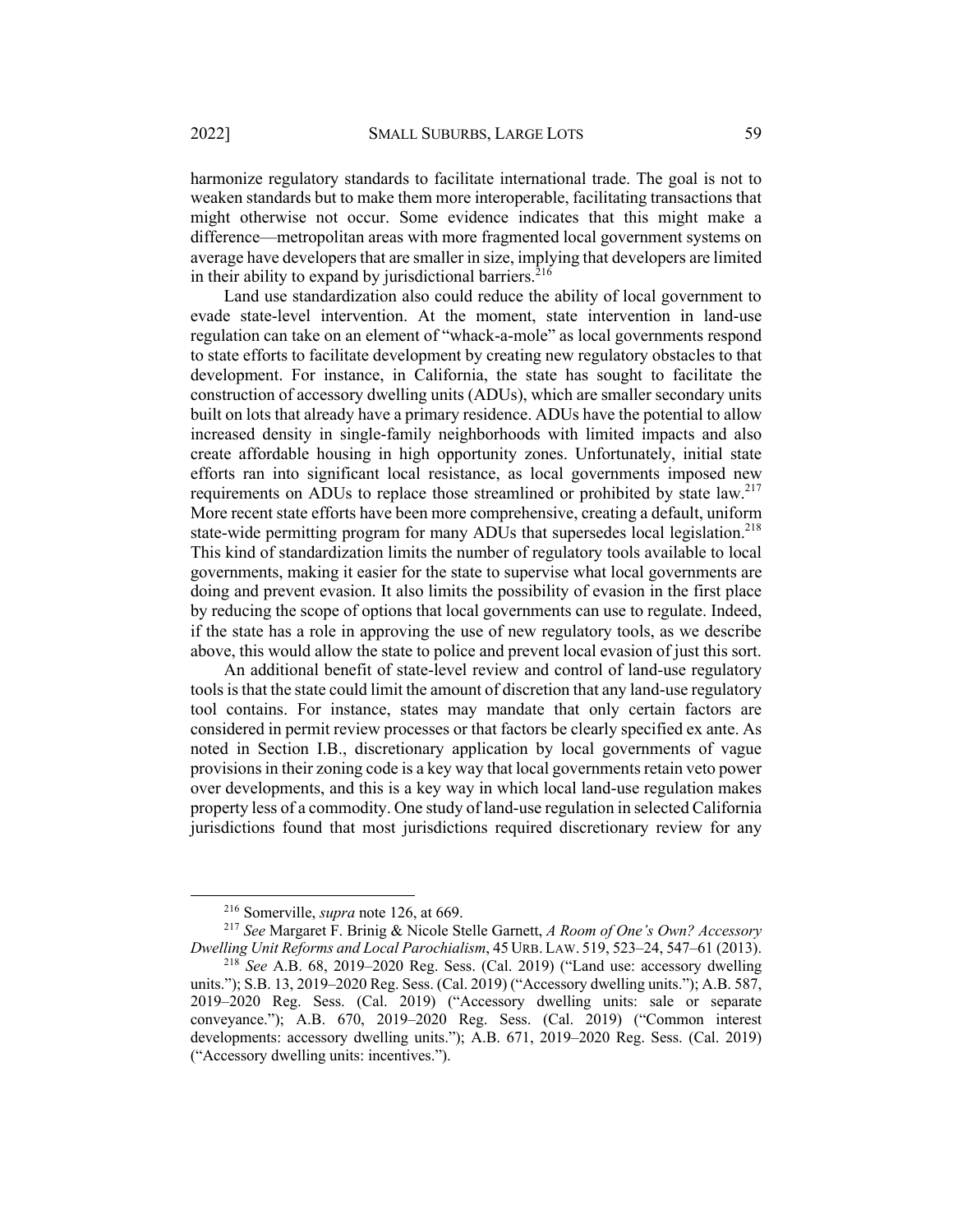housing development of five units or more, and only one city (Los Angeles) had any significant production of housing without discretionary review.<sup>219</sup>

Giving the local government (and by extension, the community) the ability to veto development decisions has been framed by land-use scholars as expanding the range of parties who have property rights over individual parcels of land.<sup>220</sup> This expansion of the range of parties with a say over development at the extreme can produce anti-commons outcomes, in which the large number of rights-holders for a particular piece of property prevent agreements about how to change the use of that property, even when such changes would be socially optimal. $^{221}$ 

State-level review can be an important check on local efforts to broadly expand discretionary review. This is not to say that we advocate for complete elimination of discretionary review. Changes will have to carefully balance facilitating infill development crucial for climate, affordability, and equity goals without undermining those goals indirectly. For instance, facilitation of development in infill areas should not facilitate sprawl, car-dependent development that would undermine climate goals. Likewise, facilitation of infill development by reduction of the number of discretionary review steps should not undermine the power that historically underprivileged communities have recently achieved through organizing efforts.

#### V. CONCLUSION: THE URGENCY OF CHANGE

There is real urgency to adopt these changes and move more decision-making power away from local governments to states. As noted in the Introduction, resolving the obstacles that local control poses to infill development in urban and suburban areas is essential for economic, environmental, and equity reasons. We cannot effectively address the housing crisis in our metropolitan areas without significant increases in housing supply, for which local control is a serious obstacle. Without addressing local control, particularly in exclusive suburban communities, we will not address the disproportionate burdens that both the skyrocketing housing prices of the present and the historical legacy of racial and class segregation have

<sup>219</sup> *See* O'Neill-Hutson et al., *supra* note 119.

<sup>220</sup> *See, e.g.*, FISCHEL, THE ECONOMICS OF ZONING LAWS *supra* note 102, at 77 (characterizing zoning as a collective property right that has high transaction costs, in the form of hearings and public participation rights, to resolve). *See also* Fischel, *Evolution of Zoning*, *supra* note 50, at 261; Katherine L. Einstein, David Glick & Maxwell Palmer, The Politics of Delay in Local Politics: How Institutions Empower Individuals (Apr. 3, 2017) (unpublished manuscript) (on file with the authors) (arguing that empowering neighbors to oppose projects increases the number of veto points for a project and increases delay); Calfee et al., *supra* note 126, at 6 (stating that a project proposal "amount[s] to a petition by the developer, issued to the neighbors and voters of that locality" that is "[i]n effect, the developer . . . petitioning for the right to alter the built environment").

<sup>221</sup> Michael Heller, *The Tragedy of the Anticommons: A Concise Introduction and Lexicon*, 76 MOD. L. REV. 6, 9 (2013); Michael Heller, *The Tragedy of the Anticommons: Property in the Transition from Marx to Markets*, 111 HARV. L. REV. 621, 668–69 (1998).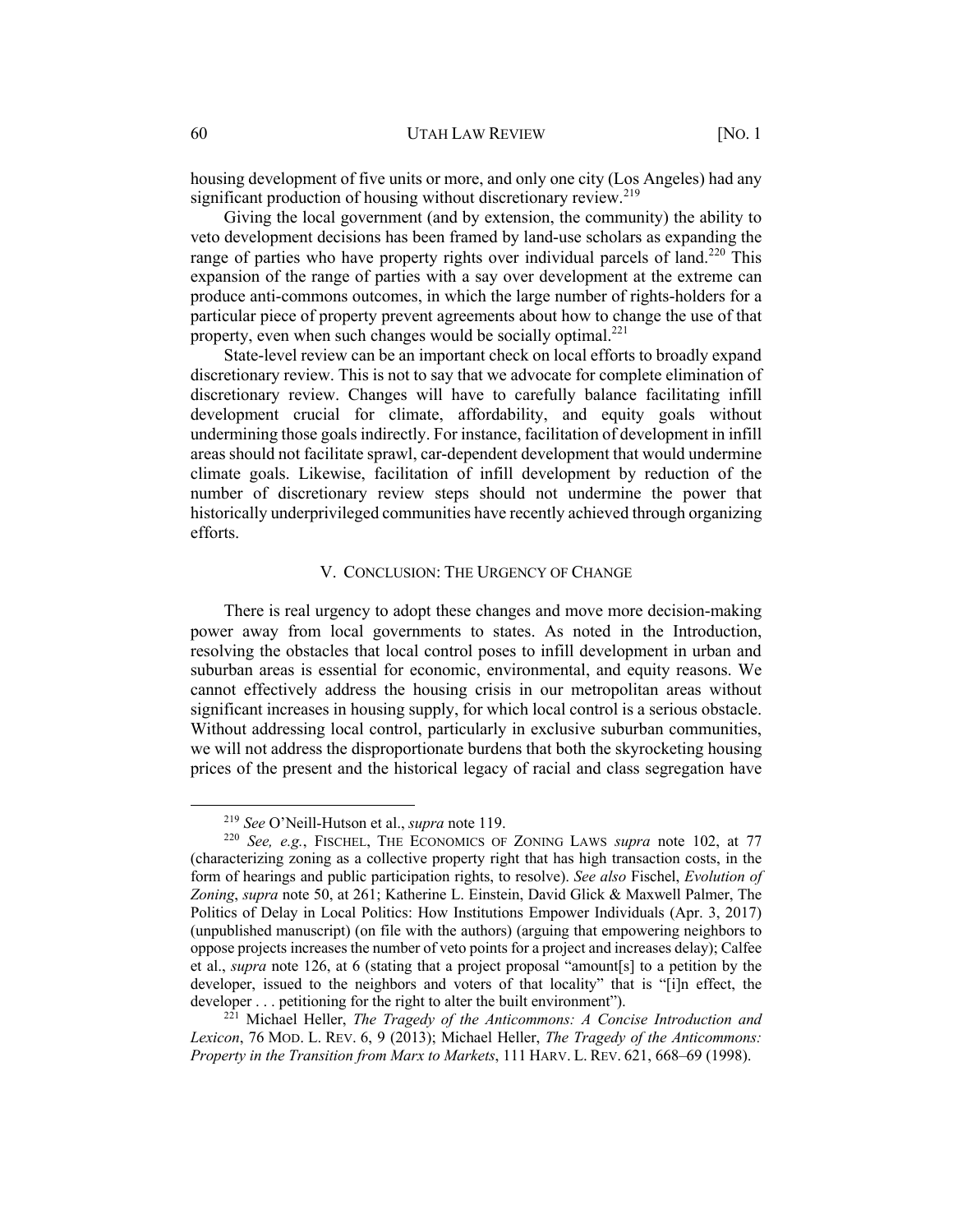had on lower-income residents and residents of color. And without addressing local control, we will not open up our cities and suburbs to the infill development that would mitigate climate change. All of these issues are of urgency today—millions of Americans are rent-burdened, and thousands upon thousands are homeless, in large part because of our housing crisis; addressing present and historical inequities is a moral obligation of the present; and every year that we fail to address the greenhouse gas emissions from transportation, we place a greater burden on future generations.

This urgency means action must happen now, and fast. But as noted above, it also doesn't mean that all local control should be stripped away. Local governments can play important roles in managing and preventing displacement from new development, in taking context-specific steps needed to address historical inequities and injustice, and managing growth in ways that both recognize local preferences while still meeting the needs for additional housing. A variety of approaches might help ensure equity is a core component of any interventions to advance housing production. A non-exhaustive list of possibilities includes: protections against new projects directly displacing existing tenants, particularly low-income tenants;<sup>222</sup> requirements that projects receiving streamlined approval processes provide a minimum amount of affordable housing;<sup>223</sup> state upzoning legislation that distinguishes between neighborhoods with different socioeconomic characteristics;<sup>224</sup> and state legislation that provides greater leeway to local governments that achieve production of low-income housing, thereby providing incentives for local governments to advance affordable housing production.<sup>225</sup>

We also recognize that restructuring local control is a necessary, but not sufficient, step to addressing the intertwined issues of housing costs, equity, and climate that connect to urban and suburban infill development. Other steps are required, such as greater public investment in affordable housing and efforts to invest in the transit and other infrastructure needed to support infill development and reduce car-dependency.<sup>226</sup> Importantly, a move to greater state involvement must be

 $222$  Displacement of existing low-income tenants from rent-stabilized housing has been an important issue in southern California. O'Neill et al., *supra* note 26, at 1112–1113.

 $^{223}$  Mass. Gen. Laws Ann. ch. 40B,  $\S$  $\S$  1–30 (West 2021); S.B. 35, 2017–2018 Reg. Sess. (Cal. 2017) (codified at CAL. GOV'T CODE § 65913.4).

<sup>&</sup>lt;sup>224</sup> For instance, a proposal in California to significantly upzone neighborhoods that had high transit availability provided an additional timeframe for socioeconomically disadvantaged neighborhoods to develop their own plans to provide for additional housing in ways that advanced equity and other community goals. S.B. 50, 2019–2020 Reg. Sess. (Cal. 2019).

<sup>225</sup> S.B 35 2017–2018 Reg. Sess. (Cal. 2017) (codified at CAL. GOV'T CODE § 65913.4).

<sup>226</sup> *See* Marlon G. Boarnet, *A Broader Context for Land Use and Travel Behavior, and a Research Agenda*, 77 J. AM. PLAN. ASS'N 197, 205–06 (2011) (noting that land-use policies on their own have limited impacts on VMT unless combined with other policies such as congestion pricing and increases in transit supply).